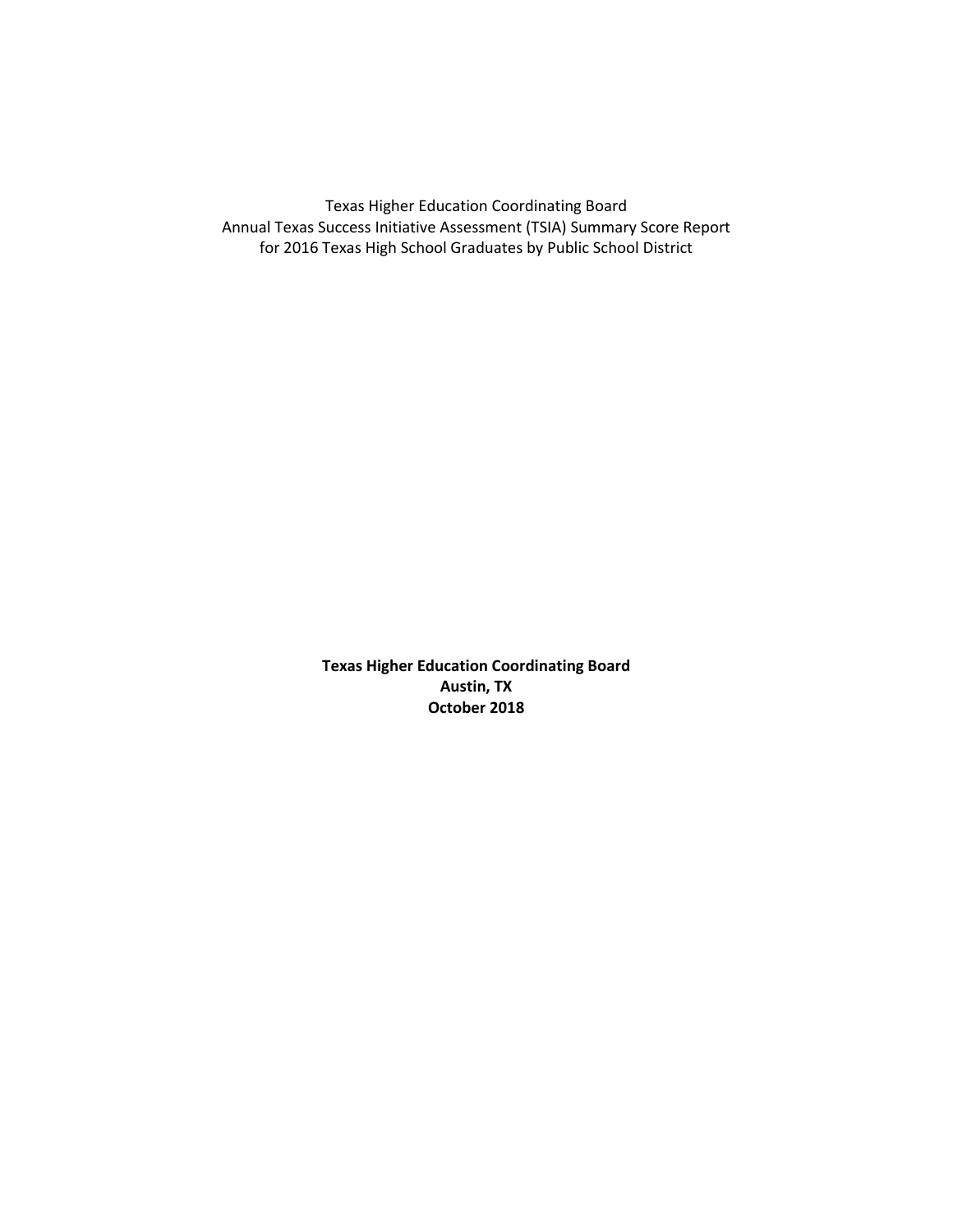#### **Texas Higher Education Coordinating Board Annual Texas Success Initiative Assessment (TSIA) Summary Score Report for 2016 Texas High School Graduates by Public School District**

#### **Introduction**

This report summarizes the Texas Success Initiative Assessment (TSIA) scores of Texas public high school graduates in 2016. Report tables present TSIA average scores by public school district and by race or ethnic group within each district. This report meets the requirements of Texas Education Code (TEC), Section 51.3062(u), with the Texas Higher Education Coordinating Board (THECB) providing the TSIA data for this report on behalf of institutions of higher education statewide.

**Note:** The TSIA is one way of demonstrating college readiness in Texas. Other reports that consider the comprehensive list of readiness measures can be found on our Texas [Higher Education Data website,](http://www.txhighereddata.org/) and policy information is available on th[e Texas Success Initiative website.](http://www.thecb.state.tx.us/index.cfm?objectid=DB386300-1C05-11E8-BC500050560100A9)

#### **Data Sources**

| Board                                    | Received from the College   Texas Success Initiative Assessment (TSIA) scores of students who<br>tested at either a Texas higher education institution or within a public<br>school district testing site from January 2014 through October 2016 |
|------------------------------------------|--------------------------------------------------------------------------------------------------------------------------------------------------------------------------------------------------------------------------------------------------|
| Education Agency (TEA) $\vert$ graduates | Received from the Texas   TEA student records for the class of 2016 Texas public high school                                                                                                                                                     |

#### **Matching Methodology**

In this report, the THECB used TSIA score data from January 2014 through October 2016 to provide summary data for the Class of 2016 Texas public high school graduates provided by the Texas Education Agency (TEA). Summary calculations only used the highest score achieved by the student in each content area, i.e., reading and math.

Matching TSIA scores with high school graduates occurred in two steps:

First, to incorporate TSIA data resulting from public school testing sites, the THECB received the graduation report matched with TSIA raw scores from TEA. The matching process that TEA used is described below.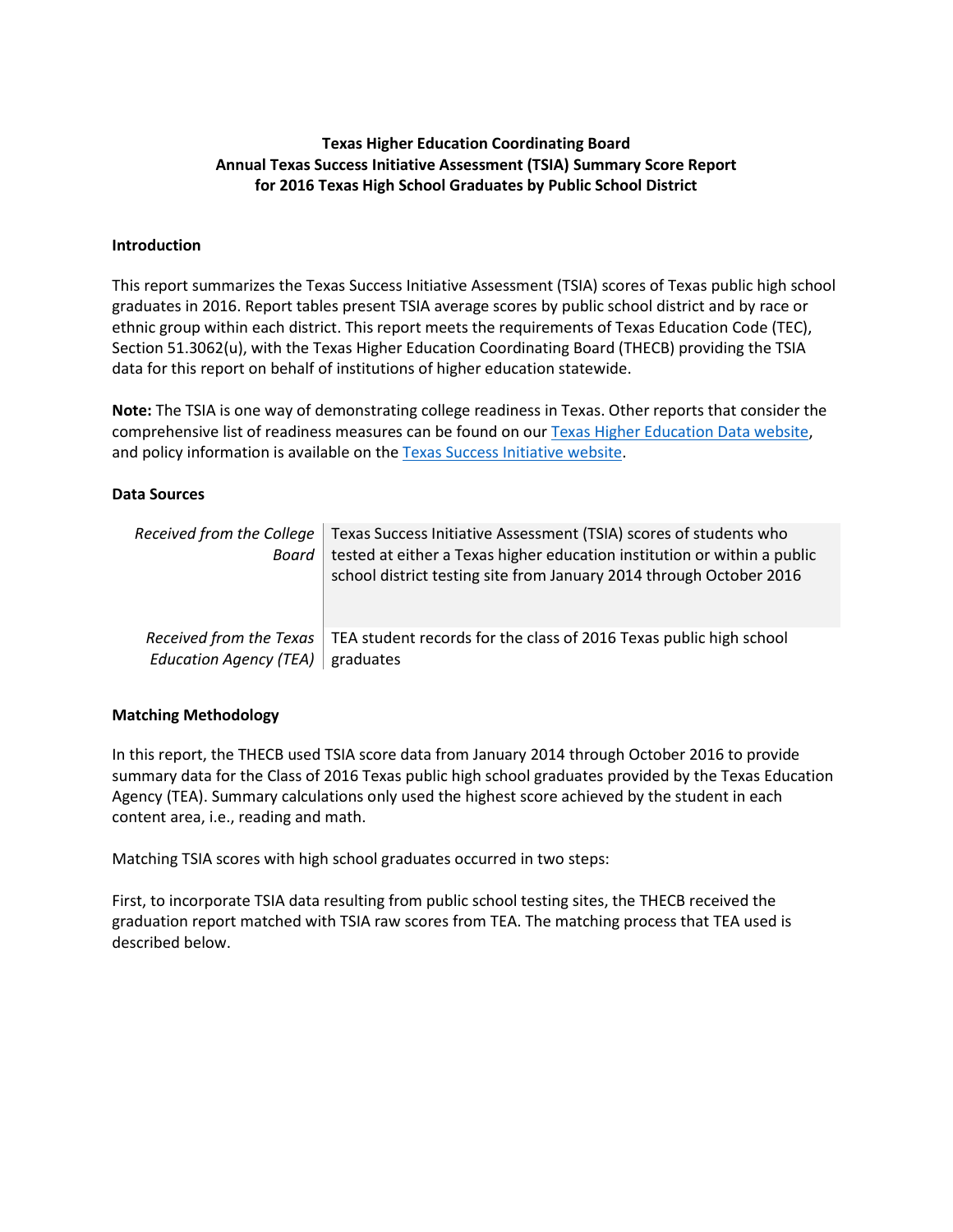*TEA uses TSIA data through October 2016 to match to the 2015-16 annual graduates file in PEIMS. TSIA results from the Texas Higher Education Coordinating Board are matched to students on our annual graduates list using an algorithm that includes SSN, first name, last name, and DOB. Then, the results are attributed to the campuses at which the students are identified as annual graduates in PEIMS.*

Source: Texas Education Agency, 2017 Accountability FAQ

Second, to incorporate TSIA data resulting from institutions of higher education testing sites in 2016, the THECB used a similar method to TEA and matched students using an algorithm. This approach considers the student's name (first, middle initial, and last), their date of birth, and any available unique identifier. Because information is manually entered for these assessments, the THECB also looks for acceptable matches, as long as one piece of unique information can be verified.

#### **Student Privacy and Data Suppression**

The THECB suppresses information that could be used to identify individual students. The THECB took the following steps to protect the privacy of students within the state:

- No TSIA data were shown where the number of TSIA test takers in a district is fewer than 100. For these districts, THECB plans to provide a "small N report" every three years.
- TSIA data for any ethnic group with fewer than five test takers were suppressed.
- District summaries were calculated using only the total number of students and average of the data that are presented. Suppressed student groups were not included in these calculations.

#### **Report Definitions**

| Ethnicity           |         | Ethnicity as reported by public school districts to TEA.                                                                            |
|---------------------|---------|-------------------------------------------------------------------------------------------------------------------------------------|
| Assessment Sections |         | For each of the school districts and ethnicity indicators, data are<br>provided for each of the following TSIA exam sections:       |
|                     | Math    | Reading                                                                                                                             |
| Measures            |         | For each of the assessment sections, the Coordinating Board provides<br>the following descriptive statistics:                       |
|                     | N       | Number of high school graduates who took the TSIA<br>$\equiv$                                                                       |
|                     | Average | = Average TSIA section score for the high school<br>graduates who took the TSIA and the subpopulations<br>reported (race/ethnicity) |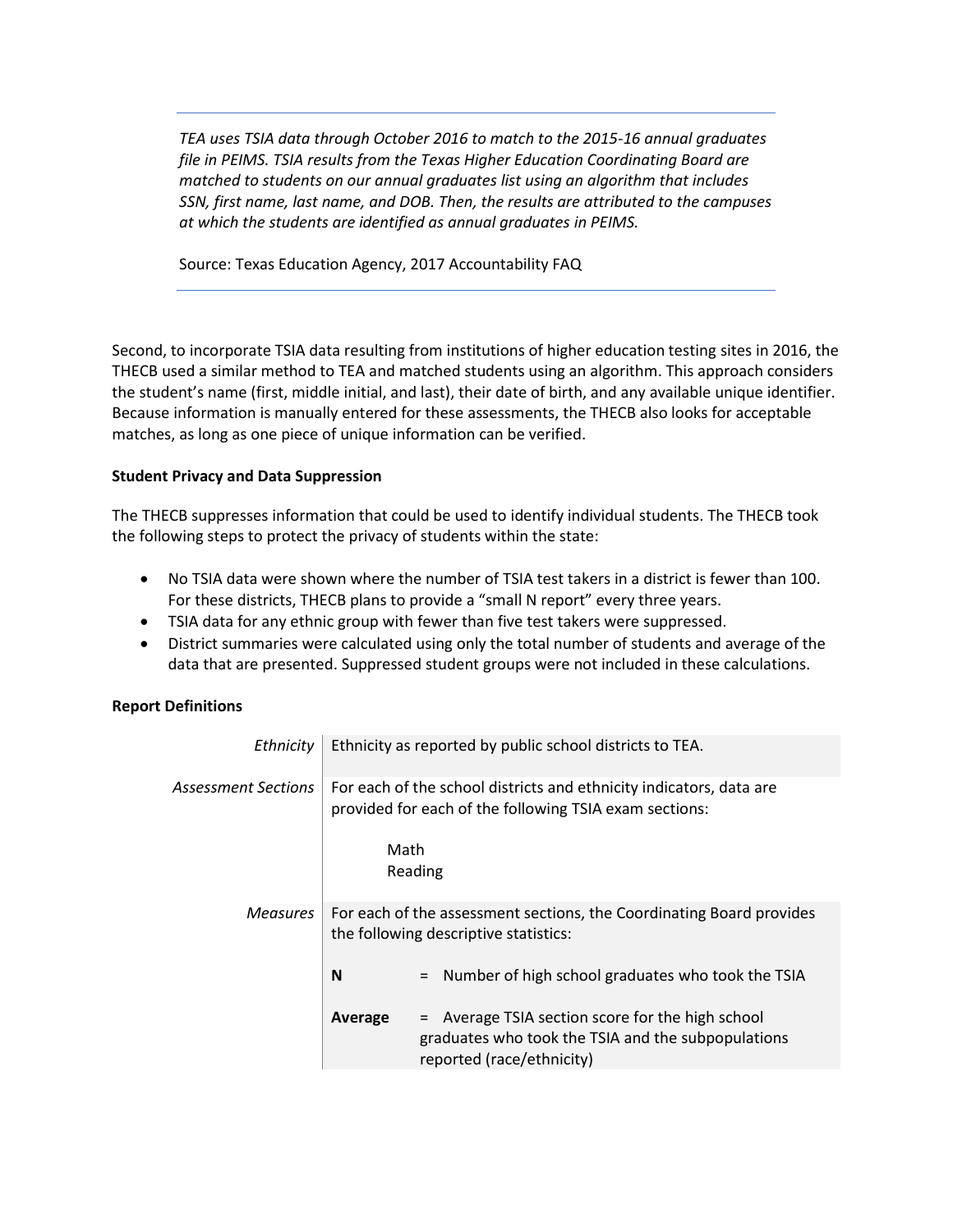# **Texas Higher Education Coordinating Board** <sup>1</sup> **Annual Texas Success Initiative Assessment (TSIA) Summary Score Report for 2016 Texas High School Graduates by Public School District**

Source: THECB Analysis of Jan 2014 - Oct 2016 IHE TSIA Score Tables, College Board. 2016 Accountability and Graduation Tables, TEA.

Note: Districts with overall N<100, and data for any ethnic group with fewer than 5 students, have been suppressed.

| Summaries are calculated using only reported group(s).<br><b>Math</b><br><b>Reading</b> |                   |                |                |      |                |
|-----------------------------------------------------------------------------------------|-------------------|----------------|----------------|------|----------------|
| <b>District by Ethnicity</b>                                                            |                   |                |                |      |                |
| <b>District</b>                                                                         | <b>Ethnicity</b>  | N              | <b>Average</b> | N    | <b>Average</b> |
| ABILENE ISD                                                                             | African American  | 59             | 340.3          | 63   | 345.5          |
|                                                                                         | Asian             | 10             | 351.7          | 10   | 345.8          |
|                                                                                         | Hispanic          | 130            | 342.6          | 134  | 349.1          |
|                                                                                         | Two or More Races | 15             | 348.5          | 13   | 356.2          |
|                                                                                         | White             | 114            | 345.4          | 129  | 352.2          |
| <i>ABILENE ISD</i>                                                                      | <b>Summary</b>    | 328            | 343.7          | 349  | 349.8          |
| <b>ALAMO HEIGHTS ISD</b>                                                                |                   | 62             | 347.6          | 63   | 355.2          |
|                                                                                         | Hispanic<br>White | 49             | 352.5          | 48   | 360.0          |
| <b>ALAMO HEIGHTS ISD</b>                                                                | <b>Summary</b>    | 111            | 349.8          | 111  | 357.3          |
|                                                                                         |                   |                |                |      |                |
| <b>ALDINE ISD</b>                                                                       | African American  | 510            | 340.4          | 480  | 347.3          |
|                                                                                         | American Indian   | 5              | 342.6          | 5    | 350.0          |
|                                                                                         | Asian             | 48             | 354.6          | 51   | 355.1          |
|                                                                                         | Hispanic          | 1419           | 345.2          | 1152 | 350.2          |
|                                                                                         | Two or More Races | 22             | 346.8          | 21   | 357.7          |
|                                                                                         | White             | 22             | 346.6          | 21   | 353.8          |
| <b>ALDINE ISD</b>                                                                       | <b>Summary</b>    | 2026           | 344.2          | 1730 | 349.6          |
|                                                                                         |                   |                |                |      |                |
| ALEDO ISD                                                                               | African American  | 8              | 345.9          | 9    | 350.8          |
|                                                                                         | Hispanic          | 13             | 345.7          | 16   | 356.0          |
|                                                                                         | Two or More Races | 6              | 336.8          | 9    | 361.0          |
|                                                                                         | White             | 105            | 351.1          | 133  | 356.8          |
| <b>ALEDO ISD</b>                                                                        |                   | 132            | 349.6          | 167  | 356.6          |
|                                                                                         | <b>Summary</b>    |                |                |      |                |
| <b>ALICE ISD</b>                                                                        | Hispanic          | 142            | 343.0          | 148  | 352.1          |
|                                                                                         | White             | 9              | 349.4          | 9    | 358.7          |
| <b>ALICE ISD</b>                                                                        | <b>Summary</b>    | 151            | 343.4          | 157  | 352.5          |
|                                                                                         |                   |                |                |      |                |
| <b>ALIEF ISD</b>                                                                        | African American  | 411            | 344.8          | 408  | 351.1          |
|                                                                                         | American Indian   | 8              | 347.5          | 8    | 350.8          |
|                                                                                         | Asian             | 280            | 357.5          | 298  | 353.0          |
|                                                                                         | Hispanic          | 507            | 345.7          | 531  | 352.4          |
|                                                                                         | White             | 35             | 351.4          | 38   | 358.8          |
| ALIEF ISD                                                                               | <b>Summary</b>    | 1241           | 348.2          | 1283 | 352.3          |
|                                                                                         |                   |                |                |      |                |
| <b>ALLEN ISD</b>                                                                        | African American  | 94             | 347.2          | 95   | 353.6          |
|                                                                                         | Asian             | 60             | 357.3          | 62   | 355.5          |
|                                                                                         | Hispanic          | 115            | 349.3          | 116  | 356.4          |
|                                                                                         | Two or More Races | 17             | 353.6          | 17   | 360.4          |
|                                                                                         | White             | 380            | 353.3          | 375  | 360.8          |
| <b>ALLEN ISD</b>                                                                        | <b>Summary</b>    | 666            | 352.1          | 665  | 358.5          |
|                                                                                         |                   |                |                |      |                |
| <b>ALVIN ISD</b>                                                                        | African American  | 146            | 340.7          | 146  | 347.7          |
|                                                                                         | American Indian   | 6              | 337.2          | 6    | 351.5          |
|                                                                                         | Asian             | 45             | 352.5          | 42   | 351.9          |
|                                                                                         | Hispanic          | 238            | 344.1          | 234  | 350.5          |
|                                                                                         | Two or More Races | $\overline{7}$ | 350.9          | 6    | 350.3          |
|                                                                                         | White             | 162            | 345.6          | 150  | 352.1          |
| ALVIN ISD                                                                               | <b>Summary</b>    | 604            | 344.3          | 584  | 350.3          |
|                                                                                         |                   |                |                |      |                |
| AMARILLO ISD                                                                            | African American  | 150            | 342.3          | 153  | 343.9          |
|                                                                                         | American Indian   | 6              | 354.2          | 6    | 350.2          |
|                                                                                         |                   |                |                |      |                |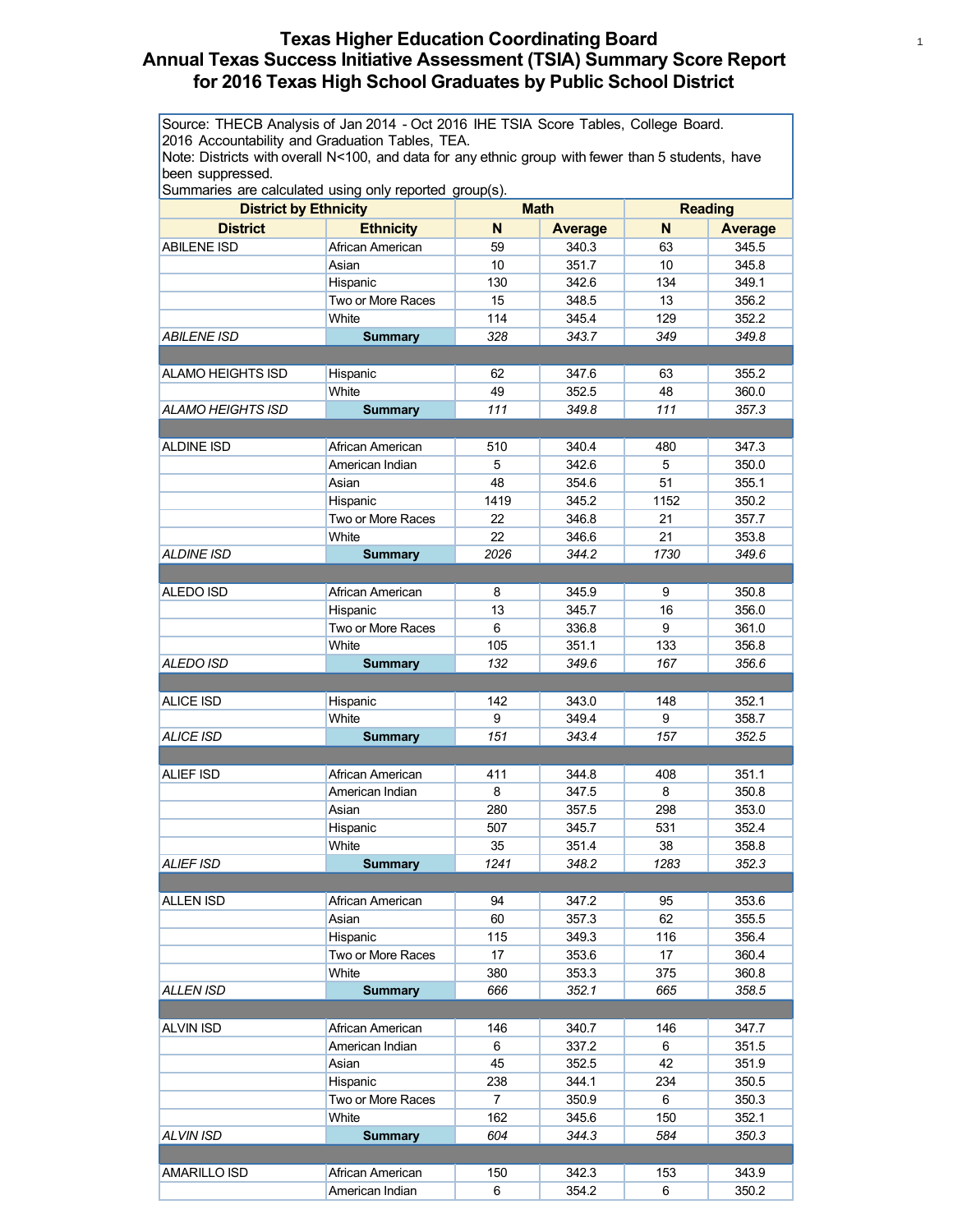# **Texas Higher Education Coordinating Board** <sup>2</sup> **Annual Texas Success Initiative Assessment (TSIA) Summary Score Report for 2016 Texas High School Graduates by Public School District**

Source: THECB Analysis of Jan 2014 - Oct 2016 IHE TSIA Score Tables, College Board. 2016 Accountability and Graduation Tables, TEA.

Note: Districts with overall N<100, and data for any ethnic group with fewer than 5 students, have been suppressed.

| Summaries are calculated using only reported group(s). |                   |                |             |                |                |
|--------------------------------------------------------|-------------------|----------------|-------------|----------------|----------------|
| <b>District by Ethnicity</b>                           |                   |                | <b>Math</b> |                | <b>Reading</b> |
| <b>District</b>                                        | <b>Ethnicity</b>  | N              | Average     | N              | <b>Average</b> |
|                                                        | Asian             | 55             | 356.6       | 58             | 350.3          |
|                                                        | Hispanic          | 733            | 345.3       | 741            | 349.2          |
|                                                        | Two or More Races | 34             | 346.5       | 35             | 353.1          |
|                                                        | White             | 618            | 349.7       | 641            | 354.9          |
| AMARILLO ISD                                           | <b>Summary</b>    | 1596           | 347.2       | 1634           | 351.1          |
|                                                        |                   |                |             |                |                |
| <b>ANDREWS ISD</b>                                     | Hispanic          | 70             | 350.3       | 75             | 353.5          |
|                                                        | White             | 45             | 356.1       | 43             | 364.0          |
| <b>ANDREWS ISD</b>                                     | <b>Summary</b>    | 115            | 352.6       | 118            | 357.3          |
|                                                        |                   |                |             |                |                |
| ANGLETON ISD                                           | African American  | 35             | 341.7       | 35             | 345.7          |
|                                                        | Hispanic          | 97             | 349.6       | 85             | 352.9          |
|                                                        | White             | 92             | 350.8       | 80             | 355.7          |
| <b>ANGLETON ISD</b>                                    | <b>Summary</b>    | 224            | 348.8       | 200            | 352.8          |
|                                                        |                   |                |             |                |                |
| ARANSAS COUNTY ISD                                     | Asian             | $\overline{7}$ | 347.1       | $\overline{7}$ | 351.1          |
|                                                        | Hispanic          | 41             | 342.9       | 41             | 349.2          |
|                                                        | White             | 64             | 345.8       | 64             | 355.5          |
| ARANSAS COUNTY ISD                                     | <b>Summary</b>    | 112            | 344.8       | 112            | 352.9          |
|                                                        |                   |                |             |                |                |
| <b>ARGYLE ISD</b>                                      | Hispanic          | 10             | 349.4       | 10             | 352.2          |
|                                                        | White             | 88             | 351.8       | 90             | 360.8          |
| <b>ARGYLE ISD</b>                                      | <b>Summary</b>    | 98             | 351.5       | 100            | 359.9          |
|                                                        |                   |                |             |                |                |
| <b>ARLINGTON ISD</b>                                   | African American  | 526            | 340.9       | 577            | 349.6          |
|                                                        | American Indian   | $\overline{7}$ | 350.0       | 8              | 357.1          |
|                                                        | Asian             | 182            | 355.7       | 229            | 354.2          |
|                                                        | Hispanic          | 833            | 342.4       | 887            | 350.3          |
|                                                        | Pacific Islander  | 5              | 343.6       | $\overline{7}$ | 350.7          |
|                                                        | Two or More Races | 49             | 347.6       | 54             | 353.8          |
|                                                        | White             | 466            | 349.3       | 611            | 357.8          |
| <b>ARLINGTON ISD</b>                                   | <b>Summary</b>    | 2068           | 344.9       | 2373           | 352.6          |
|                                                        |                   |                |             |                |                |
| <b>ATHENS ISD</b>                                      | African American  | 17             | 328.6       | 19             | 337.3          |
|                                                        | Hispanic          | 87             | 341.4       | 73             | 346.0          |
|                                                        | White             | 70             | 348.1       | 61             | 356.8          |
| <b>ATHENS ISD</b>                                      | <b>Summary</b>    | 174            | 342.8       | 153            | 349.2          |
|                                                        |                   |                |             |                |                |
| <b>AUSTIN ISD</b>                                      | African American  | 198            | 343.1       | 216            | 349.2          |
|                                                        | Asian             | 67             | 357.5       | 73             | 354.3          |
|                                                        | Hispanic          | 1346           | 347.1       | 1392           | 352.0          |
|                                                        | Two or More Races | 46             | 350.2       | 44             | 358.5          |
|                                                        | White             | 460            | 352.2       | 467            | 360.7          |
| AUSTIN ISD                                             | <b>Summary</b>    | 2117           | 348.3       | 2192           | 353.8          |
|                                                        |                   |                |             |                |                |
| AZLE ISD                                               | Hispanic          | 46             | 339.4       | 53             | 351.2          |
|                                                        | White             | 177            | 347.9       | 202            | 355.8          |
| AZLE ISD                                               | <b>Summary</b>    | 223            | 346.1       | 255            | 354.9          |
|                                                        |                   |                |             |                |                |
| <b>BARBERS HILL ISD</b>                                | African American  | 9              | 350.7       | 9              | 355.8          |
|                                                        | Hispanic          | 41             | 353.1       | 41             | 356.6          |
|                                                        | White             | 115            | 353.4       | 114            | 357.9          |
| <b>BARBERS HILL ISD</b>                                | <b>Summary</b>    | 165            | 353.2       | 164            | 357.5          |
|                                                        |                   |                |             |                |                |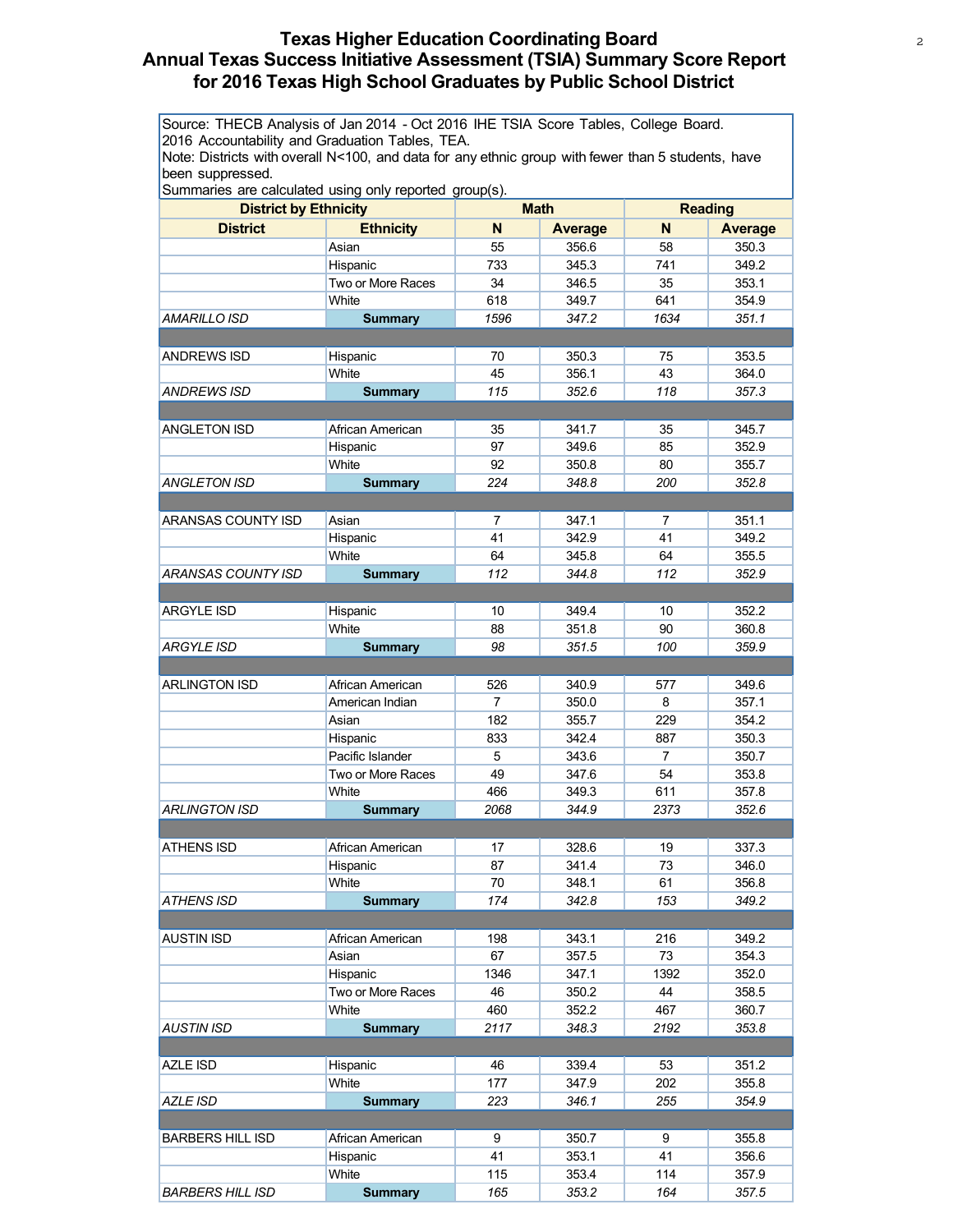# **Texas Higher Education Coordinating Board** <sup>3</sup> **Annual Texas Success Initiative Assessment (TSIA) Summary Score Report for 2016 Texas High School Graduates by Public School District**

Source: THECB Analysis of Jan 2014 - Oct 2016 IHE TSIA Score Tables, College Board. 2016 Accountability and Graduation Tables, TEA.

Note: Districts with overall N<100, and data for any ethnic group with fewer than 5 students, have been suppressed.

| <b>District by Ethnicity</b> |                   | <b>Math</b> |                | <b>Reading</b> |                |
|------------------------------|-------------------|-------------|----------------|----------------|----------------|
| <b>District</b>              | <b>Ethnicity</b>  | N           | <b>Average</b> | N              | <b>Average</b> |
|                              |                   |             |                |                |                |
| <b>BASTROP ISD</b>           | African American  | 19          | 343.7          | 23             | 345.0          |
|                              | Hispanic          | 200         | 343.5          | 211            | 350.9          |
|                              | Two or More Races | 10          | 344.9          | 10             | 354.5          |
|                              | White             | 173         | 348.5          | 183            | 356.4          |
| <b>BASTROP ISD</b>           | <b>Summary</b>    | 402         | 345.7          | 427            | 353.0          |
|                              |                   |             |                |                |                |
| <b>BAY CITY ISD</b>          | African American  | 36          | 339.4          | 36             | 348.6          |
|                              | Hispanic          | 101         | 335.1          | 101            | 347.8          |
|                              | White             | 64          | 345.5          | 64             | 356.7          |
| <b>BAY CITY ISD</b>          | <b>Summary</b>    | 201         | 339.2          | 201            | 350.8          |
|                              |                   |             |                |                |                |
| <b>BEAUMONT ISD</b>          | African American  | 259         | 339.2          | 261            | 348.0          |
|                              | Asian             | 22          | 350.1          | 23             | 350.7          |
|                              | Hispanic          | 80          | 346.3          | 79             | 351.5          |
|                              | Two or More Races | 8           | 343.6          | 8              | 352.0          |
|                              | White             | 45          | 349.7          | 46             | 356.9          |
| <b>BEAUMONT ISD</b>          | <b>Summary</b>    | 414         | 342.4          | 417            | 349.8          |
|                              |                   |             |                |                |                |
| <b>BELTON ISD</b>            | African American  | 30          | 340.9          | 30             | 350.8          |
|                              | Hispanic          | 98          | 344.5          | 95             | 353.3          |
|                              | Two or More Races | 15          | 349.0          | 15             | 360.3          |
|                              | White             | 184         | 348.6          | 183            | 358.0          |
| <b>BELTON ISD</b>            | <b>Summary</b>    | 327         | 346.7          | 323            | 356.0          |
|                              |                   |             |                |                |                |
| <b>BIG SPRING ISD</b>        | African American  | 7           | 349.6          | 7              | 351.3          |
|                              | Hispanic          | 47          | 345.1          | 49             | 350.7          |
|                              | White             | 28          | 348.9          | 33             | 357.5          |
| <b>BIG SPRING ISD</b>        | <b>Summary</b>    | 82          | 346.8          | 89             | 353.3          |
|                              |                   |             |                |                |                |
| <b>BIRDVILLE ISD</b>         | African American  | 79          | 344.1          | 80             | 351.0          |
|                              | American Indian   | 7           | 350.9          | $\overline{7}$ | 359.3          |
|                              | Asian             | 60          | 351.0          | 64             | 351.1          |
|                              | Hispanic          | 323         | 345.1          | 322            | 351.4          |
|                              | Two or More Races | 16          | 350.3          | 18             | 356.1          |
|                              | White             | 339         | 347.9          | 335            | 356.1          |
| <b>BIRDVILLE ISD</b>         | <b>Summary</b>    | 824         | 346.8          | 826            | 353.4          |
|                              |                   |             |                |                |                |
| <b>BOERNE ISD</b>            | Hispanic          | 82          | 351.0          | 82             | 357.5          |
|                              | Two or More Races | 5           | 353.2          | 5              | 358.8          |
|                              | White             | 183         | 352.6          | 181            | 359.7          |
| <i>BOERNE ISD</i>            | <b>Summary</b>    | 270         | 352.2          | 268            | 359.0          |
|                              |                   |             |                |                |                |
| <b>BORGER ISD</b>            | Hispanic          | 29          | 343.7          | 35             | 353.5          |
|                              | White             | 52          | 347.9          | 54             | 358.5          |
| BORGER ISD                   | <b>Summary</b>    | 81          | 346.4          | 89             | 356.5          |
|                              |                   |             |                |                |                |
| <b>BRAZOSPORT ISD</b>        | African American  | 33          | 336.1          | 39             | 347.8          |
|                              | Hispanic          | 178         | 345.1          | 193            | 353.3          |
|                              | Two or More Races | 5           | 359.2          | 5              | 369.8          |
|                              | White             | 144         | 349.9          | 139            | 358.4          |
| BRAZOSPORT ISD               | <b>Summary</b>    | 360         | 346.4          | 376            | 354.9          |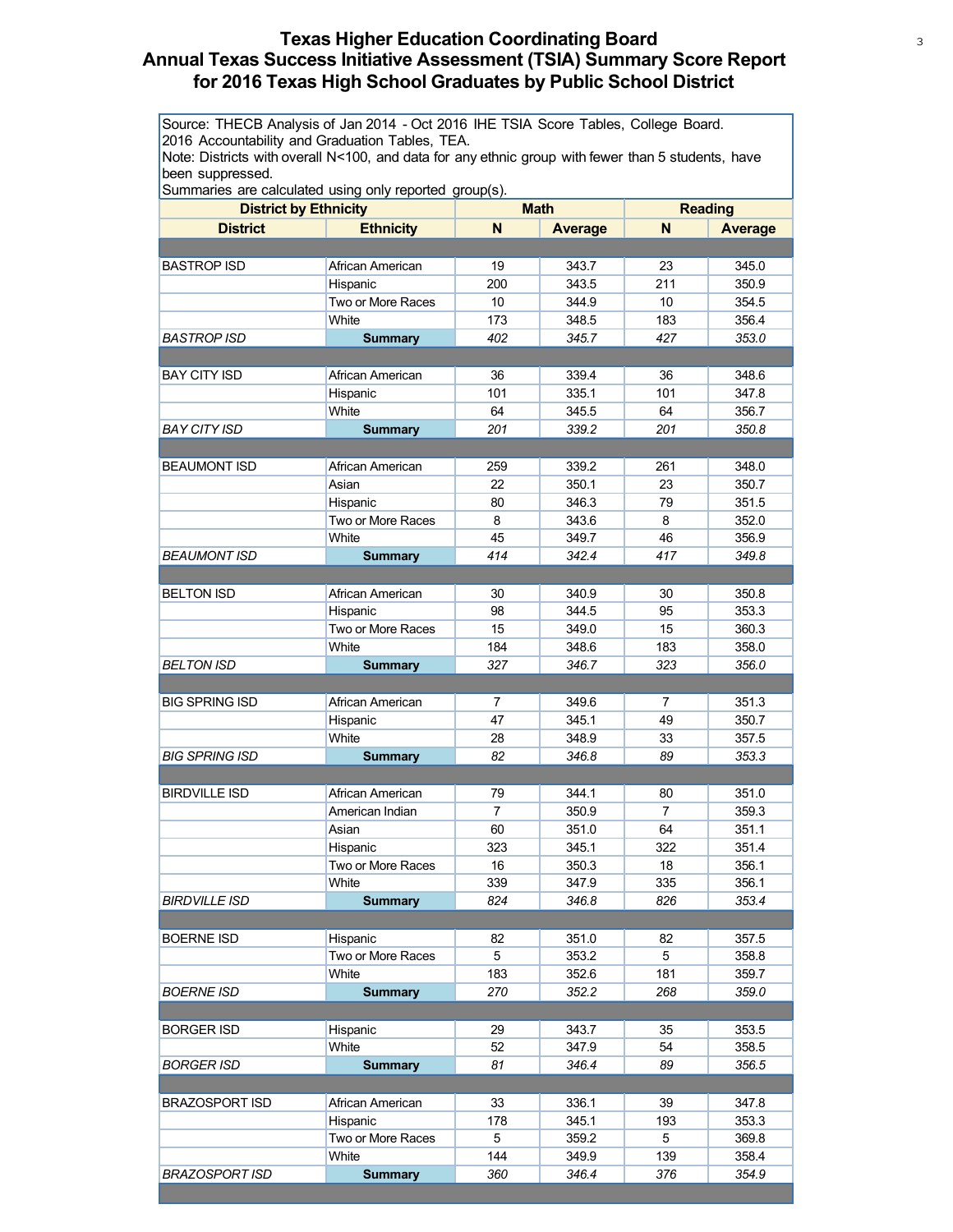# **Texas Higher Education Coordinating Board** <sup>4</sup> **Annual Texas Success Initiative Assessment (TSIA) Summary Score Report for 2016 Texas High School Graduates by Public School District**

Source: THECB Analysis of Jan 2014 - Oct 2016 IHE TSIA Score Tables, College Board. 2016 Accountability and Graduation Tables, TEA.

Note: Districts with overall N<100, and data for any ethnic group with fewer than 5 students, have been suppressed.

| Summanes are calculated using only reported group(s). |                   |                |             |                |                |  |
|-------------------------------------------------------|-------------------|----------------|-------------|----------------|----------------|--|
| <b>District by Ethnicity</b>                          |                   |                | <b>Math</b> |                | <b>Reading</b> |  |
| <b>District</b>                                       | <b>Ethnicity</b>  | N              | Average     | N              | <b>Average</b> |  |
| <b>BRENHAM ISD</b>                                    | African American  | 24             | 339.8       | 23             | 347.6          |  |
|                                                       | Hispanic          | 31             | 350.7       | 30             | 358.2          |  |
|                                                       | White             | 126            | 350.8       | 124            | 359.6          |  |
| <i>BRENHAM ISD</i>                                    | <b>Summary</b>    | 181            | 349.4       | 177            | 357.8          |  |
|                                                       |                   |                |             |                |                |  |
| <b>BROWNSBORO ISD</b>                                 | African American  | 9              | 342.8       | 10             | 344.2          |  |
|                                                       | Hispanic          | 13             | 351.4       | 16             | 349.5          |  |
|                                                       | White             | 78             | 348.9       | 81             | 355.0          |  |
| BROWNSBORO ISD                                        | <b>Summary</b>    | 100            | 348.7       | 107            | 353.2          |  |
|                                                       |                   |                |             |                |                |  |
|                                                       |                   |                |             |                |                |  |
| <b>BROWNSVILLE ISD</b>                                | Asian             | 8              | 358.0       | 8              | 357.1          |  |
|                                                       | Hispanic          | 2378           | 342.4       | 2499           | 348.1          |  |
|                                                       | White             | 11             | 344.3       | 11             | 358.8          |  |
| <b>BROWNSVILLE ISD</b>                                | <b>Summary</b>    | 2397           | 342.5       | 2518           | 348.2          |  |
|                                                       |                   |                |             |                |                |  |
| <b>BRYAN ISD</b>                                      | African American  | 77             | 339.6       | 75             | 350.4          |  |
|                                                       | Hispanic          | 126            | 348.6       | 116            | 354.3          |  |
|                                                       | White             | 104            | 353.9       | 102            | 357.8          |  |
| <b>BRYAN ISD</b>                                      | <b>Summary</b>    | 307            | 348.1       | 293            | 354.5          |  |
|                                                       |                   |                |             |                |                |  |
| <b>BURLESON ISD</b>                                   | African American  | 16             | 338.8       | 16             | 347.6          |  |
|                                                       | Hispanic          | 68             | 343.9       | 67             | 352.1          |  |
|                                                       | Two or More Races | 10             | 343.4       | 9              | 351.2          |  |
|                                                       | White             | 268            | 347.6       | 239            | 355.0          |  |
| <b>BURLESON ISD</b>                                   |                   | 362            | 346.4       | 331            | 353.9          |  |
|                                                       | <b>Summary</b>    |                |             |                |                |  |
|                                                       |                   |                |             |                |                |  |
| <b>BURNET CISD</b>                                    | Hispanic          | 15             | 344.7       | 12             | 351.3          |  |
|                                                       | White             | 94             | 349.2       | 63             | 353.3          |  |
| <b>BURNET CISD</b>                                    | <b>Summary</b>    | 109            | 348.6       | 75             | 353.0          |  |
|                                                       |                   |                |             |                |                |  |
| <b>CALALLEN ISD</b>                                   | Hispanic          | 74             | 342.8       | 73             | 353.6          |  |
|                                                       | White             | 96             | 348.8       | 95             | 359.5          |  |
| <b>CALALLEN ISD</b>                                   | <b>Summary</b>    | 170            | 346.2       | 168            | 356.9          |  |
|                                                       |                   |                |             |                |                |  |
| <b>CALHOUN COUNTY ISD</b>                             | Asian             | 6              | 341.8       | 6              | 340.8          |  |
|                                                       | Hispanic          | 66             | 344.4       | 63             | 346.0          |  |
|                                                       | White             | 41             | 349.7       | 37             | 357.7          |  |
| CALHOUN COUNTY ISD                                    | <b>Summary</b>    | 113            | 346.2       | 106            | 349.8          |  |
|                                                       |                   |                |             |                |                |  |
|                                                       |                   |                |             |                |                |  |
| CANUTILLO ISD                                         | Hispanic<br>White | 305            | 344.9       | 267            | 347.6          |  |
|                                                       |                   | 7              | 348.1       | 5              | 342.6          |  |
| CANUTILLO ISD                                         | <b>Summary</b>    | 312            | 344.9       | 272            | 347.5          |  |
|                                                       |                   |                |             |                |                |  |
| <b>CANYON ISD</b>                                     | African American  | 13             | 353.1       | 11             | 355.3          |  |
|                                                       | Hispanic          | 97             | 350.6       | 98             | 355.1          |  |
|                                                       | Two or More Races | $\overline{7}$ | 352.6       | $\overline{7}$ | 356.1          |  |
|                                                       | White             | 365            | 351.9       | 384            | 358.1          |  |
| CANYON ISD                                            | <b>Summary</b>    | 482            | 351.7       | 500            | 357.4          |  |
|                                                       |                   |                |             |                |                |  |
| <b>CARROLL ISD</b>                                    | Hispanic          | 12             | 352.6       | 13             | 356.8          |  |
|                                                       | Two or More Races | 5              | 351.4       | 5              | 359.6          |  |
|                                                       | White             | 85             | 353.5       | 99             | 358.7          |  |
| <b>CARROLL ISD</b>                                    | <b>Summary</b>    | 102            | 353.3       | 117            | 358.5          |  |
|                                                       |                   |                |             |                |                |  |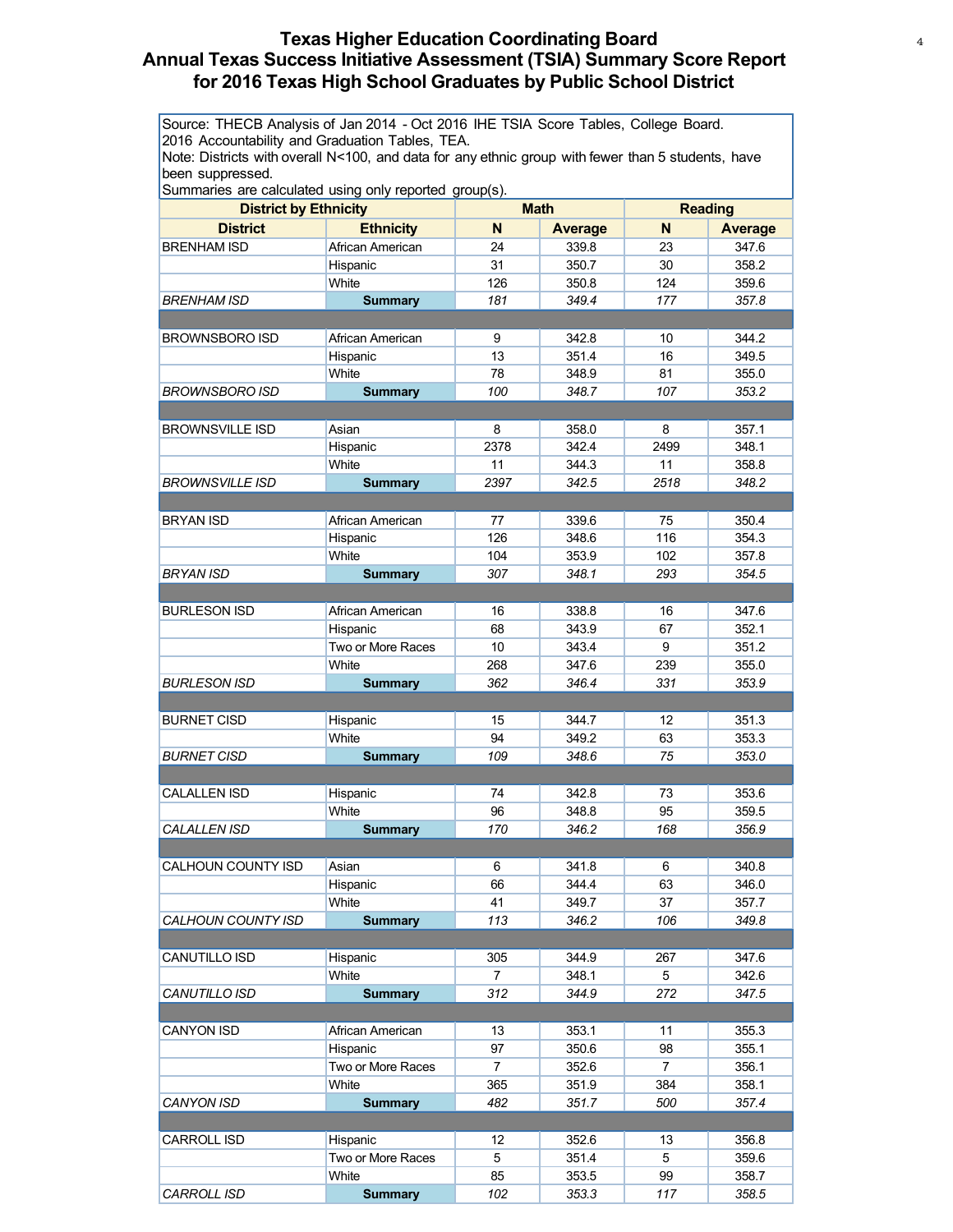# **Texas Higher Education Coordinating Board** <sup>5</sup> **Annual Texas Success Initiative Assessment (TSIA) Summary Score Report for 2016 Texas High School Graduates by Public School District**

Source: THECB Analysis of Jan 2014 - Oct 2016 IHE TSIA Score Tables, College Board. 2016 Accountability and Graduation Tables, TEA.

Note: Districts with overall N<100, and data for any ethnic group with fewer than 5 students, have been suppressed.

| <b>District by Ethnicity</b>            |                   |                | <b>Math</b>    |                | <b>Reading</b> |
|-----------------------------------------|-------------------|----------------|----------------|----------------|----------------|
| <b>District</b>                         | <b>Ethnicity</b>  | N              | <b>Average</b> | N              | <b>Average</b> |
|                                         |                   |                |                |                |                |
| CARROLLTON-FARMERS<br><b>BRANCH ISD</b> | African American  | 107            | 340.3          | 117            | 348.8          |
|                                         | Asian             | 49             | 354.7          | 54             | 352.4          |
|                                         | Hispanic          | 343            | 345.3          | 324            | 353.4          |
|                                         | Two or More Races | 12             | 346.3          | 11             | 355.4          |
|                                         | White             | 69             | 347.0          | 88             | 358.3          |
| <b>CARROLLTON-FARMERS</b><br>BRANCH ISD | <b>Summary</b>    | 580            | 345.4          | 594            | 353.1          |
|                                         |                   |                |                |                |                |
| <b>CASTLEBERRY ISD</b>                  | Hispanic          | 80             | 340.6          | 80             | 349.9          |
|                                         | White             | 18             | 342.4          | 21             | 350.7          |
| CASTLEBERRY ISD                         | <b>Summary</b>    | 98             | 340.9          | 101            | 350.1          |
|                                         |                   |                |                |                |                |
| <b>CEDAR HILL ISD</b>                   | African American  | 239            | 345.9          | 191            | 351.4          |
|                                         | Asian             | $\overline{7}$ | 359.3          | 6              | 361.7          |
|                                         | Hispanic          | 69             | 348.1          | 56             | 355.7          |
|                                         | Two or More Races | 10             | 341.8          | 8              | 354.0          |
|                                         | White             | 19             | 357.9          | 15             | 367.1          |
| <i>CEDAR HILL ISD</i>                   | <b>Summary</b>    | 344            | 347.2          | 276            | 353.4          |
|                                         |                   |                |                |                |                |
| <b>CHANNELVIEW ISD</b>                  | African American  | 55             | 345.1          | 54             | 351.7          |
|                                         | Asian             | $\overline{7}$ | 362.1          | $\overline{7}$ | 348.7          |
|                                         | Hispanic          | 247            | 348.6          | 240            | 353.0          |
|                                         | White             | 17             | 350.9          | 17             | 360.4          |
| CHANNELVIEW ISD                         | <b>Summary</b>    | 326            | 348.4          | 318            | 353.1          |
|                                         |                   |                |                |                |                |
| <b>CHAPEL HILL ISD</b>                  | African American  | 54             | 332.1          | 54             | 339.4          |
|                                         | Hispanic          | 69             | 338.2          | 67             | 345.7          |
|                                         | Two or More Races | 5              | 349.6          | 5              | 350.8          |
|                                         | White             | 72             | 343.3          | 72             | 351.7          |
| <b>CHAPEL HILL ISD</b>                  | <b>Summary</b>    | 200            | 338.7          | 198            | 346.3          |
|                                         |                   |                |                |                |                |
| <b>CLEAR CREEK ISD</b>                  | African American  | 139            | 344.9          | 137            | 350.6          |
|                                         | Asian             | 116            | 356.5          | 109            | 354.0          |
|                                         | Hispanic          | 452            | 347.7          | 431            | 352.5          |
|                                         | Two or More Races | 41             | 351.2          | 42             | 356.8          |
|                                         | White             | 739            | 350.4          | 748            | 356.9          |
| <b>CLEAR CREEK ISD</b>                  | <b>Summary</b>    | 1487           | 349.6          | 1467           | 354.8          |
|                                         |                   |                |                |                |                |
| <b>CLEBURNE ISD</b>                     | African American  | 5              | 343.8          | 5              | 349.2          |
|                                         | Hispanic          | 57             | 340.6          | 54             | 350.0          |
|                                         | Two or More Races | 7              | 341.7          | 6              | 353.0          |
|                                         | White             | 88             | 343.2          | 82             | 356.8          |
| CLEBURNE ISD                            | <b>Summary</b>    | 157            | 342.2          | 147            | 353.9          |
|                                         |                   |                |                |                |                |
| <b>CLEVELAND ISD</b>                    | African American  | 22             | 338.5          | 17             | 340.1          |
|                                         | Hispanic          | 71             | 339.2          | 57             | 340.7          |
|                                         | White             | 46             | 338.6          | 42             | 344.9          |
| CLEVELAND ISD                           | <b>Summary</b>    | 139            | 338.9          | 116            | 342.1          |
|                                         |                   |                |                |                |                |
| <b>CLINT ISD</b>                        | Hispanic          | 546            | 345.2          | 466            | 347.3          |
|                                         | White             | 13             | 342.5          | 13             | 351.4          |
|                                         |                   |                |                |                |                |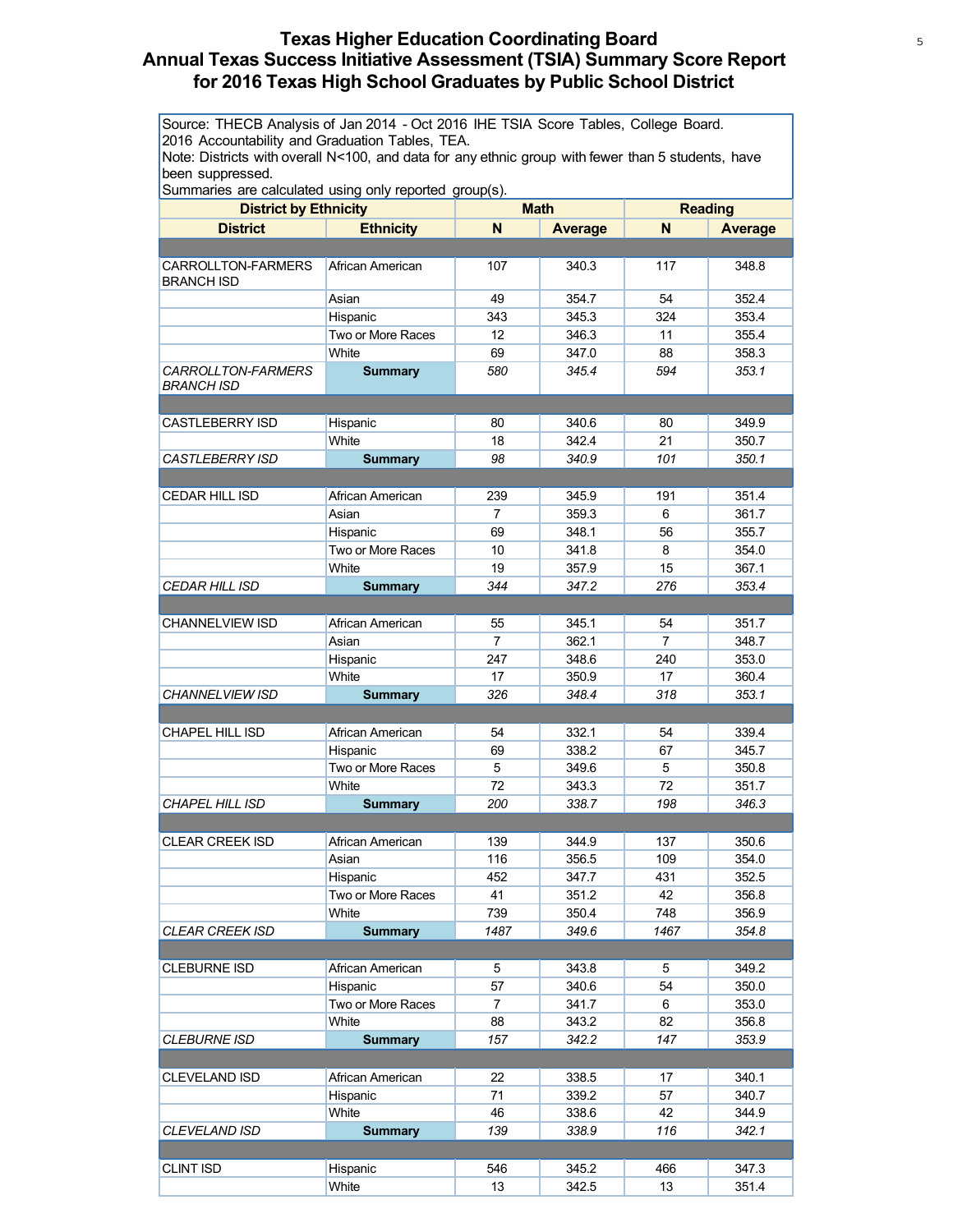# **Texas Higher Education Coordinating Board** <sup>6</sup> **Annual Texas Success Initiative Assessment (TSIA) Summary Score Report for 2016 Texas High School Graduates by Public School District**

Source: THECB Analysis of Jan 2014 - Oct 2016 IHE TSIA Score Tables, College Board. 2016 Accountability and Graduation Tables, TEA.

Note: Districts with overall N<100, and data for any ethnic group with fewer than 5 students, have been suppressed.

| <b>District by Ethnicity</b> |                               | <b>Math</b> |                | <b>Reading</b> |                |
|------------------------------|-------------------------------|-------------|----------------|----------------|----------------|
| <b>District</b>              | <b>Ethnicity</b>              | N           | <b>Average</b> | N              | <b>Average</b> |
| <b>CLINT ISD</b>             | <b>Summary</b>                | 559         | 345.2          | 479            | 347.4          |
|                              |                               |             |                |                |                |
| <b>COLLEGE STATION ISD</b>   | African American              | 42          | 345.5          | 43             | 349.5          |
|                              | Asian                         | 14          | 356.0          | 15             | 355.3          |
|                              |                               | 54          | 348.9          | 55             | 355.1          |
|                              | Hispanic<br>Two or More Races | 6           | 347.3          |                | 357.5          |
|                              | White                         | 109         | 353.1          | 6<br>111       |                |
| <b>COLLEGE STATION ISD</b>   |                               | 225         | 350.7          | 230            | 359.9<br>356.5 |
|                              | <b>Summary</b>                |             |                |                |                |
|                              |                               |             |                |                |                |
| <b>COMAL ISD</b>             | African American              | 17          | 354.9          | 16             | 357.5          |
|                              | Asian                         | 8           | 351.8          | 8              | 354.9          |
|                              | Hispanic                      | 199         | 349.4          | 189            | 355.5          |
|                              | Two or More Races             | 12          | 352.9          | 11             | 360.3          |
|                              | White                         | 384         | 352.7          | 371            | 358.9          |
| <b>COMAL ISD</b>             | <b>Summary</b>                | 620         | 351.7          | 595            | 357.8          |
|                              |                               |             |                |                |                |
| <b>CONROE ISD</b>            | African American              | 137         | 342.9          | 140            | 351.0          |
|                              | American Indian               | 16          | 348.4          | 17             | 353.5          |
|                              | Asian                         | 60          | 362.1          | 61             | 360.0          |
|                              | Hispanic                      | 598         | 348.9          | 603            | 353.1          |
|                              | Two or More Races             | 40          | 346.0          | 40             | 351.8          |
|                              | White                         | 711         | 352.4          | 724            | 358.4          |
| <b>CONROE ISD</b>            | <b>Summary</b>                | 1562        | 350.4          | 1585           | 355.6          |
|                              |                               |             |                |                |                |
| <b>COPPELL ISD</b>           | African American              | 27          | 338.4          | 40             | 353.3          |
|                              | Asian                         | 28          | 355.9          | 45             | 354.9          |
|                              | Hispanic                      | 41          | 347.5          | 50             | 359.5          |
|                              | Two or More Races             | 5           | 345.4          | 9              | 364.8          |
|                              | White                         | 104         | 346.4          | 210            | 360.1          |
| <b>COPPELL ISD</b>           | <b>Summary</b>                | 205         | 346.8          | 354            | 358.7          |
|                              |                               |             |                |                |                |
| <b>COPPERAS COVE ISD</b>     | African American              | 59          | 343.4          | 55             | 349.9          |
|                              | Asian                         | 9           | 347.0          | 8              | 355.6          |
|                              | Hispanic                      | 55          | 343.6          | 58             | 354.8          |
|                              | Two or More Races             | 22          | 349.0          | 23             | 358.9          |
|                              | White                         | 105         | 345.1          | 101            | 356.6          |
| COPPERAS COVE ISD            | <b>Summary</b>                | 250         | 344.8          | 245            | 354.8          |
|                              |                               |             |                |                |                |
| <b>CORPUS CHRISTI ISD</b>    | African American              | 66          | 340.0          | 64             | 349.3          |
|                              | Asian                         | 29          | 357.5          | 28             | 358.5          |
|                              | Hispanic                      | 1021        | 341.4          | 980            | 352.8          |
|                              | Two or More Races             | 6           | 346.0          | 6              | 352.5          |
|                              | White                         | 138         | 350.4          | 132            | 360.8          |
| CORPUS CHRISTI ISD           | <b>Summary</b>                | 1260        | 342.7          | 1210           | 353.6          |
|                              |                               |             |                |                |                |
| <b>CORSICANA ISD</b>         | African American              | 31          | 340.1          | 37             | 347.9          |
|                              | Hispanic                      | 97          | 346.7          | 113            | 353.0          |
|                              | Two or More Races             | 6           | 349.8          | $\overline{7}$ | 352.6          |
|                              | White                         | 56          | 348.9          | 62             | 356.4          |
| CORSICANA ISD                | <b>Summary</b>                | 190         | 346.4          | 219            | 353.1          |
|                              |                               |             |                |                |                |
|                              |                               |             |                |                |                |
| <b>CRANDALL ISD</b>          | African American              | 11<br>18    | 342.5          | 13<br>22       | 353.6          |
|                              | Hispanic                      |             | 347.7          |                | 352.9          |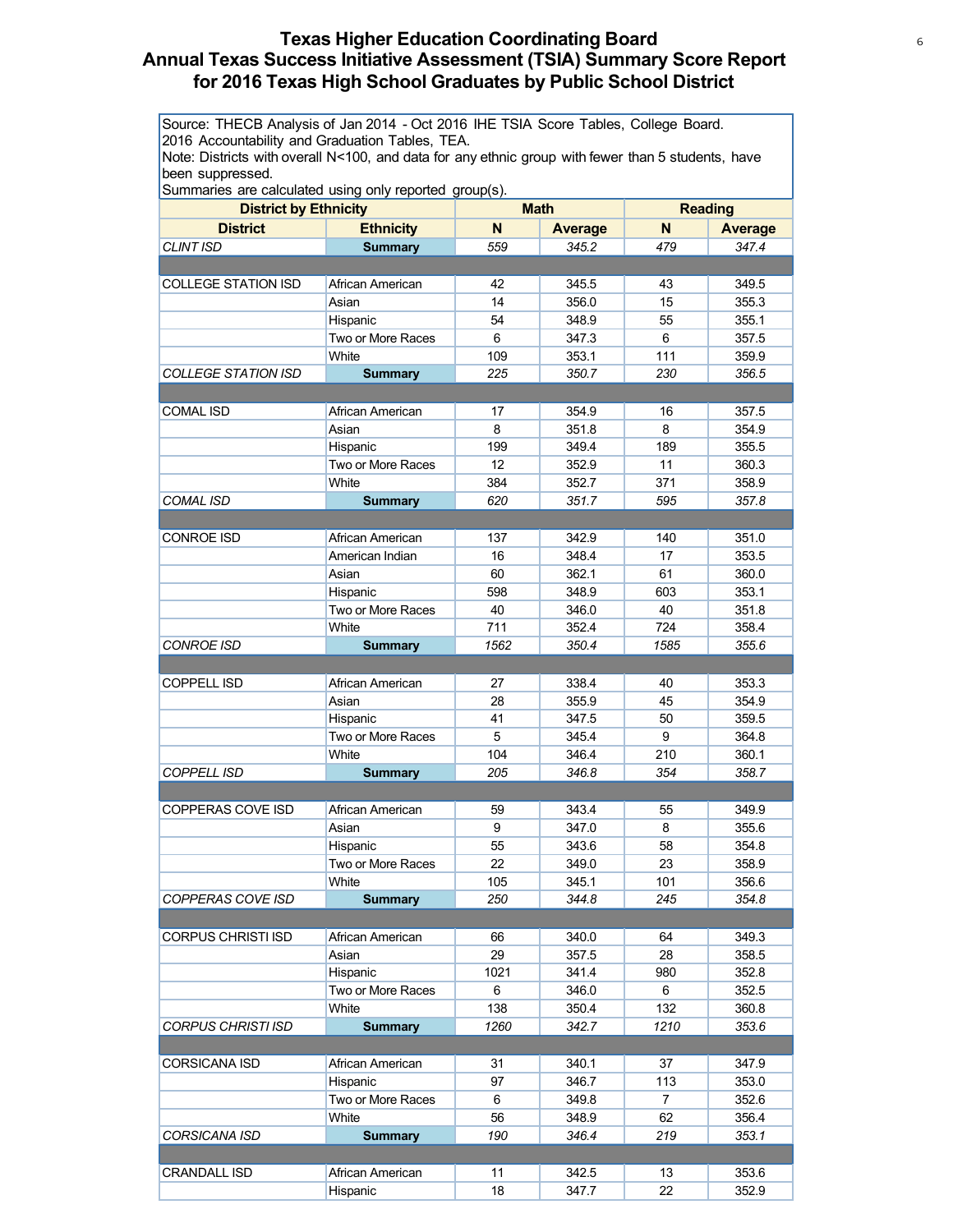# **Texas Higher Education Coordinating Board** <sup>7</sup> **Annual Texas Success Initiative Assessment (TSIA) Summary Score Report for 2016 Texas High School Graduates by Public School District**

Source: THECB Analysis of Jan 2014 - Oct 2016 IHE TSIA Score Tables, College Board. 2016 Accountability and Graduation Tables, TEA.

Note: Districts with overall N<100, and data for any ethnic group with fewer than 5 students, have been suppressed.

| <b>District by Ethnicity</b>           |                   | <b>Math</b>    |                | <b>Reading</b> |                |
|----------------------------------------|-------------------|----------------|----------------|----------------|----------------|
| <b>District</b>                        | <b>Ethnicity</b>  | N              | <b>Average</b> | N              | <b>Average</b> |
|                                        | White             | 94             | 345.5          | 105            | 355.7          |
| <i>CRANDALL ISD</i>                    | <b>Summary</b>    | 123            | 345.6          | 140            | 355.1          |
|                                        |                   |                |                |                |                |
| CROSBY ISD                             | African American  | 31             | 340.9          | 30             | 346.3          |
|                                        | Hispanic          | 46             | 347.3          | 45             | 352.1          |
|                                        | White             | 109            | 349.6          | 108            | 356.5          |
| CROSBY ISD                             | <b>Summary</b>    | 186            | 347.6          | 183            | 353.7          |
|                                        |                   |                |                |                |                |
| <b>CROWLEY ISD</b>                     | African American  | 237            | 336.6          | 245            | 346.8          |
|                                        | Asian             | 29             | 348.0          | 31             | 350.4          |
|                                        | Hispanic          | 123            | 342.0          | 138            | 352.1          |
|                                        | Two or More Races | 8              | 335.1          | 8              | 350.6          |
|                                        | White             | 108            | 342.5          | 124            | 356.1          |
| <b>CROWLEY ISD</b>                     | <b>Summary</b>    | 505            | 339.8          | 546            | 350.5          |
|                                        |                   |                |                |                |                |
| CYPRESS-FAIRBANKS ISD African American |                   | 699            | 344.2          | 634            | 352.8          |
|                                        | American Indian   | 16             | 338.2          | 13             | 350.2          |
|                                        | Asian             | 318            | 358.6          | 291            | 357.0          |
|                                        | Hispanic          | 1433           | 347.3          | 1190           | 354.5          |
|                                        | Two or More Races | 67             | 348.9          | 75             | 358.8          |
|                                        | White             | 901            | 352.3          | 861            | 358.7          |
| <b>CYPRESS-FAIRBANKS ISD</b>           | <b>Summary</b>    | 3434           | 349.0          | 3064           | 355.7          |
|                                        |                   |                |                |                |                |
| <b>DALLAS ISD</b>                      | African American  | 821            | 338.3          | 827            | 347.2          |
|                                        | American Indian   | 22             | 346.5          | 19             | 351.5          |
|                                        | Asian             | 61             | 349.4          | 63             | 345.8          |
|                                        | Hispanic          | 2407           | 342.1          | 2385           | 350.4          |
|                                        | Two or More Races | 16             | 350.7          | 9              | 356.7          |
|                                        | White             | 128            | 350.9          | 97             | 357.6          |
| <b>DALLAS ISD</b>                      | <b>Summary</b>    | 3455           | 341.7          | 3400           | 349.8          |
|                                        |                   |                |                |                |                |
| <b>DAYTON ISD</b>                      | African American  | 19             | 345.8          | 22             | 347.5          |
|                                        | Hispanic          | 69             | 346.6          | 78             | 350.3          |
|                                        | White             | 82             | 345.3          | 102            | 355.1          |
| <b>DAYTON ISD</b>                      | <b>Summary</b>    | 170            | 345.9          | 202            | 352.4          |
|                                        |                   |                |                |                |                |
| <b>DECATUR ISD</b>                     | Hispanic          | 18             | 346.4          | 19             | 354.7          |
|                                        | White             | 87             | 348.3          | 88             | 357.5          |
| DECATUR ISD                            | <b>Summary</b>    | 105            | 348.0          | 107            | 357.0          |
|                                        |                   |                |                |                |                |
| DEER PARK ISD                          | African American  | 18             | 343.8          | 17             | 344.2          |
|                                        | Asian             | 13             | 357.2          | 12             | 357.0          |
|                                        | Hispanic          | 343            | 348.3          | 264            | 350.9          |
|                                        | Two or More Races | $\overline{7}$ | 353.3          | 6              | 357.0          |
|                                        | White             | 300            | 351.0          | 241            | 356.6          |
| DEER PARK ISD                          | <b>Summary</b>    | 681            | 349.6          | 540            | 353.4          |
|                                        |                   |                |                |                |                |
| DEL VALLE ISD                          | African American  | 50             | 335.8          | 50             | 346.8          |
|                                        | Asian             | 5              | 359.8          | 5              | 360.4          |
|                                        | Hispanic          | 415            | 342.1          | 413            | 348.6          |
|                                        | Two or More Races | 6              | 343.7          | 6              | 347.7          |
|                                        | White             | 30             | 346.7          | 31             | 352.4          |
| DEL VALLE ISD                          | <b>Summary</b>    | 506            | 341.9          | 505            | 348.8          |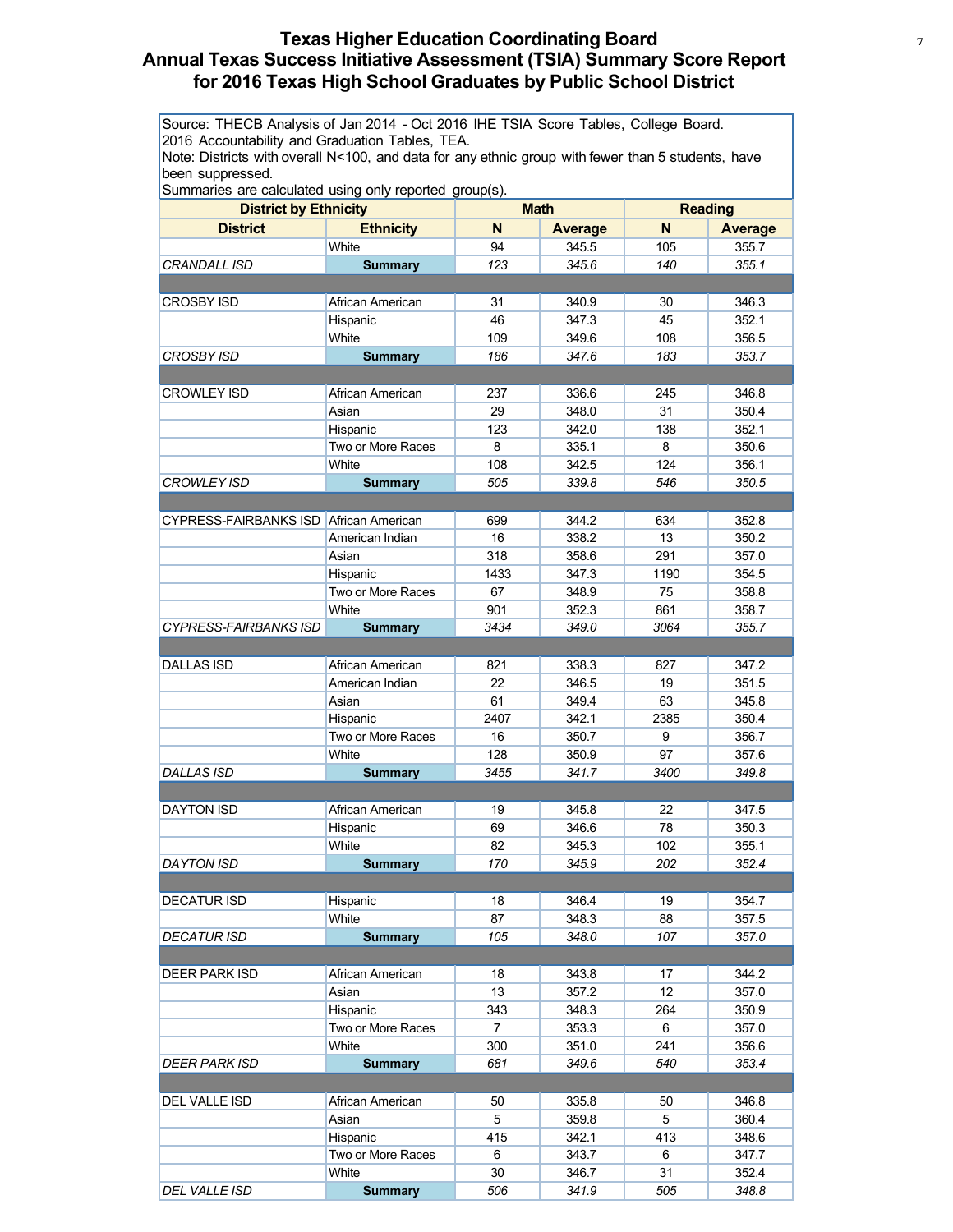# **Texas Higher Education Coordinating Board** <sup>8</sup> **Annual Texas Success Initiative Assessment (TSIA) Summary Score Report for 2016 Texas High School Graduates by Public School District**

Source: THECB Analysis of Jan 2014 - Oct 2016 IHE TSIA Score Tables, College Board. 2016 Accountability and Graduation Tables, TEA.

Note: Districts with overall N<100, and data for any ethnic group with fewer than 5 students, have been suppressed.

| <b>District by Ethnicity</b> |                          | <b>Math</b>    |                | <b>Reading</b> |                |
|------------------------------|--------------------------|----------------|----------------|----------------|----------------|
| <b>District</b>              | <b>Ethnicity</b>         | N              | <b>Average</b> | N              | <b>Average</b> |
|                              |                          |                |                |                |                |
| <b>DENISON ISD</b>           | African American         | 15             | 338.1          | 15             | 346.1          |
|                              | Hispanic                 | 20             | 338.8          | 20             | 341.7          |
|                              | White                    | 73             | 339.7          | 63             | 347.7          |
| <b>DENISON ISD</b>           |                          | 108            | 339.3          | 98             | 346.3          |
|                              | <b>Summary</b>           |                |                |                |                |
|                              |                          |                |                |                |                |
| <b>DENTON ISD</b>            | African American         | 83             | 339.9          | 83             | 350.4          |
|                              | American Indian<br>Asian | 6              | 349.8          | $\overline{7}$ | 353.7          |
|                              |                          | 18             | 355.7          | 17             | 358.8          |
|                              | Hispanic                 | 214            | 346.9          | 219            | 353.5          |
|                              | Two or More Races        | 13             | 349.9          | 14             | 358.0          |
|                              | White                    | 311            | 350.3          | 334            | 359.8          |
| <b>DENTON ISD</b>            | <b>Summary</b>           | 645            | 348.0          | 674            | 356.5          |
|                              |                          |                |                |                |                |
| <b>DENVER CITY ISD</b>       | Hispanic                 | 77             | 350.4          | 78             | 349.6          |
|                              | White                    | 25             | 354.4          | 25             | 356.2          |
| <b>DENVER CITY ISD</b>       | <b>Summary</b>           | 102            | 351.4          | 103            | 351.2          |
|                              |                          |                |                |                |                |
| <b>DESOTO ISD</b>            | African American         | 290            | 339.1          | 289            | 348.4          |
|                              | Hispanic                 | 31             | 346.3          | 34             | 351.2          |
| <b>DESOTO ISD</b>            | <b>Summary</b>           | 321            | 339.8          | 323            | 348.7          |
|                              |                          |                |                |                |                |
| <b>DICKINSON ISD</b>         | African American         | 94             | 344.0          | 93             | 348.9          |
|                              | Asian                    | 14             | 352.1          | 15             | 347.5          |
|                              | Hispanic                 | 157            | 345.8          | 160            | 350.5          |
|                              | Two or More Races        | $\overline{7}$ | 348.6          | 6              | 354.5          |
|                              | White                    | 126            | 346.9          | 121            | 355.0          |
| <b>DICKINSON ISD</b>         | <b>Summary</b>           | 398            | 346.0          | 395            | 351.5          |
|                              |                          |                |                |                |                |
| DONNA ISD                    | Hispanic                 | 503            | 338.9          | 536            | 346.0          |
| <b>DONNA ISD</b>             | <b>Summary</b>           | 503            | 338.9          | 536            | 346.0          |
|                              |                          |                |                |                |                |
| <b>DRIPPING SPRINGS ISD</b>  | Hispanic                 | 19             | 348.7          | 19             | 359.7          |
|                              | Two or More Races        | 13             | 350.5          | 13             | 359.5          |
|                              | White                    | 114            | 350.4          | 115            | 360.7          |
| DRIPPING SPRINGS ISD         | <b>Summary</b>           | 146            | 350.2          | 147            | 360.5          |
|                              |                          |                |                |                |                |
| DUMAS ISD                    | Hispanic                 | 186            | 344.1          | 168            | 350.4          |
|                              | White                    | 49             | 350.7          | 46             | 358.5          |
| DUMAS ISD                    | <b>Summary</b>           | 235            | 345.5          | 214            | 352.2          |
|                              |                          |                |                |                |                |
| DUNCANVILLE ISD              | African American         | 235            | 339.4          | 239            | 350.3          |
|                              | Asian                    | 12             | 356.2          | 12             | 362.3          |
|                              | Hispanic                 | 236            | 344.4          | 242            | 353.8          |
|                              | Two or More Races        | 5              | 340.6          | 6              | 349.5          |
|                              | White                    | 25             |                | 25             | 359.4          |
|                              |                          |                | 352.0          |                |                |
| <b>DUNCANVILLE ISD</b>       | <b>Summary</b>           | 513            | 342.7          | 524            | 352.6          |
|                              |                          |                |                |                |                |
| EAGLE MT-SAGINAW ISD         | African American         | 127            | 339.1          | 129            | 346.8          |
|                              | American Indian          | 13             | 349.8          | 13             | 354.5          |
|                              | Asian                    | 47             | 349.9          | 47             | 352.1          |
|                              | Hispanic                 | 395            | 341.8          | 398            | 349.2          |
|                              | Two or More Races        | 26             | 338.7          | 26             | 350.3          |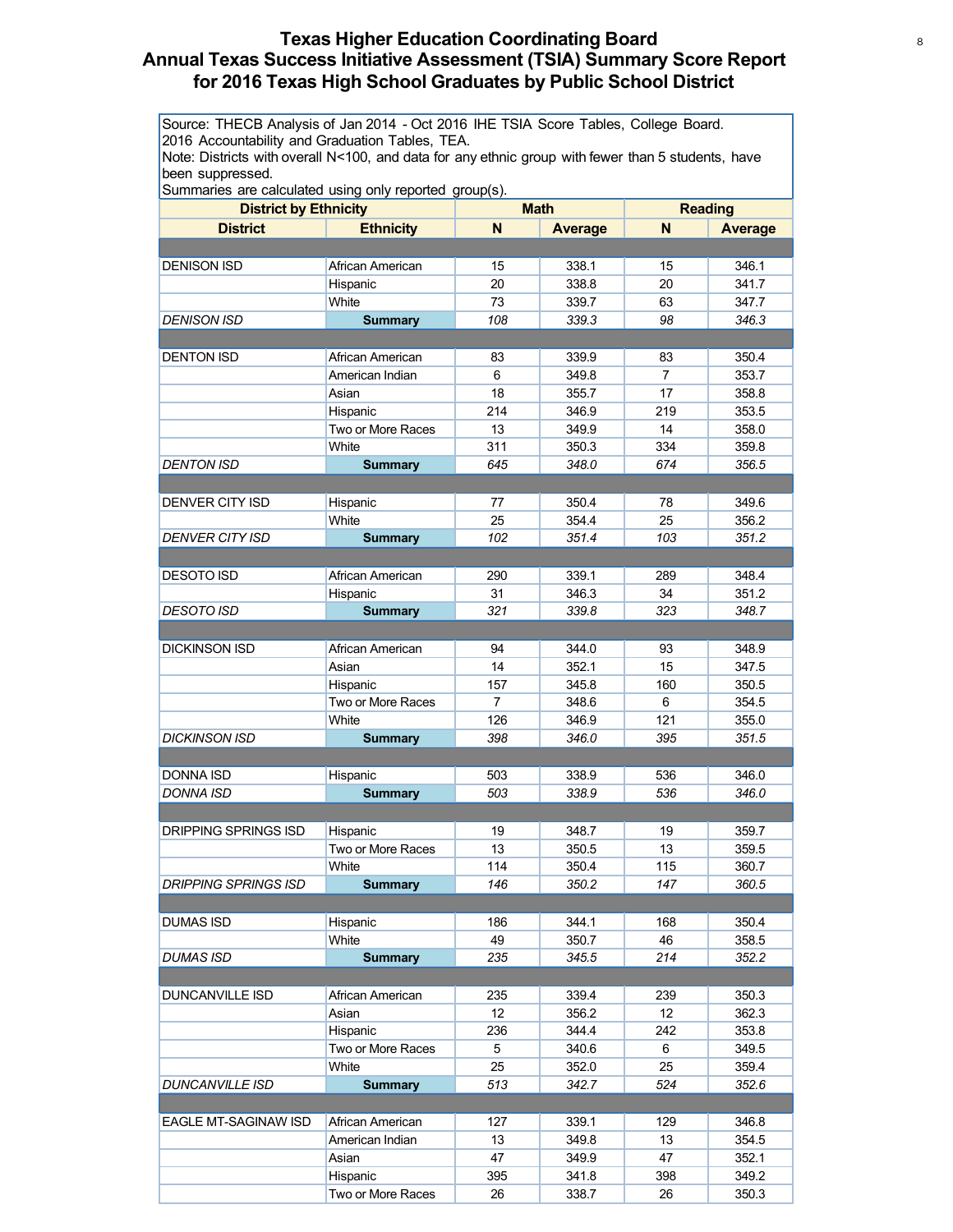# **Texas Higher Education Coordinating Board** <sup>9</sup> **Annual Texas Success Initiative Assessment (TSIA) Summary Score Report for 2016 Texas High School Graduates by Public School District**

Source: THECB Analysis of Jan 2014 - Oct 2016 IHE TSIA Score Tables, College Board. 2016 Accountability and Graduation Tables, TEA.

Note: Districts with overall N<100, and data for any ethnic group with fewer than 5 students, have been suppressed.

| <b>District by Ethnicity</b>         |                            |                | <b>Math</b>    |                | <b>Reading</b> |
|--------------------------------------|----------------------------|----------------|----------------|----------------|----------------|
| <b>District</b>                      | <b>Ethnicity</b>           | N              | <b>Average</b> | N              | <b>Average</b> |
|                                      | White                      | 447            | 345.7          | 454            | 352.7          |
| EAGLE MT-SAGINAW ISD                 | <b>Summary</b>             | 1055           | 343.5          | 1067           | 350.6          |
|                                      |                            |                |                |                |                |
| <b>EAGLE PASS ISD</b>                | American Indian            | 6              | 343.5          | 5              | 341.4          |
|                                      | Hispanic                   | 580            | 344.7          | 571            | 351.0          |
|                                      | White                      | $\overline{7}$ | 350.6          | 7              | 355.1          |
| <b>EAGLE PASS ISD</b>                | <b>Summary</b>             | 593            | 344.7          | 583            | 350.9          |
|                                      |                            |                |                |                |                |
| <b>EAST CENTRAL ISD</b>              | African American           | 32             | 346.9          | 32             | 350.5          |
|                                      | Hispanic                   | 238            | 344.5          | 234            | 350.8          |
|                                      | White                      | 62             | 347.7          | 61             | 354.1          |
| EAST CENTRAL ISD                     | <b>Summary</b>             | 332            | 345.3          | 327            | 351.4          |
|                                      |                            |                |                |                |                |
| <b>ECTOR COUNTY ISD</b>              | African American           | 32             | 335.9          | 33             | 346.8          |
|                                      | American Indian            | 8              | 349.4          | 5              | 357.6          |
|                                      | Asian                      | 10             | 352.8          | 11             | 355.7          |
|                                      | Hispanic                   | 551            | 343.9          | 542            | 351.4          |
|                                      | Two or More Races          | 8              | 349.5          | $\overline{7}$ | 351.1          |
|                                      | White                      | 198            | 348.0          | 189            | 356.0          |
| <b>ECTOR COUNTY ISD</b>              | <b>Summary</b>             | 807            | 344.8          | 787            | 352.4          |
|                                      |                            |                |                |                |                |
|                                      |                            | 176            | 344.4          |                | 349.4          |
| EDCOUCH-ELSA ISD<br>EDCOUCH-ELSA ISD | Hispanic<br><b>Summary</b> | 176            | 344.4          | 200<br>200     | 349.4          |
|                                      |                            |                |                |                |                |
|                                      |                            |                |                |                |                |
| EDGEWOOD ISD                         | African American           | 5              | 321.4          | 5              | 337.4          |
|                                      | Hispanic                   | 326            | 336.7          | 328            | 346.8          |
| EDGEWOOD ISD                         | <b>Summary</b>             | 331            | 336.5          | 333            | 346.6          |
|                                      |                            |                |                |                |                |
| <b>EDINBURG CISD</b>                 | Hispanic                   | 1240           | 345.4          | 1201           | 350.6          |
|                                      | White                      | 15             | 343.9          | 16<br>1217     | 357.6          |
| <b>EDINBURG CISD</b>                 | <b>Summary</b>             | 1255           | 345.3          |                | 350.7          |
|                                      |                            |                |                |                |                |
| EL CAMPO ISD                         | African American           | 20             | 332.9          | 20             | 343.9          |
|                                      | Hispanic                   | 77             | 344.0          | 77             | 352.1          |
|                                      | White                      | 57             | 353.1          | 57             | 359.6          |
| EL CAMPO ISD                         | <b>Summary</b>             | 154            | 345.9          | 154            | 353.8          |
|                                      |                            |                |                |                |                |
| EL PASO ISD                          | African American           | 102            | 344.0          | 103            | 351.9          |
|                                      | American Indian            | 6              | 344.2          | 6              | 354.3          |
|                                      | Asian                      | 35             | 358.2          | 35             | 355.0          |
|                                      | Hispanic                   | 2619           | 345.6          | 2580           | 349.0          |
|                                      | Pacific Islander           | 5              | 347.0          | 5              | 339.2          |
|                                      | Two or More Races          | 28             | 352.1          | 28             | 355.1          |
|                                      | White                      | 234            | 351.0          | 228            | 357.1          |
| EL PASO ISD                          | <b>Summary</b>             | 3029           | 346.2          | 2985           | 349.9          |
|                                      |                            |                |                |                |                |
| <b>ELGIN ISD</b>                     | African American           | 36             | 338.6          | 35             | 348.2          |
|                                      | Hispanic                   | 139            | 337.6          | 138            | 345.4          |
|                                      | Two or More Races          | 5              | 341.8          | 5              | 349.8          |
|                                      | White                      | 71             | 341.5          | 74             | 353.0          |
| ELGIN ISD                            | <b>Summary</b>             | 251            | 338.9          | 252            | 348.1          |
|                                      |                            |                |                |                |                |
| <b>ENNIS ISD</b>                     | African American           | 17             | 331.5          | 20             | 343.5          |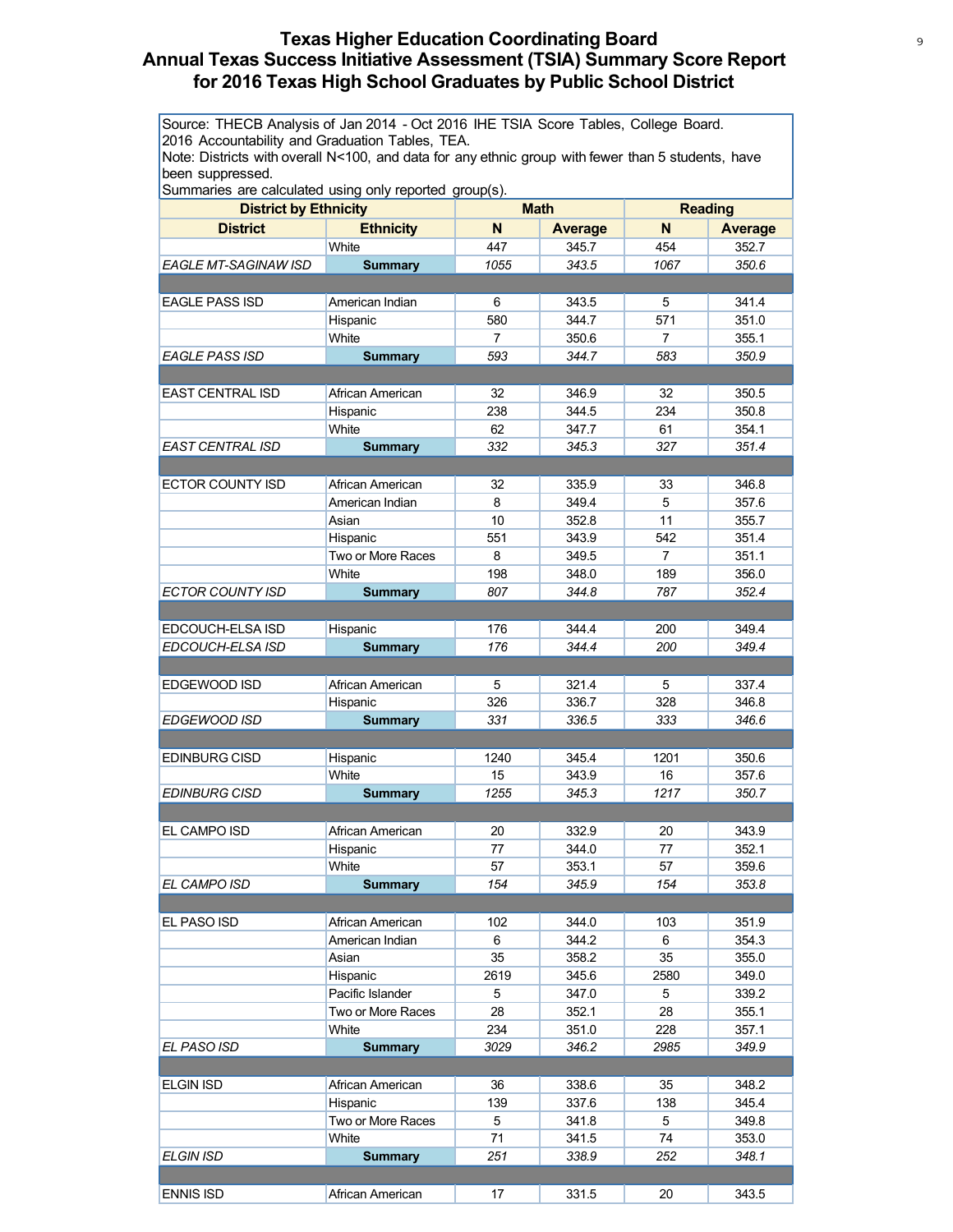# **Texas Higher Education Coordinating Board** 10 10 10 **Annual Texas Success Initiative Assessment (TSIA) Summary Score Report for 2016 Texas High School Graduates by Public School District**

Source: THECB Analysis of Jan 2014 - Oct 2016 IHE TSIA Score Tables, College Board. 2016 Accountability and Graduation Tables, TEA.

Note: Districts with overall N<100, and data for any ethnic group with fewer than 5 students, have been suppressed.

| Surfinanes are calculated using only reported group(s).<br><b>District by Ethnicity</b><br><b>Math</b> |                            |                | <b>Reading</b>          |                |                |
|--------------------------------------------------------------------------------------------------------|----------------------------|----------------|-------------------------|----------------|----------------|
| <b>District</b>                                                                                        | <b>Ethnicity</b>           | N              |                         | N              | <b>Average</b> |
|                                                                                                        | Hispanic                   | 83             | <b>Average</b><br>337.1 | 82             | 348.3          |
|                                                                                                        | Two or More Races          | 5              | 343.6                   | 5              | 341.6          |
|                                                                                                        | White                      | 52             | 342.7                   | 51             | 353.9          |
| ENNIS ISD                                                                                              |                            | 157            | 338.6                   | 158            | 349.3          |
|                                                                                                        | <b>Summary</b>             |                |                         |                |                |
| <b>EVERMAN ISD</b>                                                                                     | African American           | 70             | 333.2                   | 74             | 343.3          |
|                                                                                                        | Hispanic                   | 94             | 344.9                   | 101            | 350.1          |
|                                                                                                        | White                      | 6              | 340.0                   | 8              | 358.6          |
| EVERMAN ISD                                                                                            | <b>Summary</b>             | 170            | 339.9                   | 183            | 347.7          |
|                                                                                                        |                            |                |                         |                |                |
| <b>FABENS ISD</b>                                                                                      | Hispanic                   | 106            | 345.8                   | 93             | 346.2          |
| <b>FABENS ISD</b>                                                                                      | <b>Summary</b>             | 106            | 345.8                   | 93             | 346.2          |
|                                                                                                        |                            |                |                         |                |                |
| <b>FLORESVILLE ISD</b>                                                                                 | Hispanic                   | 90             | 341.8                   | 89             | 351.0          |
|                                                                                                        | White                      | 71             | 351.0                   | 71             | 358.4          |
| <b>FLORESVILLE ISD</b>                                                                                 | <b>Summary</b>             | 161            | 345.9                   | 160            | 354.3          |
|                                                                                                        |                            |                |                         |                |                |
| FLOUR BLUFF ISD                                                                                        | African American           | $\overline{7}$ | 352.7                   | $\overline{7}$ | 364.9          |
|                                                                                                        | Hispanic                   | 101            | 348.6                   | 100            | 355.0          |
|                                                                                                        | Two or More Races          | 13             | 346.8                   | 13             | 350.5          |
|                                                                                                        | White                      | 144            | 352.1                   | 138            | 356.2          |
| <b>FLOUR BLUFF ISD</b>                                                                                 | <b>Summary</b>             | 265            | 350.5                   | 258            | 355.7          |
|                                                                                                        |                            |                |                         |                |                |
| <b>FORNEY ISD</b>                                                                                      | African American           | 49             | 342.3                   | 52             | 352.0          |
|                                                                                                        | Asian                      | 8              | 354.5                   | 12             | 358.8          |
|                                                                                                        | Hispanic                   | 68             | 346.7                   | 75             | 356.2          |
|                                                                                                        | Two or More Races          | 6              | 354.7                   | 5              | 351.6          |
|                                                                                                        | White                      | 171            | 350.7                   | 181            | 359.2          |
| <b>FORNEY ISD</b>                                                                                      | <b>Summary</b>             | 302            | 348.6                   | 325            | 357.3          |
|                                                                                                        |                            |                |                         |                |                |
| FORT BEND ISD                                                                                          | African American           | 902            | 343.2                   | 878            | 351.4          |
|                                                                                                        | American Indian            | 5              | 352.2                   | 5              | 359.4          |
|                                                                                                        | Asian                      | 446            | 355.9                   | 459            | 356.1          |
|                                                                                                        | Hispanic                   | 550            | 345.9                   | 540            | 353.7          |
|                                                                                                        | Two or More Races          | 40             | 351.2                   | 39             | 359.3          |
|                                                                                                        | White                      | 359            | 353.2                   | 346            | 358.4          |
| FORT BEND ISD                                                                                          | <b>Summary</b>             | 2302           | 348.0                   | 2267           | 354.1          |
|                                                                                                        |                            |                |                         |                |                |
| FORT STOCKTON ISD                                                                                      | Hispanic                   | 68             | 340.0                   | 86             | 349.4          |
|                                                                                                        | White                      | 14             | 347.4                   | 14             | 361.1          |
| FORT STOCKTON ISD                                                                                      | <b>Summary</b>             | 82             | 341.2                   | 100            | 351.1          |
|                                                                                                        |                            |                |                         |                |                |
| FORT WORTH ISD                                                                                         | African American           | 475            | 336.8                   | 525            | 345.0          |
|                                                                                                        | Asian                      | 53             | 347.2                   | 66             | 344.5          |
|                                                                                                        | Hispanic                   | 1294           | 342.3                   | 1338           | 349.5          |
|                                                                                                        | Two or More Races<br>White | 26             | 346.0                   | 28             | 356.1          |
|                                                                                                        |                            | 176            | 348.2                   | 201            | 356.4          |
| FORT WORTH ISD                                                                                         | <b>Summary</b>             | 2024           | 341.7                   | 2158           | 349.0          |
|                                                                                                        |                            |                |                         |                |                |
| <b>FREDERICKSBURG ISD</b>                                                                              | Hispanic                   | 40             | 341.3                   | 38             | 350.6          |
|                                                                                                        | White                      | 71             | 348.3                   | 70             | 356.4          |
| FREDERICKSBURG ISD                                                                                     | <b>Summary</b>             | 111            | 345.8                   | 108            | 354.4          |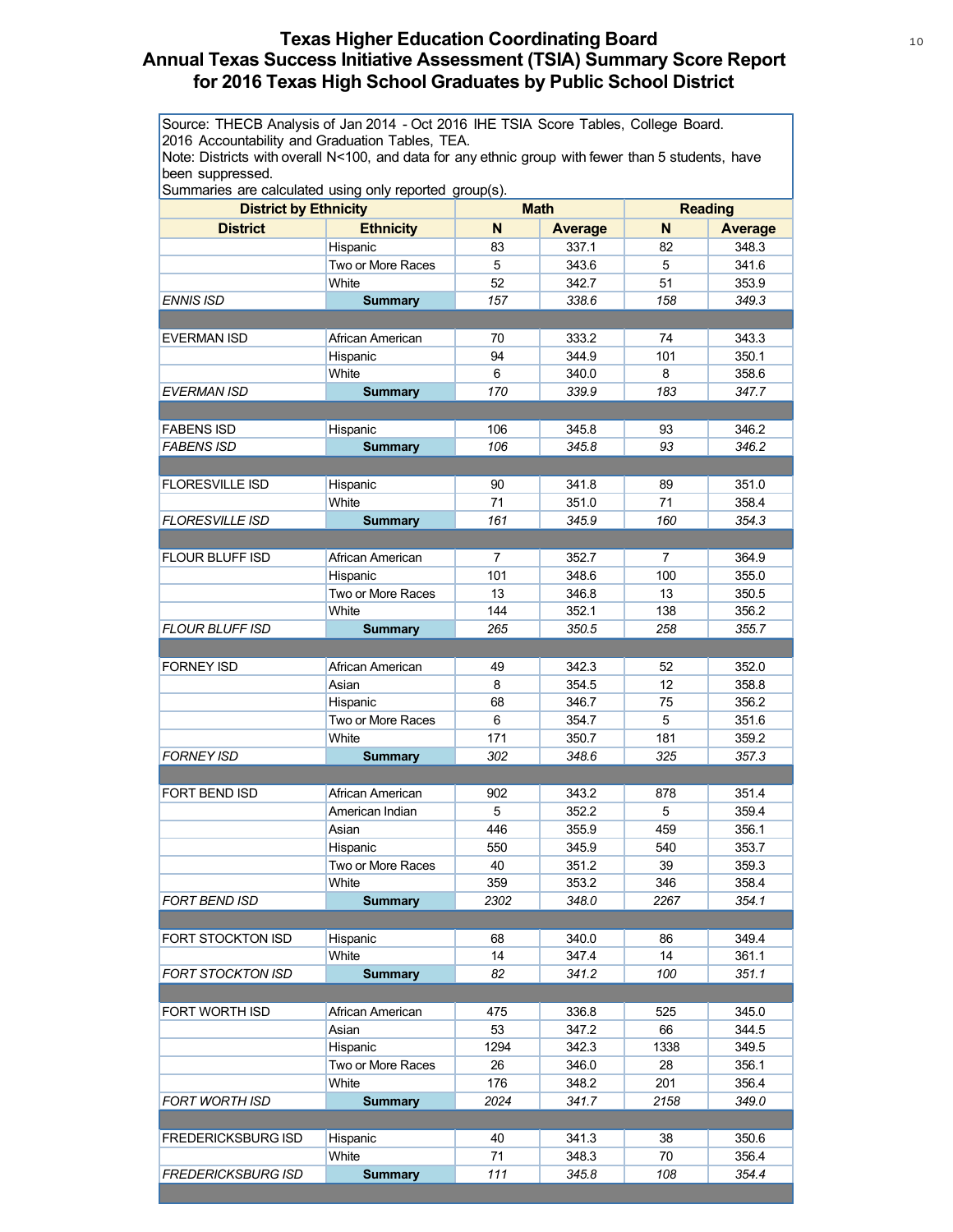# **Texas Higher Education Coordinating Board** 11 11 11 11 **Annual Texas Success Initiative Assessment (TSIA) Summary Score Report for 2016 Texas High School Graduates by Public School District**

Source: THECB Analysis of Jan 2014 - Oct 2016 IHE TSIA Score Tables, College Board. 2016 Accountability and Graduation Tables, TEA.

Note: Districts with overall N<100, and data for any ethnic group with fewer than 5 students, have been suppressed.

|                              | Summanes are calculated using only reported group(s). |                | <b>Math</b>    |                |                |
|------------------------------|-------------------------------------------------------|----------------|----------------|----------------|----------------|
| <b>District by Ethnicity</b> |                                                       |                |                |                | <b>Reading</b> |
| <b>District</b>              | <b>Ethnicity</b>                                      | N              | <b>Average</b> | N              | <b>Average</b> |
| <b>FRENSHIP ISD</b>          | African American                                      | 16             | 350.7          | 16             | 350.9          |
|                              | Asian                                                 | 16             | 358.8          | 15             | 354.3          |
|                              | Hispanic                                              | 131            | 344.4          | 123            | 351.4          |
|                              | Two or More Races                                     | 8              | 361.0          | $\overline{7}$ | 361.3          |
|                              | White                                                 | 212            | 351.6          | 169            | 356.1          |
| FRENSHIP ISD                 | <b>Summary</b>                                        | 383            | 349.6          | 330            | 354.1          |
|                              |                                                       |                |                |                |                |
| <b>FRIENDSWOOD ISD</b>       | African American                                      | $\overline{7}$ | 339.9          | 6              | 350.5          |
|                              | Asian                                                 | 13             | 354.0          | 18             | 357.6          |
|                              | Hispanic                                              | 43             | 349.1          | 45             | 358.1          |
|                              | White                                                 | 189            | 352.8          | 224            | 360.3          |
| FRIENDSWOOD ISD              | <b>Summary</b>                                        | 252            | 351.9          | 293            | 359.6          |
|                              |                                                       |                |                |                |                |
| <b>FRISCO ISD</b>            | African American                                      | 174            | 344.9          | 174            | 351.6          |
|                              | American Indian                                       | $\overline{7}$ | 351.7          | $\overline{7}$ | 353.0          |
|                              | Asian                                                 | 88             | 353.5          | 93             | 353.7          |
|                              | Hispanic                                              | 191            | 346.7          | 190            | 354.7          |
|                              | Two or More Races                                     | 26             | 348.8          | 27             | 356.9          |
|                              | White                                                 | 487            | 350.5          | 486            | 358.2          |
| <b>FRISCO ISD</b>            | <b>Summary</b>                                        | 973            | 349.0          | 977            | 355.9          |
|                              |                                                       |                |                |                |                |
| <b>GALENA PARK ISD</b>       | African American                                      | 207            | 339.0          | 159            | 346.7          |
|                              | Asian                                                 | 8              | 357.0          | 8              | 357.3          |
|                              | Hispanic                                              | 827            | 341.9          | 641            | 349.6          |
|                              | Two or More Races                                     | $\overline{7}$ | 348.1          | 5              | 351.2          |
|                              | White                                                 | 37             | 344.6          | 26             | 357.4          |
| <b>GALENA PARK ISD</b>       | <b>Summary</b>                                        | 1086           | 341.6          | 839            | 349.4          |
|                              |                                                       |                |                |                |                |
| <b>GALVESTON ISD</b>         | African American                                      | 56             | 338.5          | 73             | 344.2          |
|                              | Hispanic                                              | 120            | 342.2          | 159            | 345.6          |
|                              | Two or More Races                                     | 5              | 347.8          | 6              | 357.8          |
|                              | White                                                 | 65             | 350.0          | 85             | 353.6          |
| <b>GALVESTON ISD</b>         | <b>Summary</b>                                        | 246            | 343.6          | 323            | 347.6          |
|                              |                                                       |                |                |                |                |
| <b>GARLAND ISD</b>           | African American                                      | 368            | 339.6          | 409            | 350.4          |
|                              | American Indian                                       | 6              | 345.5          | 6              | 357.3          |
|                              | Asian                                                 | 195            | 351.7          | 236            | 353.3          |
|                              | Hispanic                                              | 810            | 343.4          | 874            | 351.9          |
|                              | Two or More Races                                     | 24             | 344.3          | 30             | 351.8          |
|                              | White                                                 | 325            | 345.6          | 380            | 356.5          |
| GARLAND ISD                  | <b>Summary</b>                                        | 1728           | 344.0          | 1935           | 352.7          |
|                              |                                                       |                |                |                |                |
| <b>GATESVILLE ISD</b>        | Hispanic                                              | 23             | 349.5          | 24             | 354.0          |
|                              | White                                                 | 71             | 348.2          | 70             | 355.9          |
| <b>GATESVILLE ISD</b>        | <b>Summary</b>                                        | 94             | 348.5          | 94             | 355.4          |
|                              |                                                       |                |                |                |                |
| <b>GEORGETOWN ISD</b>        | African American                                      | 11             | 345.4          | 11             | 356.6          |
|                              | Hispanic                                              | 111            | 347.1          | 109            | 355.0          |
|                              | White                                                 | 209            | 351.0          | 208            | 359.9          |
| <b>GEORGETOWN ISD</b>        | <b>Summary</b>                                        | 331            | 349.5          | 328            | 358.1          |
|                              |                                                       |                |                |                |                |
| <b>GILMER ISD</b>            | African American                                      | 26             | 359.1          | 20             | 361.8          |
|                              | Hispanic                                              | 19             | 354.1          | 19             | 352.9          |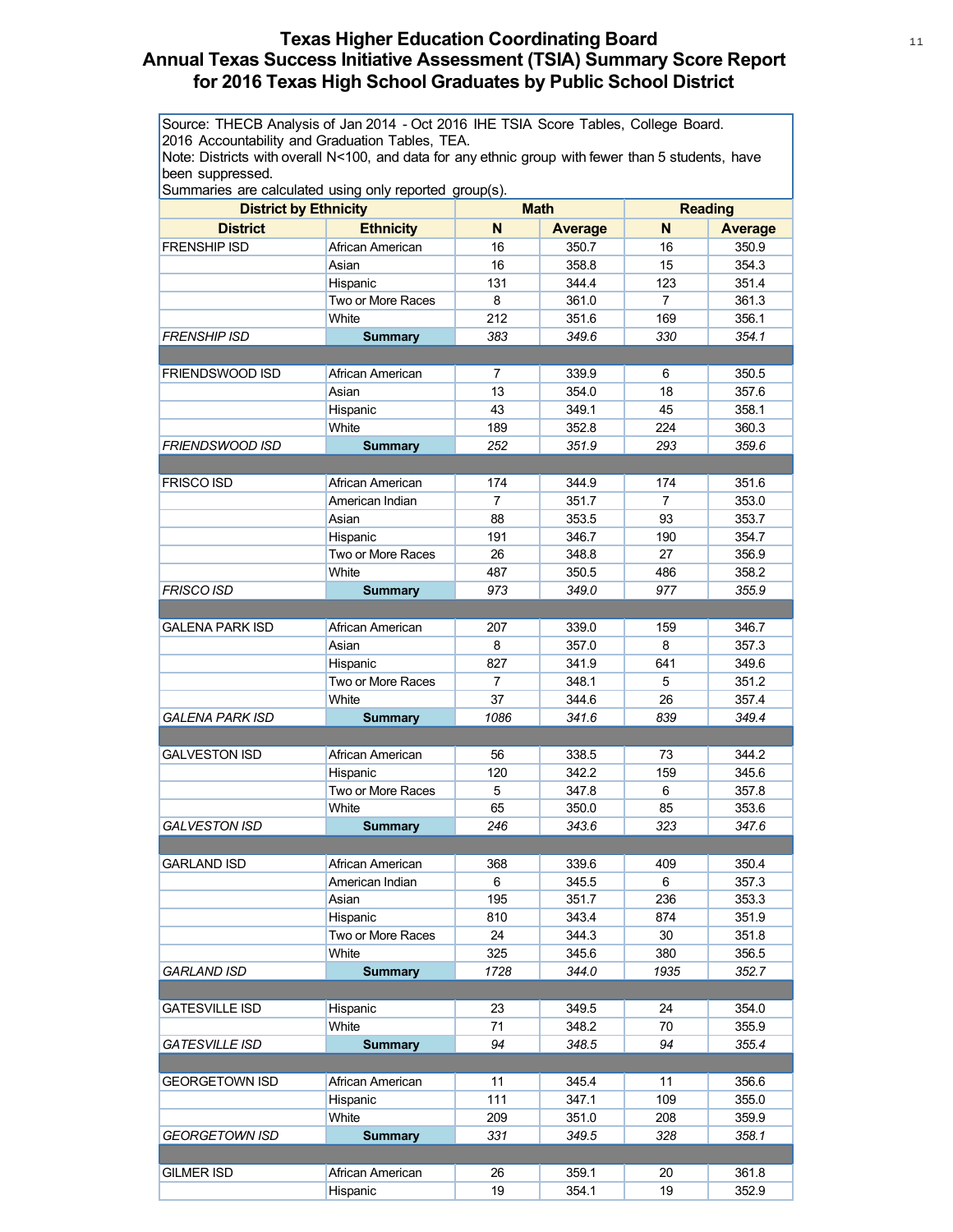# **Texas Higher Education Coordinating Board** 12 12 **Annual Texas Success Initiative Assessment (TSIA) Summary Score Report for 2016 Texas High School Graduates by Public School District**

Source: THECB Analysis of Jan 2014 - Oct 2016 IHE TSIA Score Tables, College Board. 2016 Accountability and Graduation Tables, TEA.

Note: Districts with overall N<100, and data for any ethnic group with fewer than 5 students, have been suppressed.

| <b>District</b><br><b>Ethnicity</b><br>N<br>N<br><b>Average</b><br><b>Average</b><br>White<br>77<br>352.7<br>355.9<br>62<br><b>GILMER ISD</b><br>122<br>354.3<br>101<br>356.5<br><b>Summary</b><br>341.6<br>350.2<br><b>GOOSE CREEK CISD</b><br>African American<br>129<br>120<br>15<br>357.5<br>354.5<br>Asian<br>15<br>421<br>344.9<br>387<br>351.4<br>Hispanic<br>Two or More Races<br>14<br>345.4<br>11<br>353.0<br>White<br>163<br>350.0<br>145<br>358.1<br><b>GOOSE CREEK CISD</b><br>742<br>345.7<br>678<br>352.7<br><b>Summary</b><br>34<br>349.3<br>34<br>354.0<br><b>GRANBURY ISD</b><br>Hispanic<br>White<br>348.8<br>126<br>109<br>357.5<br>348.9<br>143<br>160<br>356.8<br>GRANBURY ISD<br><b>Summary</b><br>341.9<br>352.6<br><b>GRAND PRAIRIE ISD</b><br>African American<br>177<br>191<br>355.8<br>40<br>357.7<br>Asian<br>36<br>342.0<br>541<br>352.1<br>Hispanic<br>498<br>Two or More Races<br>13<br>344.3<br>17<br>354.1<br>White<br>72<br>346.0<br>82<br>354.8<br><b>GRAND PRAIRIE ISD</b><br><b>Summary</b><br>796<br>343.0<br>871<br>352.7<br>GRAPEVINE-COLLEYVILLE African American<br>348.7<br>38<br>339.7<br>37<br><b>ISD</b><br>14<br>355.1<br>15<br>354.3<br>Asian<br>343.6<br>114<br>352.2<br>Hispanic<br>113<br>Two or More Races<br>13<br>13<br>349.0<br>355.5<br>White<br>350.8<br>222<br>358.2<br>220<br>GRAPEVINE-COLLEYVILLE<br>347.8<br>355.4<br><b>Summary</b><br>398<br>401<br>ISD<br>348.2<br><b>GREENVILLE ISD</b><br>African American<br>14<br>330.6<br>15<br>Hispanic<br>335.4<br>348.7<br>24<br>27<br>White<br>49<br>347.6<br>28<br>357.9<br><b>GREENVILLE ISD</b><br><b>Summary</b><br>87<br>341.5<br>70<br>352.3<br>GREGORY-PORTLAND ISD Hispanic<br>106<br>346.9<br>107<br>352.9<br>White<br>80<br>354.3<br>80<br>358.7<br>355.4<br>186<br>350.1<br>187<br>GREGORY-PORTLAND ISD<br><b>Summary</b> | <b>District by Ethnicity</b> |  | <b>Math</b> |  | <b>Reading</b> |  |
|-------------------------------------------------------------------------------------------------------------------------------------------------------------------------------------------------------------------------------------------------------------------------------------------------------------------------------------------------------------------------------------------------------------------------------------------------------------------------------------------------------------------------------------------------------------------------------------------------------------------------------------------------------------------------------------------------------------------------------------------------------------------------------------------------------------------------------------------------------------------------------------------------------------------------------------------------------------------------------------------------------------------------------------------------------------------------------------------------------------------------------------------------------------------------------------------------------------------------------------------------------------------------------------------------------------------------------------------------------------------------------------------------------------------------------------------------------------------------------------------------------------------------------------------------------------------------------------------------------------------------------------------------------------------------------------------------------------------------------------------------------------------------------------------------------------------------------------------------|------------------------------|--|-------------|--|----------------|--|
|                                                                                                                                                                                                                                                                                                                                                                                                                                                                                                                                                                                                                                                                                                                                                                                                                                                                                                                                                                                                                                                                                                                                                                                                                                                                                                                                                                                                                                                                                                                                                                                                                                                                                                                                                                                                                                                 |                              |  |             |  |                |  |
|                                                                                                                                                                                                                                                                                                                                                                                                                                                                                                                                                                                                                                                                                                                                                                                                                                                                                                                                                                                                                                                                                                                                                                                                                                                                                                                                                                                                                                                                                                                                                                                                                                                                                                                                                                                                                                                 |                              |  |             |  |                |  |
|                                                                                                                                                                                                                                                                                                                                                                                                                                                                                                                                                                                                                                                                                                                                                                                                                                                                                                                                                                                                                                                                                                                                                                                                                                                                                                                                                                                                                                                                                                                                                                                                                                                                                                                                                                                                                                                 |                              |  |             |  |                |  |
|                                                                                                                                                                                                                                                                                                                                                                                                                                                                                                                                                                                                                                                                                                                                                                                                                                                                                                                                                                                                                                                                                                                                                                                                                                                                                                                                                                                                                                                                                                                                                                                                                                                                                                                                                                                                                                                 |                              |  |             |  |                |  |
|                                                                                                                                                                                                                                                                                                                                                                                                                                                                                                                                                                                                                                                                                                                                                                                                                                                                                                                                                                                                                                                                                                                                                                                                                                                                                                                                                                                                                                                                                                                                                                                                                                                                                                                                                                                                                                                 |                              |  |             |  |                |  |
|                                                                                                                                                                                                                                                                                                                                                                                                                                                                                                                                                                                                                                                                                                                                                                                                                                                                                                                                                                                                                                                                                                                                                                                                                                                                                                                                                                                                                                                                                                                                                                                                                                                                                                                                                                                                                                                 |                              |  |             |  |                |  |
|                                                                                                                                                                                                                                                                                                                                                                                                                                                                                                                                                                                                                                                                                                                                                                                                                                                                                                                                                                                                                                                                                                                                                                                                                                                                                                                                                                                                                                                                                                                                                                                                                                                                                                                                                                                                                                                 |                              |  |             |  |                |  |
|                                                                                                                                                                                                                                                                                                                                                                                                                                                                                                                                                                                                                                                                                                                                                                                                                                                                                                                                                                                                                                                                                                                                                                                                                                                                                                                                                                                                                                                                                                                                                                                                                                                                                                                                                                                                                                                 |                              |  |             |  |                |  |
|                                                                                                                                                                                                                                                                                                                                                                                                                                                                                                                                                                                                                                                                                                                                                                                                                                                                                                                                                                                                                                                                                                                                                                                                                                                                                                                                                                                                                                                                                                                                                                                                                                                                                                                                                                                                                                                 |                              |  |             |  |                |  |
|                                                                                                                                                                                                                                                                                                                                                                                                                                                                                                                                                                                                                                                                                                                                                                                                                                                                                                                                                                                                                                                                                                                                                                                                                                                                                                                                                                                                                                                                                                                                                                                                                                                                                                                                                                                                                                                 |                              |  |             |  |                |  |
|                                                                                                                                                                                                                                                                                                                                                                                                                                                                                                                                                                                                                                                                                                                                                                                                                                                                                                                                                                                                                                                                                                                                                                                                                                                                                                                                                                                                                                                                                                                                                                                                                                                                                                                                                                                                                                                 |                              |  |             |  |                |  |
|                                                                                                                                                                                                                                                                                                                                                                                                                                                                                                                                                                                                                                                                                                                                                                                                                                                                                                                                                                                                                                                                                                                                                                                                                                                                                                                                                                                                                                                                                                                                                                                                                                                                                                                                                                                                                                                 |                              |  |             |  |                |  |
|                                                                                                                                                                                                                                                                                                                                                                                                                                                                                                                                                                                                                                                                                                                                                                                                                                                                                                                                                                                                                                                                                                                                                                                                                                                                                                                                                                                                                                                                                                                                                                                                                                                                                                                                                                                                                                                 |                              |  |             |  |                |  |
|                                                                                                                                                                                                                                                                                                                                                                                                                                                                                                                                                                                                                                                                                                                                                                                                                                                                                                                                                                                                                                                                                                                                                                                                                                                                                                                                                                                                                                                                                                                                                                                                                                                                                                                                                                                                                                                 |                              |  |             |  |                |  |
|                                                                                                                                                                                                                                                                                                                                                                                                                                                                                                                                                                                                                                                                                                                                                                                                                                                                                                                                                                                                                                                                                                                                                                                                                                                                                                                                                                                                                                                                                                                                                                                                                                                                                                                                                                                                                                                 |                              |  |             |  |                |  |
|                                                                                                                                                                                                                                                                                                                                                                                                                                                                                                                                                                                                                                                                                                                                                                                                                                                                                                                                                                                                                                                                                                                                                                                                                                                                                                                                                                                                                                                                                                                                                                                                                                                                                                                                                                                                                                                 |                              |  |             |  |                |  |
|                                                                                                                                                                                                                                                                                                                                                                                                                                                                                                                                                                                                                                                                                                                                                                                                                                                                                                                                                                                                                                                                                                                                                                                                                                                                                                                                                                                                                                                                                                                                                                                                                                                                                                                                                                                                                                                 |                              |  |             |  |                |  |
|                                                                                                                                                                                                                                                                                                                                                                                                                                                                                                                                                                                                                                                                                                                                                                                                                                                                                                                                                                                                                                                                                                                                                                                                                                                                                                                                                                                                                                                                                                                                                                                                                                                                                                                                                                                                                                                 |                              |  |             |  |                |  |
|                                                                                                                                                                                                                                                                                                                                                                                                                                                                                                                                                                                                                                                                                                                                                                                                                                                                                                                                                                                                                                                                                                                                                                                                                                                                                                                                                                                                                                                                                                                                                                                                                                                                                                                                                                                                                                                 |                              |  |             |  |                |  |
|                                                                                                                                                                                                                                                                                                                                                                                                                                                                                                                                                                                                                                                                                                                                                                                                                                                                                                                                                                                                                                                                                                                                                                                                                                                                                                                                                                                                                                                                                                                                                                                                                                                                                                                                                                                                                                                 |                              |  |             |  |                |  |
|                                                                                                                                                                                                                                                                                                                                                                                                                                                                                                                                                                                                                                                                                                                                                                                                                                                                                                                                                                                                                                                                                                                                                                                                                                                                                                                                                                                                                                                                                                                                                                                                                                                                                                                                                                                                                                                 |                              |  |             |  |                |  |
|                                                                                                                                                                                                                                                                                                                                                                                                                                                                                                                                                                                                                                                                                                                                                                                                                                                                                                                                                                                                                                                                                                                                                                                                                                                                                                                                                                                                                                                                                                                                                                                                                                                                                                                                                                                                                                                 |                              |  |             |  |                |  |
|                                                                                                                                                                                                                                                                                                                                                                                                                                                                                                                                                                                                                                                                                                                                                                                                                                                                                                                                                                                                                                                                                                                                                                                                                                                                                                                                                                                                                                                                                                                                                                                                                                                                                                                                                                                                                                                 |                              |  |             |  |                |  |
|                                                                                                                                                                                                                                                                                                                                                                                                                                                                                                                                                                                                                                                                                                                                                                                                                                                                                                                                                                                                                                                                                                                                                                                                                                                                                                                                                                                                                                                                                                                                                                                                                                                                                                                                                                                                                                                 |                              |  |             |  |                |  |
|                                                                                                                                                                                                                                                                                                                                                                                                                                                                                                                                                                                                                                                                                                                                                                                                                                                                                                                                                                                                                                                                                                                                                                                                                                                                                                                                                                                                                                                                                                                                                                                                                                                                                                                                                                                                                                                 |                              |  |             |  |                |  |
|                                                                                                                                                                                                                                                                                                                                                                                                                                                                                                                                                                                                                                                                                                                                                                                                                                                                                                                                                                                                                                                                                                                                                                                                                                                                                                                                                                                                                                                                                                                                                                                                                                                                                                                                                                                                                                                 |                              |  |             |  |                |  |
|                                                                                                                                                                                                                                                                                                                                                                                                                                                                                                                                                                                                                                                                                                                                                                                                                                                                                                                                                                                                                                                                                                                                                                                                                                                                                                                                                                                                                                                                                                                                                                                                                                                                                                                                                                                                                                                 |                              |  |             |  |                |  |
|                                                                                                                                                                                                                                                                                                                                                                                                                                                                                                                                                                                                                                                                                                                                                                                                                                                                                                                                                                                                                                                                                                                                                                                                                                                                                                                                                                                                                                                                                                                                                                                                                                                                                                                                                                                                                                                 |                              |  |             |  |                |  |
|                                                                                                                                                                                                                                                                                                                                                                                                                                                                                                                                                                                                                                                                                                                                                                                                                                                                                                                                                                                                                                                                                                                                                                                                                                                                                                                                                                                                                                                                                                                                                                                                                                                                                                                                                                                                                                                 |                              |  |             |  |                |  |
|                                                                                                                                                                                                                                                                                                                                                                                                                                                                                                                                                                                                                                                                                                                                                                                                                                                                                                                                                                                                                                                                                                                                                                                                                                                                                                                                                                                                                                                                                                                                                                                                                                                                                                                                                                                                                                                 |                              |  |             |  |                |  |
|                                                                                                                                                                                                                                                                                                                                                                                                                                                                                                                                                                                                                                                                                                                                                                                                                                                                                                                                                                                                                                                                                                                                                                                                                                                                                                                                                                                                                                                                                                                                                                                                                                                                                                                                                                                                                                                 |                              |  |             |  |                |  |
|                                                                                                                                                                                                                                                                                                                                                                                                                                                                                                                                                                                                                                                                                                                                                                                                                                                                                                                                                                                                                                                                                                                                                                                                                                                                                                                                                                                                                                                                                                                                                                                                                                                                                                                                                                                                                                                 |                              |  |             |  |                |  |
|                                                                                                                                                                                                                                                                                                                                                                                                                                                                                                                                                                                                                                                                                                                                                                                                                                                                                                                                                                                                                                                                                                                                                                                                                                                                                                                                                                                                                                                                                                                                                                                                                                                                                                                                                                                                                                                 |                              |  |             |  |                |  |
|                                                                                                                                                                                                                                                                                                                                                                                                                                                                                                                                                                                                                                                                                                                                                                                                                                                                                                                                                                                                                                                                                                                                                                                                                                                                                                                                                                                                                                                                                                                                                                                                                                                                                                                                                                                                                                                 |                              |  |             |  |                |  |
|                                                                                                                                                                                                                                                                                                                                                                                                                                                                                                                                                                                                                                                                                                                                                                                                                                                                                                                                                                                                                                                                                                                                                                                                                                                                                                                                                                                                                                                                                                                                                                                                                                                                                                                                                                                                                                                 |                              |  |             |  |                |  |
|                                                                                                                                                                                                                                                                                                                                                                                                                                                                                                                                                                                                                                                                                                                                                                                                                                                                                                                                                                                                                                                                                                                                                                                                                                                                                                                                                                                                                                                                                                                                                                                                                                                                                                                                                                                                                                                 |                              |  |             |  |                |  |
|                                                                                                                                                                                                                                                                                                                                                                                                                                                                                                                                                                                                                                                                                                                                                                                                                                                                                                                                                                                                                                                                                                                                                                                                                                                                                                                                                                                                                                                                                                                                                                                                                                                                                                                                                                                                                                                 |                              |  |             |  |                |  |
|                                                                                                                                                                                                                                                                                                                                                                                                                                                                                                                                                                                                                                                                                                                                                                                                                                                                                                                                                                                                                                                                                                                                                                                                                                                                                                                                                                                                                                                                                                                                                                                                                                                                                                                                                                                                                                                 |                              |  |             |  |                |  |
| <b>HALLSVILLE ISD</b><br>African American<br>11<br>343.1<br>349.4<br>9                                                                                                                                                                                                                                                                                                                                                                                                                                                                                                                                                                                                                                                                                                                                                                                                                                                                                                                                                                                                                                                                                                                                                                                                                                                                                                                                                                                                                                                                                                                                                                                                                                                                                                                                                                          |                              |  |             |  |                |  |
| 342.2<br>14<br>15<br>345.5<br>Hispanic                                                                                                                                                                                                                                                                                                                                                                                                                                                                                                                                                                                                                                                                                                                                                                                                                                                                                                                                                                                                                                                                                                                                                                                                                                                                                                                                                                                                                                                                                                                                                                                                                                                                                                                                                                                                          |                              |  |             |  |                |  |
| White<br>347.1<br>79<br>88<br>356.3                                                                                                                                                                                                                                                                                                                                                                                                                                                                                                                                                                                                                                                                                                                                                                                                                                                                                                                                                                                                                                                                                                                                                                                                                                                                                                                                                                                                                                                                                                                                                                                                                                                                                                                                                                                                             |                              |  |             |  |                |  |
| <b>HALLSVILLE ISD</b><br>114<br>346.0<br>102<br>354.2<br><b>Summary</b>                                                                                                                                                                                                                                                                                                                                                                                                                                                                                                                                                                                                                                                                                                                                                                                                                                                                                                                                                                                                                                                                                                                                                                                                                                                                                                                                                                                                                                                                                                                                                                                                                                                                                                                                                                         |                              |  |             |  |                |  |
|                                                                                                                                                                                                                                                                                                                                                                                                                                                                                                                                                                                                                                                                                                                                                                                                                                                                                                                                                                                                                                                                                                                                                                                                                                                                                                                                                                                                                                                                                                                                                                                                                                                                                                                                                                                                                                                 |                              |  |             |  |                |  |
| 809<br>338.0<br>345.5<br><b>HARLANDALE ISD</b><br>Hispanic<br>807                                                                                                                                                                                                                                                                                                                                                                                                                                                                                                                                                                                                                                                                                                                                                                                                                                                                                                                                                                                                                                                                                                                                                                                                                                                                                                                                                                                                                                                                                                                                                                                                                                                                                                                                                                               |                              |  |             |  |                |  |
| White<br>15<br>350.6<br>15<br>354.1                                                                                                                                                                                                                                                                                                                                                                                                                                                                                                                                                                                                                                                                                                                                                                                                                                                                                                                                                                                                                                                                                                                                                                                                                                                                                                                                                                                                                                                                                                                                                                                                                                                                                                                                                                                                             |                              |  |             |  |                |  |
| 824<br><b>HARLANDALE ISD</b><br><b>Summary</b><br>338.2<br>822<br>345.7                                                                                                                                                                                                                                                                                                                                                                                                                                                                                                                                                                                                                                                                                                                                                                                                                                                                                                                                                                                                                                                                                                                                                                                                                                                                                                                                                                                                                                                                                                                                                                                                                                                                                                                                                                         |                              |  |             |  |                |  |
|                                                                                                                                                                                                                                                                                                                                                                                                                                                                                                                                                                                                                                                                                                                                                                                                                                                                                                                                                                                                                                                                                                                                                                                                                                                                                                                                                                                                                                                                                                                                                                                                                                                                                                                                                                                                                                                 |                              |  |             |  |                |  |
| 5<br><b>HARLINGEN CISD</b><br>African American<br>342.0<br>5<br>350.8                                                                                                                                                                                                                                                                                                                                                                                                                                                                                                                                                                                                                                                                                                                                                                                                                                                                                                                                                                                                                                                                                                                                                                                                                                                                                                                                                                                                                                                                                                                                                                                                                                                                                                                                                                           |                              |  |             |  |                |  |
| 619<br>346.6<br>650<br>353.1<br>Hispanic                                                                                                                                                                                                                                                                                                                                                                                                                                                                                                                                                                                                                                                                                                                                                                                                                                                                                                                                                                                                                                                                                                                                                                                                                                                                                                                                                                                                                                                                                                                                                                                                                                                                                                                                                                                                        |                              |  |             |  |                |  |
| White<br>43<br>347.9<br>43<br>357.7                                                                                                                                                                                                                                                                                                                                                                                                                                                                                                                                                                                                                                                                                                                                                                                                                                                                                                                                                                                                                                                                                                                                                                                                                                                                                                                                                                                                                                                                                                                                                                                                                                                                                                                                                                                                             |                              |  |             |  |                |  |
| <b>HARLINGEN CISD</b><br><b>Summary</b><br>667<br>346.6<br>698<br>353.4                                                                                                                                                                                                                                                                                                                                                                                                                                                                                                                                                                                                                                                                                                                                                                                                                                                                                                                                                                                                                                                                                                                                                                                                                                                                                                                                                                                                                                                                                                                                                                                                                                                                                                                                                                         |                              |  |             |  |                |  |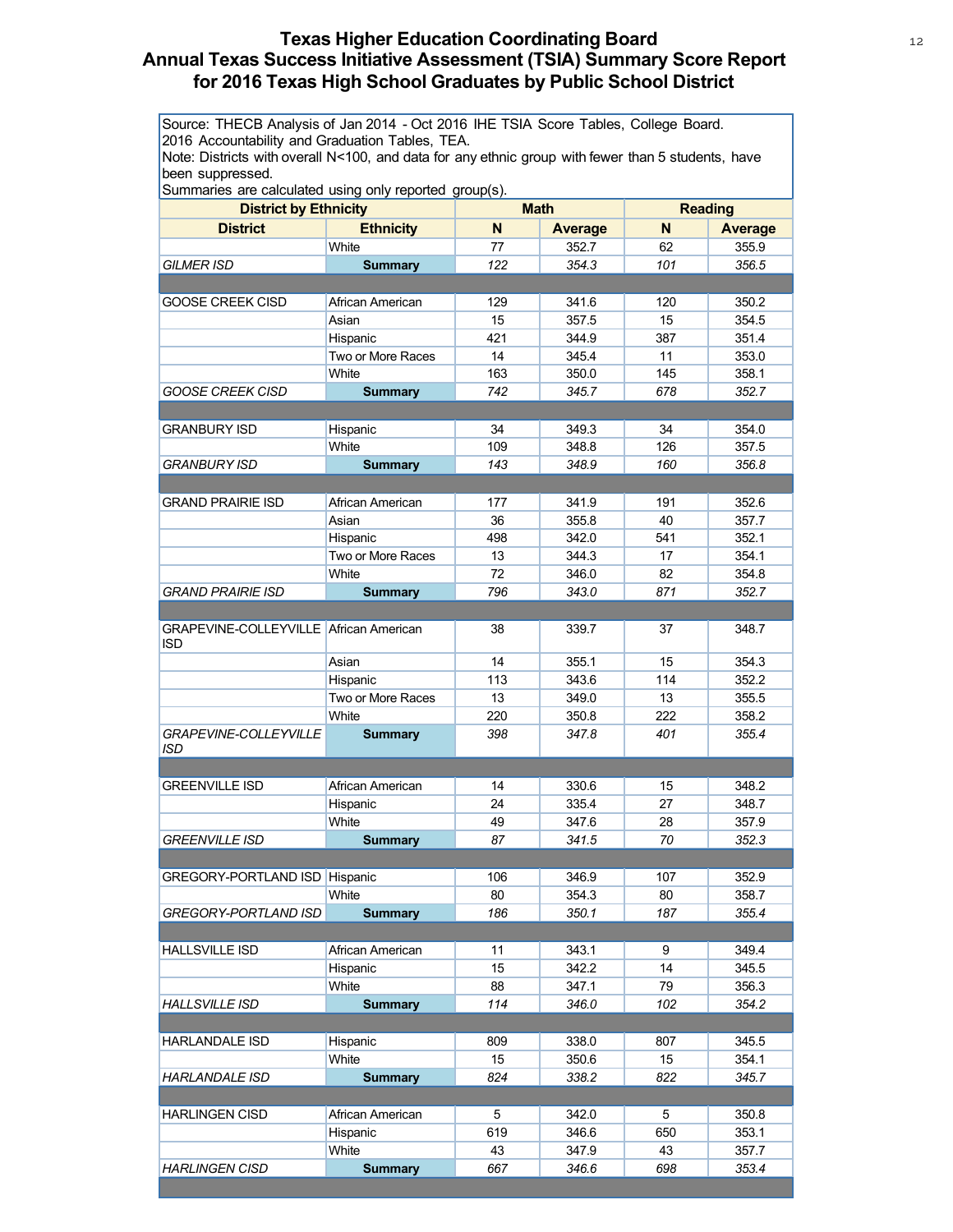#### **Texas Higher Education Coordinating Board** <sup>13</sup> **Annual Texas Success Initiative Assessment (TSIA) Summary Score Report for 2016 Texas High School Graduates by Public School District**

| Source: THECB Analysis of Jan 2014 - Oct 2016 IHE TSIA Score Tables, College Board.<br>2016 Accountability and Graduation Tables, TEA.<br>Note: Districts with overall N<100, and data for any ethnic group with fewer than 5 students, have<br>been suppressed.<br>Summaries are calculated using only reported group(s).<br><b>Math</b><br><b>Reading</b><br><b>District by Ethnicity</b> |                   |      |                |      |                |  |  |
|---------------------------------------------------------------------------------------------------------------------------------------------------------------------------------------------------------------------------------------------------------------------------------------------------------------------------------------------------------------------------------------------|-------------------|------|----------------|------|----------------|--|--|
|                                                                                                                                                                                                                                                                                                                                                                                             |                   |      |                |      |                |  |  |
| <b>District</b>                                                                                                                                                                                                                                                                                                                                                                             | <b>Ethnicity</b>  | N    | <b>Average</b> | N    | <b>Average</b> |  |  |
| <b>HARMONY SCIENCE ACAD Hispanic</b><br>(SAN ANTONIO)                                                                                                                                                                                                                                                                                                                                       |                   | 92   | 349.3          | 91   | 356.2          |  |  |
| <b>HARMONY SCIENCE ACAD</b><br>(SAN ANTONIO)                                                                                                                                                                                                                                                                                                                                                | <b>Summary</b>    | 92   | 349.3          | 91   | 356.2          |  |  |
|                                                                                                                                                                                                                                                                                                                                                                                             |                   |      |                |      |                |  |  |
| <b>HARMONY SCIENCE ACAD African American</b><br>(WACO)                                                                                                                                                                                                                                                                                                                                      |                   | 34   | 350.7          | 34   | 354.4          |  |  |
|                                                                                                                                                                                                                                                                                                                                                                                             | Asian             | 19   | 364.2          | 21   | 363.6          |  |  |
|                                                                                                                                                                                                                                                                                                                                                                                             | Hispanic          | 117  | 352.4          | 116  | 355.9          |  |  |
|                                                                                                                                                                                                                                                                                                                                                                                             | White             | 56   | 356.5          | 59   | 356.1          |  |  |
| HARMONY SCIENCE ACAD                                                                                                                                                                                                                                                                                                                                                                        | <b>Summary</b>    | 226  | 354.1          | 230  | 356.4          |  |  |
| (WACO)                                                                                                                                                                                                                                                                                                                                                                                      |                   |      |                |      |                |  |  |
|                                                                                                                                                                                                                                                                                                                                                                                             |                   |      |                |      |                |  |  |
| <b>HARMONY SCIENCE</b><br><b>ACADEMY</b>                                                                                                                                                                                                                                                                                                                                                    | African American  | 28   | 356.0          | 27   | 358.1          |  |  |
|                                                                                                                                                                                                                                                                                                                                                                                             | Asian             | 8    | 361.4          | 11   | 356.3          |  |  |
|                                                                                                                                                                                                                                                                                                                                                                                             | Hispanic          | 72   | 351.8          | 73   | 354.1          |  |  |
|                                                                                                                                                                                                                                                                                                                                                                                             | White             | 14   | 346.6          | 15   | 354.3          |  |  |
| <b>HARMONY SCIENCE</b><br>ACADEMY                                                                                                                                                                                                                                                                                                                                                           | <b>Summary</b>    | 122  | 352.8          | 126  | 355.2          |  |  |
|                                                                                                                                                                                                                                                                                                                                                                                             |                   |      |                |      |                |  |  |
| <b>HAYS CISD</b>                                                                                                                                                                                                                                                                                                                                                                            | African American  | 15   | 346.7          | 16   | 355.4          |  |  |
|                                                                                                                                                                                                                                                                                                                                                                                             | Asian             | 6    | 354.0          | 6    | 352.0          |  |  |
|                                                                                                                                                                                                                                                                                                                                                                                             | Hispanic          | 335  | 343.6          | 332  | 352.4          |  |  |
|                                                                                                                                                                                                                                                                                                                                                                                             | Two or More Races | 6    | 354.8          | 6    | 368.7          |  |  |
|                                                                                                                                                                                                                                                                                                                                                                                             | White             | 165  | 348.3          | 167  | 359.3          |  |  |
| <b>HAYS CISD</b>                                                                                                                                                                                                                                                                                                                                                                            | <b>Summary</b>    | 527  | 345.4          | 527  | 354.9          |  |  |
|                                                                                                                                                                                                                                                                                                                                                                                             |                   |      |                |      |                |  |  |
| <b>HEREFORD ISD</b>                                                                                                                                                                                                                                                                                                                                                                         | Hispanic          | 93   | 341.5          | 98   | 348.7          |  |  |
|                                                                                                                                                                                                                                                                                                                                                                                             | White             | 23   | 351.0          | 26   | 360.7          |  |  |
| <b>HEREFORD ISD</b>                                                                                                                                                                                                                                                                                                                                                                         | <b>Summary</b>    | 116  | 343.4          | 124  | 351.2          |  |  |
|                                                                                                                                                                                                                                                                                                                                                                                             |                   |      |                |      |                |  |  |
| <b>HIDALGO ISD</b>                                                                                                                                                                                                                                                                                                                                                                          | Hispanic          | 138  | 345.7          | 125  | 346.1          |  |  |
| HIDALGO ISD                                                                                                                                                                                                                                                                                                                                                                                 | <b>Summary</b>    | 138  | 345.7          | 125  | 346.1          |  |  |
|                                                                                                                                                                                                                                                                                                                                                                                             |                   |      |                |      |                |  |  |
| <b>HOUSTON ISD</b>                                                                                                                                                                                                                                                                                                                                                                          | African American  | 1339 | 339.7          | 1299 | 347.8          |  |  |
|                                                                                                                                                                                                                                                                                                                                                                                             | American Indian   | 18   | 344.2          | 17   | 350.4          |  |  |
|                                                                                                                                                                                                                                                                                                                                                                                             | Asian             | 113  | 356.4          | 116  | 353.1          |  |  |
|                                                                                                                                                                                                                                                                                                                                                                                             | Hispanic          | 2825 | 344.4          | 2664 | 351.0          |  |  |
|                                                                                                                                                                                                                                                                                                                                                                                             | Pacific Islander  | 6    | 352.8          | 5    | 352.4          |  |  |
|                                                                                                                                                                                                                                                                                                                                                                                             | Two or More Races | 34   |                | 34   |                |  |  |
|                                                                                                                                                                                                                                                                                                                                                                                             |                   |      | 348.2          |      | 355.2          |  |  |
|                                                                                                                                                                                                                                                                                                                                                                                             | White             | 312  | 348.1          | 305  | 356.9          |  |  |
| <b>HOUSTON ISD</b>                                                                                                                                                                                                                                                                                                                                                                          | <b>Summary</b>    | 4647 | 343.6          | 4440 | 350.6          |  |  |
| <b>HUDSON ISD</b>                                                                                                                                                                                                                                                                                                                                                                           | African American  | 8    | 345.1          | 7    | 354.3          |  |  |
|                                                                                                                                                                                                                                                                                                                                                                                             | Hispanic          | 23   | 347.4          | 21   | 354.2          |  |  |
|                                                                                                                                                                                                                                                                                                                                                                                             | White             | 67   | 355.4          | 53   | 358.7          |  |  |
| <b>HUDSON ISD</b>                                                                                                                                                                                                                                                                                                                                                                           | <b>Summary</b>    | 98   | 352.7          | 81   | 357.1          |  |  |
|                                                                                                                                                                                                                                                                                                                                                                                             |                   |      |                |      |                |  |  |
| <b>HUFFMAN ISD</b>                                                                                                                                                                                                                                                                                                                                                                          | Hispanic          | 18   | 344.4          | 22   | 351.9          |  |  |
|                                                                                                                                                                                                                                                                                                                                                                                             | White             | 107  | 350.3          | 122  | 356.5          |  |  |
| <b>HUFFMAN ISD</b>                                                                                                                                                                                                                                                                                                                                                                          | <b>Summary</b>    | 125  | 349.4          | 144  | 355.8          |  |  |
|                                                                                                                                                                                                                                                                                                                                                                                             |                   |      |                |      |                |  |  |
| <b>HUMBLE ISD</b>                                                                                                                                                                                                                                                                                                                                                                           | African American  | 311  | 343.2          | 290  | 351.3          |  |  |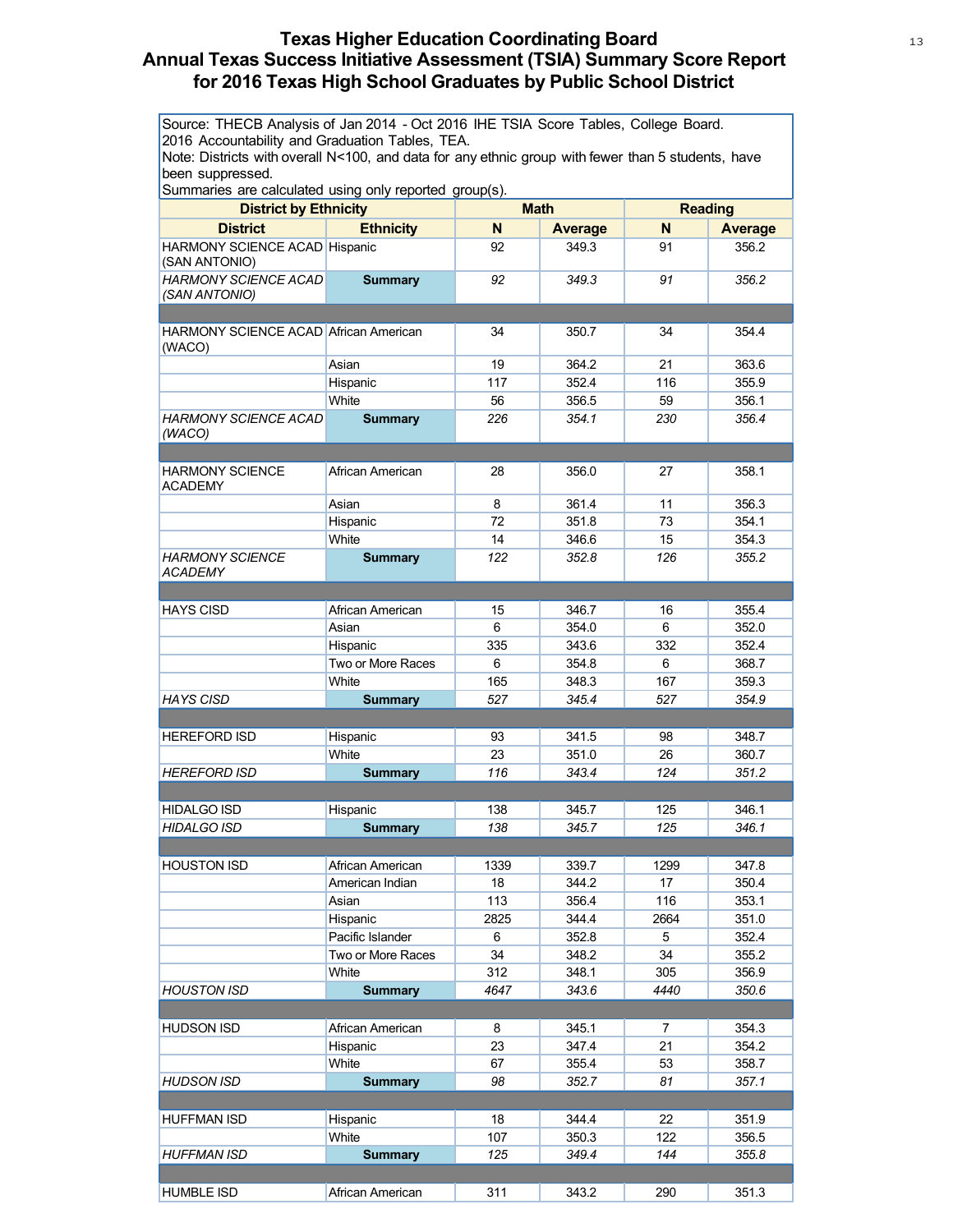# **Texas Higher Education Coordinating Board** 14 **Annual Texas Success Initiative Assessment (TSIA) Summary Score Report for 2016 Texas High School Graduates by Public School District**

Source: THECB Analysis of Jan 2014 - Oct 2016 IHE TSIA Score Tables, College Board. 2016 Accountability and Graduation Tables, TEA.

Note: Districts with overall N<100, and data for any ethnic group with fewer than 5 students, have been suppressed.

| <b>District by Ethnicity</b>                        | Summaries are calculated using only reported group(s).<br><b>Math</b> |                |                | <b>Reading</b> |                |  |
|-----------------------------------------------------|-----------------------------------------------------------------------|----------------|----------------|----------------|----------------|--|
| <b>District</b>                                     | <b>Ethnicity</b>                                                      | N              | <b>Average</b> | N              | <b>Average</b> |  |
|                                                     | American Indian                                                       | 6              | 356.5          | 5              | 362.4          |  |
|                                                     | Asian                                                                 | 46             | 357.9          | 50             | 356.7          |  |
|                                                     | Hispanic                                                              | 450            | 347.1          | 430            | 353.8          |  |
|                                                     | Pacific Islander                                                      | 5              | 353.2          | 5              | 360.0          |  |
|                                                     | Two or More Races                                                     | 32             | 350.1          | 27             | 356.9          |  |
|                                                     | White                                                                 | 513            | 353.0          | 498            | 359.5          |  |
| <i>HUMBLE ISD</i>                                   | <b>Summary</b>                                                        | 1363           | 348.9          | 1305           | 355.6          |  |
|                                                     |                                                                       |                |                |                |                |  |
| HUNTSVILLE ISD                                      | African American                                                      | 59             | 337.3          | 59             | 344.6          |  |
|                                                     | Hispanic                                                              | 63             | 344.0          | 64             | 351.3          |  |
|                                                     | White                                                                 | 104            | 349.6          | 101            | 359.5          |  |
| <b>HUNTSVILLE ISD</b>                               | <b>Summary</b>                                                        | 226            | 344.9          | 224            | 353.2          |  |
|                                                     |                                                                       |                |                |                |                |  |
| HURST-EULESS-BEDFORD African American<br><b>ISD</b> |                                                                       | 189            | 345.0          | 188            | 348.5          |  |
|                                                     | American Indian                                                       | 5              | 354.0          | 5              | 353.2          |  |
|                                                     | Asian                                                                 | 65             | 355.0          | 66             | 353.1          |  |
|                                                     | Hispanic                                                              | 281            | 347.5          | 279            | 351.7          |  |
|                                                     | Pacific Islander                                                      | 13             | 347.1          | 13             | 340.5          |  |
|                                                     | Two or More Races                                                     | 21             | 345.7          | 21             | 350.8          |  |
|                                                     | White                                                                 | 364            | 349.6          | 364            | 357.6          |  |
| <b>HURST-EULESS-BEDFORD</b><br>ISD                  | <b>Summary</b>                                                        | 938            | 348.3          | 936            | 353.3          |  |
|                                                     |                                                                       |                |                |                |                |  |
| <b>HUTTO ISD</b>                                    | African American                                                      | 35             | 339.9          | 35             | 345.2          |  |
|                                                     | Hispanic                                                              | 90             | 344.4          | 91             | 352.7          |  |
|                                                     | Two or More Races                                                     | $\overline{7}$ | 353.1          | $\overline{7}$ | 362.6          |  |
|                                                     | White                                                                 | 84             | 348.4          | 86             | 357.5          |  |
| HUTTO ISD                                           | <b>Summary</b>                                                        | 216            | 345.5          | 219            | 353.7          |  |
|                                                     |                                                                       |                |                |                |                |  |
| <b>IDEA PUBLIC SCHOOLS</b>                          | Hispanic                                                              | 308            | 348.5          | 301            | 352.1          |  |
|                                                     | White                                                                 | 8              | 350.1          | 8              | 354.1          |  |
| <b>IDEA PUBLIC SCHOOLS</b>                          | <b>Summary</b>                                                        | 316            | 348.5          | 309            | 352.1          |  |
|                                                     |                                                                       |                |                |                |                |  |
| <b>IRVING ISD</b>                                   | African American                                                      | 122            | 341.3          | 136            | 350.6          |  |
|                                                     | American Indian                                                       | 8              | 339.1<br>346.3 | 10             | 350.9<br>351.1 |  |
|                                                     | Asian                                                                 | 42             |                | 60             |                |  |
|                                                     | Hispanic<br>White                                                     | 635<br>63      | 341.9<br>346.4 | 745<br>85      | 351.6<br>357.7 |  |
| IRVING ISD                                          | <b>Summary</b>                                                        | 870            | 342.3          | 1036           | 351.9          |  |
|                                                     |                                                                       |                |                |                |                |  |
| JOSHUA ISD                                          | Hispanic                                                              | 26             | 348.7          | 28             | 353.8          |  |
|                                                     | Two or More Races                                                     | 5              | 352.6          | 5              | 357.0          |  |
|                                                     | White                                                                 | 103            | 350.6          | 99             | 359.1          |  |
| JOSHUA ISD                                          | <b>Summary</b>                                                        | 134            | 350.3          | 132            | 357.9          |  |
|                                                     |                                                                       |                |                |                |                |  |
| <b>JUDSON ISD</b>                                   | African American                                                      | 176            | 340.9          | 171            | 349.5          |  |
|                                                     | Asian                                                                 | 17             | 350.4          | 18             | 350.8          |  |
|                                                     | Hispanic                                                              | 338            | 345.3          | 329            | 353.2          |  |
|                                                     | Two or More Races                                                     | 13             | 345.9          | 11             | 357.0          |  |
|                                                     | White                                                                 | 91             | 348.4          | 84             | 355.5          |  |
| <b>JUDSON ISD</b>                                   | <b>Summary</b>                                                        | 635            | 344.6          | 613            | 352.5          |  |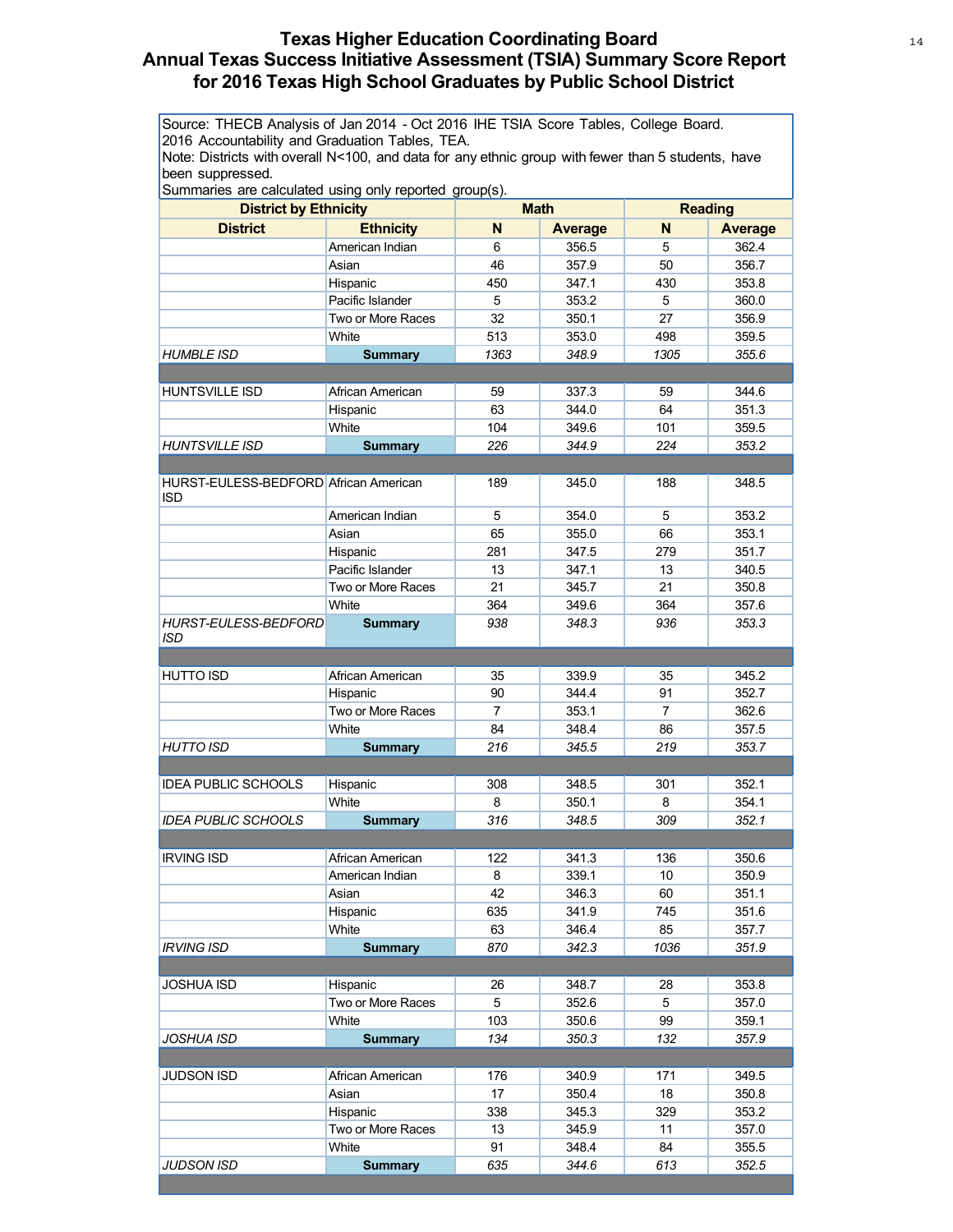# **Texas Higher Education Coordinating Board** 15 15 15 **Annual Texas Success Initiative Assessment (TSIA) Summary Score Report for 2016 Texas High School Graduates by Public School District**

Source: THECB Analysis of Jan 2014 - Oct 2016 IHE TSIA Score Tables, College Board. 2016 Accountability and Graduation Tables, TEA.

Note: Districts with overall N<100, and data for any ethnic group with fewer than 5 students, have been suppressed.

|                       | Surfinanes are calculated using only reported group(s). | <b>Math</b> |                | <b>Reading</b> |                |
|-----------------------|---------------------------------------------------------|-------------|----------------|----------------|----------------|
|                       | <b>District by Ethnicity</b>                            |             |                |                |                |
| <b>District</b>       | <b>Ethnicity</b>                                        | N           | <b>Average</b> | N              | <b>Average</b> |
| <b>KATY ISD</b>       | African American                                        | 253         | 346.8          | 246            | 352.3          |
|                       | Asian                                                   | 96          | 357.1          | 108            | 356.7          |
|                       | Hispanic                                                | 760         | 349.6          | 759            | 354.8          |
|                       | Two or More Races                                       | 42          | 350.6          | 43             | 355.8          |
|                       | White                                                   | 524         | 352.1          | 550            | 358.7          |
| <b>KATY ISD</b>       | <b>Summary</b>                                          | 1675        | 350.4          | 1706           | 355.9          |
| <b>KELLER ISD</b>     | African American                                        | 76          | 344.1          | 81             | 355.3          |
|                       | Asian                                                   | 70          | 353.9          | 83             | 353.9          |
|                       | Hispanic                                                | 219         | 347.5          | 243            | 354.5          |
|                       | Two or More Races                                       | 31          | 354.9          | 38             | 359.6          |
|                       | White                                                   | 477         | 349.3          | 644            | 358.3          |
| <b>KELLER ISD</b>     |                                                         | 873         | 349.0          | 1089           | 357.0          |
|                       | <b>Summary</b>                                          |             |                |                |                |
| <b>KENNEDALE ISD</b>  | African American                                        | 26          | 342.9          | 27             | 352.6          |
|                       | Asian                                                   | 6           | 338.7          | 8              | 349.4          |
|                       | Hispanic                                                | 25          | 348.6          | 30             | 357.2          |
|                       | Two or More Races                                       | 6           | 349.5          | 5              | 348.2          |
|                       | White                                                   | 58          | 348.6          | 67             | 360.7          |
| <b>KENNEDALE ISD</b>  | <b>Summary</b>                                          | 121         | 346.9          | 137            | 357.2          |
|                       |                                                         |             |                |                |                |
| <b>KERRVILLE ISD</b>  | Hispanic                                                | 41          | 347.1          | 41             | 354.1          |
|                       | White                                                   | 74          | 355.5          | 74             | 364.0          |
| <b>KERRVILLE ISD</b>  | <b>Summary</b>                                          | 115         | 352.5          | 115            | 360.4          |
|                       |                                                         |             |                |                |                |
| <b>KILGORE ISD</b>    | African American                                        | 27          | 336.0          | 29             | 344.6          |
|                       | Hispanic                                                | 40          | 339.3          | 41             | 351.0          |
|                       | Two or More Races                                       | 8           | 334.1          | 9              | 354.0          |
|                       | White                                                   | 51          | 342.9          | 62             | 358.6          |
| <b>KILGORE ISD</b>    | <b>Summary</b>                                          | 126         | 339.7          | 141            | 353.2          |
|                       |                                                         |             |                |                |                |
| <b>KILLEEN ISD</b>    | African American                                        | 493         | 342.8          | 495            | 351.7          |
|                       | American Indian                                         | 13          | 348.8          | 12             | 353.8          |
|                       | Asian                                                   | 52          | 355.3          | 57             | 358.9          |
|                       | Hispanic                                                | 303         | 346.1          | 305            | 354.6          |
|                       | Pacific Islander                                        | 11          | 340.1          | 12             | 349.0          |
|                       | Two or More Races                                       | 76          | 347.4          | 76             | 356.4          |
|                       | White                                                   | 243         | 350.0          | 243            | 359.6          |
| KILLEEN ISD           | <b>Summary</b>                                          | 1191        | 346.0          | 1200           | 354.7          |
|                       |                                                         |             |                |                |                |
| KINGSVILLE ISD        | Hispanic                                                | 106         | 343.5          | 104            | 351.7          |
|                       | White                                                   | 14          | 342.0          | 14             | 356.4          |
| <b>KINGSVILLE ISD</b> | <b>Summary</b>                                          | 120         | 343.3          | 118            | 352.3          |
|                       |                                                         |             |                |                |                |
| KIPP INC CHARTER      | African American                                        | 95          | 346.6          | 102            | 350.2          |
|                       | Hispanic                                                | 200         | 351.5          | 210            | 353.3          |
| KIPP INC CHARTER      | <b>Summary</b>                                          | 295         | 349.9          | 312            | 352.3          |
|                       |                                                         |             |                |                |                |
| KIPP SAN ANTONIO      | African American                                        | 5           | 344.6          | 5              | 349.8          |
|                       | Hispanic                                                | 92          | 344.4          | 94             | 350.7          |
| KIPP SAN ANTONIO      | <b>Summary</b>                                          | 97          | 344.4          | 99             | 350.7          |
|                       |                                                         |             |                |                |                |
| <b>KLEIN ISD</b>      | African American                                        | 313         | 342.1          | 312            | 350.0          |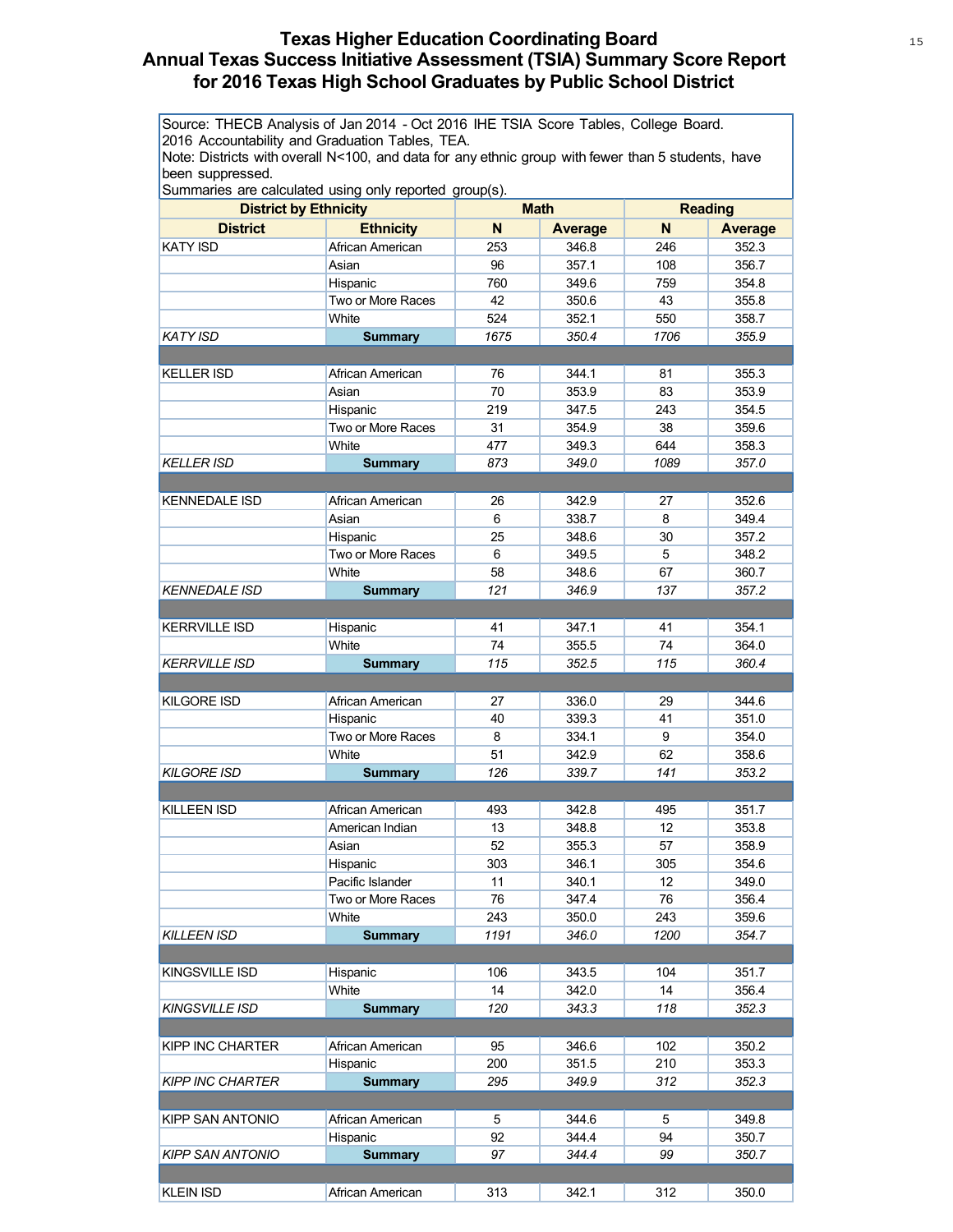# **Texas Higher Education Coordinating Board** 16 16 16 **Annual Texas Success Initiative Assessment (TSIA) Summary Score Report for 2016 Texas High School Graduates by Public School District**

Source: THECB Analysis of Jan 2014 - Oct 2016 IHE TSIA Score Tables, College Board. 2016 Accountability and Graduation Tables, TEA.

Note: Districts with overall N<100, and data for any ethnic group with fewer than 5 students, have been suppressed.

|                        | Summanes are calculated using only reported group(s).<br><b>District by Ethnicity</b> |                | <b>Math</b>    |                | <b>Reading</b> |
|------------------------|---------------------------------------------------------------------------------------|----------------|----------------|----------------|----------------|
| <b>District</b>        | <b>Ethnicity</b>                                                                      | N              | <b>Average</b> | N              | <b>Average</b> |
|                        | American Indian                                                                       | 11             | 342.3          | 11             | 354.2          |
|                        | Asian                                                                                 | 185            | 356.3          | 188            | 356.4          |
|                        | Hispanic                                                                              | 639            | 346.5          | 638            | 354.8          |
|                        | Two or More Races                                                                     | 52             | 351.6          | 52             | 358.0          |
|                        | White                                                                                 | 615            | 352.3          | 609            | 360.4          |
| KLEIN ISD              | <b>Summary</b>                                                                        | 1815           | 348.8          | 1810           | 356.1          |
|                        |                                                                                       |                |                |                |                |
| LA FERIA ISD           | Hispanic                                                                              | 149            | 344.2          | 149            | 352.9          |
|                        | White                                                                                 | 6              | 338.3          | 6              | 352.2          |
| <i>LA FERIA ISD</i>    | <b>Summary</b>                                                                        | 155            | 344.0          | 155            | 352.9          |
|                        |                                                                                       |                |                |                |                |
| LA JOYA ISD            | Hispanic                                                                              | 1009           | 340.0          | 1001           | 346.7          |
| LA JOYA ISD            | <b>Summary</b>                                                                        | 1009           | 340.0          | 1001           | 346.7          |
|                        |                                                                                       |                |                |                |                |
| LA PORTE ISD           | African American                                                                      | 16             | 345.3          | 16             | 350.8          |
|                        | Hispanic                                                                              | 148            | 346.3          | 147            | 352.6          |
|                        | Two or More Races                                                                     | $\overline{7}$ | 360.1          | $\overline{7}$ | 359.7          |
|                        | White                                                                                 | 126            | 349.3          | 126            | 356.7          |
| LA PORTE ISD           | <b>Summary</b>                                                                        | 297            | 347.8          | 296            | 354.4          |
|                        |                                                                                       |                |                |                |                |
| <b>LA VERNIA ISD</b>   | Hispanic                                                                              | 34             | 341.7          | 34             | 352.4          |
|                        | Two or More Races                                                                     | $\overline{7}$ | 347.7          | 7              | 356.0          |
|                        | White                                                                                 | 100            | 345.7          | 100            | 353.8          |
| LA VERNIA ISD          | <b>Summary</b>                                                                        | 141            | 344.8          | 141            | 353.6          |
|                        |                                                                                       |                |                |                |                |
| <b>LAKE DALLAS ISD</b> | African American                                                                      | 10             | 339.5          | 11             | 349.8          |
|                        | Asian                                                                                 | 5              | 351.0          | 5              | 352.2          |
|                        | Hispanic                                                                              | 34             | 346.1          | 34             | 353.1          |
|                        | Two or More Races                                                                     | 10             | 350.1          | 9              | 354.9          |
|                        | White                                                                                 | 99             | 347.3          | 93             | 359.3          |
| <b>LAKE DALLAS ISD</b> | <b>Summary</b>                                                                        | 158            | 346.8          | 152            | 356.7          |
|                        |                                                                                       |                |                |                |                |
| <b>LAKE TRAVIS ISD</b> | Hispanic                                                                              | 58             | 345.9          | 61             | 350.4          |
|                        | Two or More Races                                                                     | 8              | 352.4          | 9              | 355.0          |
|                        | White                                                                                 | 155            | 351.5          | 154            | 357.3          |
| <b>LAKE TRAVIS ISD</b> | <b>Summary</b>                                                                        | 221            | 350.0          | 224            | 355.3          |
|                        |                                                                                       |                |                |                |                |
| <b>LAMAR CISD</b>      | African American                                                                      | 223            | 342.6          | 225            | 353.7          |
|                        | Asian                                                                                 | 44             | 354.1          | 44             | 354.9          |
|                        | Hispanic                                                                              | 332            | 345.9          | 329            | 354.7          |
|                        | Two or More Races                                                                     | 9              | 343.0          | 9              | 355.9          |
|                        | White                                                                                 | 208            | 348.3          | 210            | 359.6          |
| <i>LAMAR CISD</i>      | <b>Summary</b>                                                                        | 816            | 346.0          | 817            | 355.7          |
|                        |                                                                                       |                |                |                |                |
| LAMPASAS ISD           | African American                                                                      | 6              | 340.2          | 6              | 346.2          |
|                        | Hispanic                                                                              | 26             | 349.6          | 27             | 354.0          |
|                        | Two or More Races                                                                     | 6              | 352.3          | 6              | 363.7          |
|                        | White                                                                                 | 72             | 345.8          | 71             | 356.3          |
| LAMPASAS ISD           | <b>Summary</b>                                                                        | 110            | 346.8          | 110            | 355.6          |
|                        |                                                                                       |                |                |                |                |
| LANCASTER ISD          | African American                                                                      | 136            | 335.6          | 161            | 348.9          |
|                        | Hispanic                                                                              | 19             | 344.9          | 32             | 355.6          |
| <b>LANCASTER ISD</b>   | <b>Summary</b>                                                                        | 155            | 336.8          | 193            | 350.0          |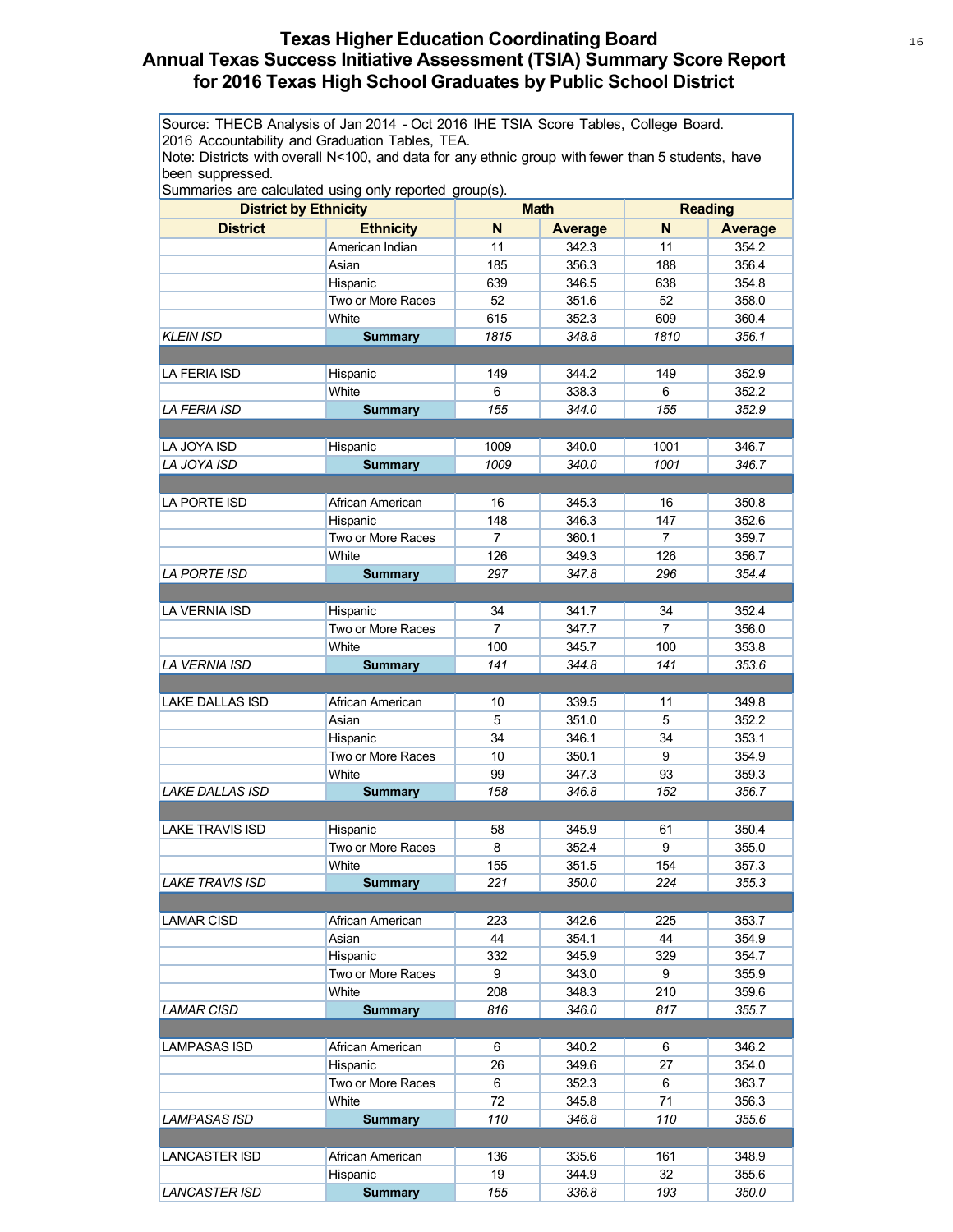# **Texas Higher Education Coordinating Board** 17 **Annual Texas Success Initiative Assessment (TSIA) Summary Score Report for 2016 Texas High School Graduates by Public School District**

Source: THECB Analysis of Jan 2014 - Oct 2016 IHE TSIA Score Tables, College Board. 2016 Accountability and Graduation Tables, TEA.

Note: Districts with overall N<100, and data for any ethnic group with fewer than 5 students, have been suppressed.

| <b>District by Ethnicity</b>                  |                   | <b>Math</b> |         | <b>Reading</b> |                |
|-----------------------------------------------|-------------------|-------------|---------|----------------|----------------|
| <b>District</b>                               | <b>Ethnicity</b>  | N           | Average | N              | <b>Average</b> |
|                                               |                   |             |         |                |                |
| <b>LAREDO ISD</b>                             | Hispanic          | 704         | 339.9   | 684            | 347.3          |
| <b>LAREDO ISD</b>                             | <b>Summary</b>    | 704         | 339.9   | 684            | 347.3          |
|                                               |                   |             |         |                |                |
| <b>LEANDER ISD</b>                            | African American  | 80          | 345.1   | 81             | 353.3          |
|                                               | Asian             | 52          | 359.0   | 55             | 360.9          |
|                                               | Hispanic          | 325         | 349.0   | 319            | 355.6          |
|                                               | Two or More Races | 31          | 354.9   | 30             | 359.2          |
|                                               | White             | 764         | 352.8   | 740            | 359.8          |
| <b>LEANDER ISD</b>                            | <b>Summary</b>    | 1252        | 351.6   | 1225           | 358.3          |
|                                               |                   |             |         |                |                |
| <b>LEVELLAND ISD</b>                          | Hispanic          | 81          | 340.3   | 80             | 345.9          |
|                                               | White             | 43          | 344.2   | 43             | 349.5          |
| <b>LEVELLAND ISD</b>                          | <b>Summary</b>    | 124         | 341.6   | 123            | 347.1          |
|                                               |                   |             |         |                |                |
|                                               |                   |             |         |                |                |
| <b>LEWISVILLE ISD</b>                         | African American  | 145         | 343.8   | 144            | 348.8          |
|                                               | Asian             | 116         | 356.9   | 122            | 355.7          |
|                                               | Hispanic          | 330         | 347.6   | 332            | 354.0          |
|                                               | Two or More Races | 26          | 345.4   | 27             | 352.4          |
|                                               | White             | 511         | 352.7   | 510            | 358.8          |
| <b>LEWISVILLE ISD</b>                         | <b>Summary</b>    | 1128        | 350.3   | 1135           | 355.6          |
|                                               |                   |             |         |                |                |
| <b>LIBERTY HILL ISD</b>                       | Hispanic          | 27          | 347.4   | 27             | 351.8          |
|                                               | Two or More Races | 5           | 352.2   | 5              | 356.0          |
|                                               | White             | 193         | 354.1   | 194            | 358.2          |
| <b>LIBERTY HILL ISD</b>                       | <b>Summary</b>    | 225         | 353.3   | 226            | 357.4          |
|                                               |                   |             |         |                |                |
| LIFE SCHOOL                                   | African American  | 69          | 340.1   | 72             | 353.4          |
|                                               | Hispanic          | 39          | 343.2   | 48             | 350.5          |
|                                               | White             | 19          | 346.9   | 20             | 359.3          |
| <b>LIFE SCHOOL</b>                            | <b>Summary</b>    | 127         | 342.1   | 140            | 353.2          |
|                                               |                   |             |         |                |                |
| <b>LINDALE ISD</b>                            | African American  | 21          | 343.4   | 21             | 349.7          |
|                                               | Hispanic          | 24          | 351.0   | 24             | 360.1          |
|                                               | Two or More Races | 6           | 357.2   | 6              | 367.7          |
|                                               | White             | 150         | 353.2   | 148            | 360.2          |
| <b>LINDALE ISD</b>                            | <b>Summary</b>    | 201         | 352.0   | 199            | 359.3          |
|                                               |                   |             |         |                |                |
| LITTLE<br>CYPRESS-MAURICEVILLE<br><b>CISD</b> | African American  | 8           | 344.4   | $\overline{7}$ | 353.1          |
|                                               | Hispanic          | 10          | 347.7   | 9              | 350.8          |
|                                               | White             | 86          | 349.2   | 77             | 356.2          |
| <b>LITTLE</b><br>CYPRESS-MAURICEVILLE<br>CISD | <b>Summary</b>    | 104         | 348.7   | 93             | 355.5          |
|                                               |                   |             |         |                |                |
| <b>LITTLE ELM ISD</b>                         | African American  | 43          | 339.5   | 44             | 353.2          |
|                                               | Hispanic          | 65          | 341.2   | 66             | 352.8          |
|                                               | White             | 61          | 342.1   | 64             | 357.5          |
| <b>LITTLE ELM ISD</b>                         | <b>Summary</b>    | 169         | 341.1   | 174            | 354.6          |
|                                               |                   |             |         |                |                |
| <b>LIVINGSTON ISD</b>                         | African American  | 11          | 339.6   | 24             | 340.2          |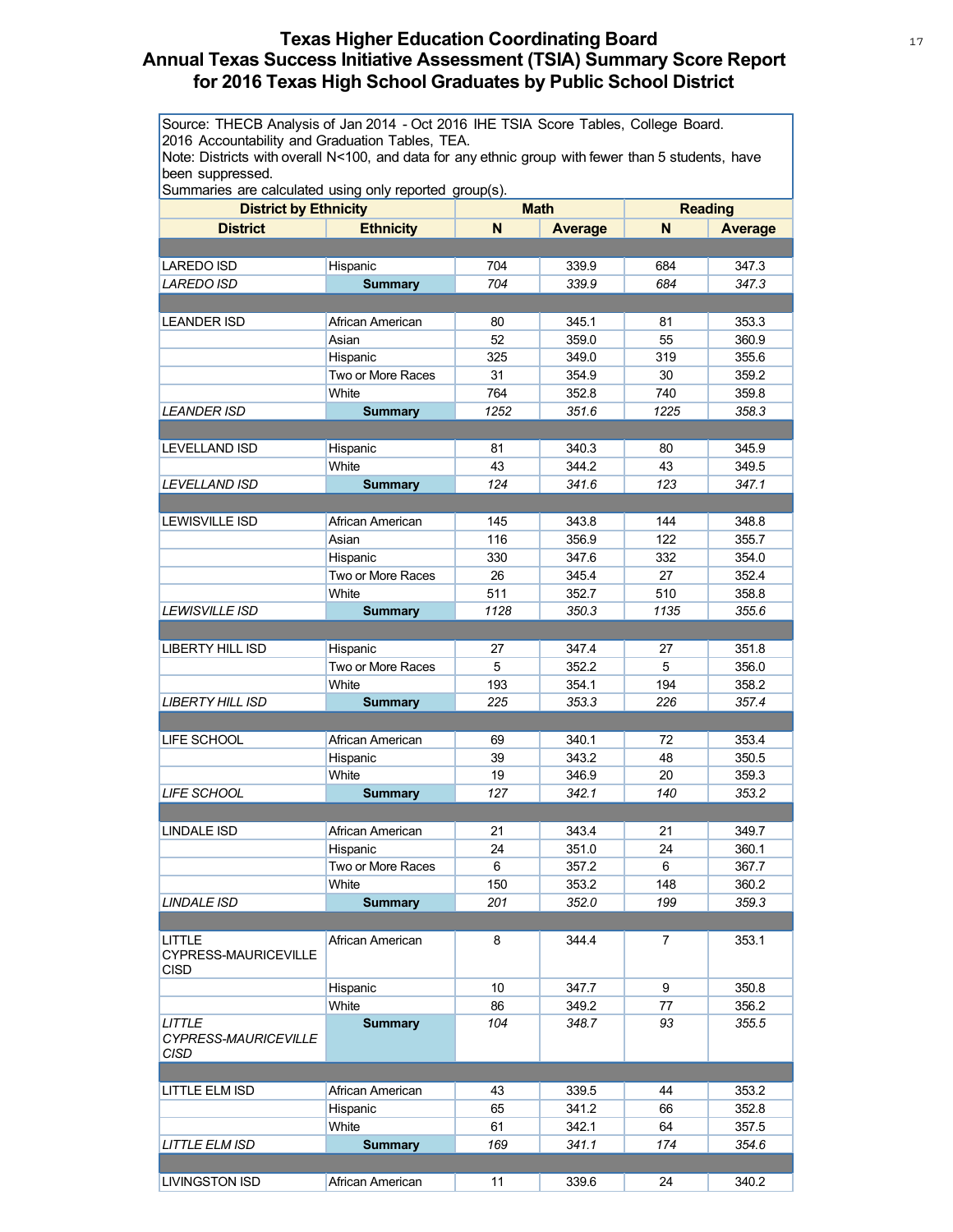# **Texas Higher Education Coordinating Board** 18 18 **Annual Texas Success Initiative Assessment (TSIA) Summary Score Report for 2016 Texas High School Graduates by Public School District**

Source: THECB Analysis of Jan 2014 - Oct 2016 IHE TSIA Score Tables, College Board. 2016 Accountability and Graduation Tables, TEA.

Note: Districts with overall N<100, and data for any ethnic group with fewer than 5 students, have been suppressed.

| $\alpha$ our interest are calculated using only reported group(s).<br><b>District by Ethnicity</b> |                               | <b>Math</b> |                | <b>Reading</b> |                |
|----------------------------------------------------------------------------------------------------|-------------------------------|-------------|----------------|----------------|----------------|
| <b>District</b>                                                                                    | <b>Ethnicity</b>              | N           | <b>Average</b> | N              | <b>Average</b> |
|                                                                                                    | Hispanic                      | 26          | 345.5          | 47             | 347.2          |
|                                                                                                    | Two or More Races             | 6           | 350.7          | $\overline{7}$ | 359.3          |
|                                                                                                    | White                         | 89          | 347.3          | 139            | 351.4          |
| LIVINGSTON ISD                                                                                     | <b>Summary</b>                | 132         | 346.4          | 217            | 349.5          |
|                                                                                                    |                               |             |                |                |                |
| <b>LOCKHART ISD</b>                                                                                | African American              | 9           | 340.4          | 9              | 350.1          |
|                                                                                                    | Hispanic                      | 98          | 342.8          | 97             | 350.0          |
|                                                                                                    | Two or More Races             | 5           | 345.8          | 5              | 359.8          |
|                                                                                                    | White                         | 54          | 345.7          | 55             | 357.5          |
| LOCKHART ISD                                                                                       | <b>Summary</b>                | 166         | 343.7          | 166            | 352.8          |
|                                                                                                    |                               |             |                |                |                |
| <b>LONGVIEW ISD</b>                                                                                | African American              | 99          | 335.1          | 98             | 345.3          |
|                                                                                                    | Hispanic                      | 53          | 341.6          | 53             | 348.6          |
|                                                                                                    | Two or More Races             | 6           | 340.7          | 6              | 354.7          |
|                                                                                                    | White                         | 34          | 344.0          | 34             | 354.8          |
| <b>LONGVIEW ISD</b>                                                                                | <b>Summary</b>                | 192         | 338.6          | 191            | 348.2          |
|                                                                                                    |                               |             |                |                |                |
| LOS FRESNOS CISD                                                                                   | Hispanic                      | 598         | 345.4          | 605            | 348.8          |
|                                                                                                    | White                         | 19          | 354.1          | 19             | 363.4          |
| <b>LOS FRESNOS CISD</b>                                                                            | <b>Summary</b>                | 617         | 345.7          | 624            | 349.2          |
|                                                                                                    |                               |             |                |                |                |
| <b>LUBBOCK ISD</b>                                                                                 | African American              | 104         | 339.5          | 97             | 344.1          |
|                                                                                                    | Asian                         | 14          | 359.9          | 13             | 359.9          |
|                                                                                                    | Hispanic                      | 361         | 344.2          | 347            | 352.2          |
|                                                                                                    | Two or More Races             | 13          | 348.6          | 13             | 355.5          |
|                                                                                                    | White                         | 242         | 351.5          | 230            | 358.9          |
| <b>LUBBOCK ISD</b>                                                                                 | <b>Summary</b>                | 734         | 346.3          | 700            | 353.5          |
|                                                                                                    |                               |             |                |                |                |
| LUBBOCK-COOPER ISD                                                                                 | Hispanic                      | 33          | 348.8          | 26             | 352.4          |
|                                                                                                    | White                         | 67          | 354.2          | 72             | 360.4          |
| LUBBOCK-COOPER ISD                                                                                 | <b>Summary</b>                | 100         | 352.4          | 98             | 358.3          |
|                                                                                                    |                               |             |                |                |                |
| <b>LUFKIN ISD</b>                                                                                  | African American              | 66          | 347.1          | 66             | 351.0          |
|                                                                                                    | Hispanic                      | 90          | 351.2          | 88             | 351.1          |
|                                                                                                    | Two or More Races             | 5           | 352.4          | 5              | 346.2          |
|                                                                                                    | White                         | 75          | 351.7          | 86             | 356.8          |
| <b>LUFKIN ISD</b>                                                                                  | <b>Summary</b>                | 236         | 350.3          | 245            | 352.9          |
|                                                                                                    |                               |             |                |                |                |
| <b>LUMBERTON ISD</b>                                                                               | Hispanic                      | 14          | 350.6          | 13             | 352.2          |
|                                                                                                    | White                         | 97          | 346.7          | 99             | 357.0          |
| <b>LUMBERTON ISD</b>                                                                               | <b>Summary</b>                | 111         | 347.2          | 112            | 356.4          |
|                                                                                                    |                               |             |                |                |                |
| <b>MABANK ISD</b>                                                                                  | Hispanic                      | 16          | 353.7          | 16             | 354.5          |
|                                                                                                    | White                         | 100         | 349.2          | 108            | 356.6          |
| <b>MABANK ISD</b>                                                                                  | <b>Summary</b>                | 116         | 349.8          | 124            | 356.3          |
|                                                                                                    |                               |             |                |                |                |
| <b>MAGNOLIA ISD</b>                                                                                | African American              | 14          | 351.9          | 13             | 356.2          |
|                                                                                                    | American Indian               | 6           | 350.5          | 6              | 357.5          |
|                                                                                                    | Asian                         | 6           | 356.3          | 6              | 346.2          |
|                                                                                                    | Hispanic<br>Two or More Races | 127<br>9    | 346.0          | 128<br>9       | 352.9          |
|                                                                                                    | White                         |             | 351.0          |                | 357.4          |
|                                                                                                    |                               | 298<br>460  | 350.3<br>349.3 | 298            | 358.3          |
| MAGNOLIA ISD                                                                                       | <b>Summary</b>                |             |                | 460            | 356.6          |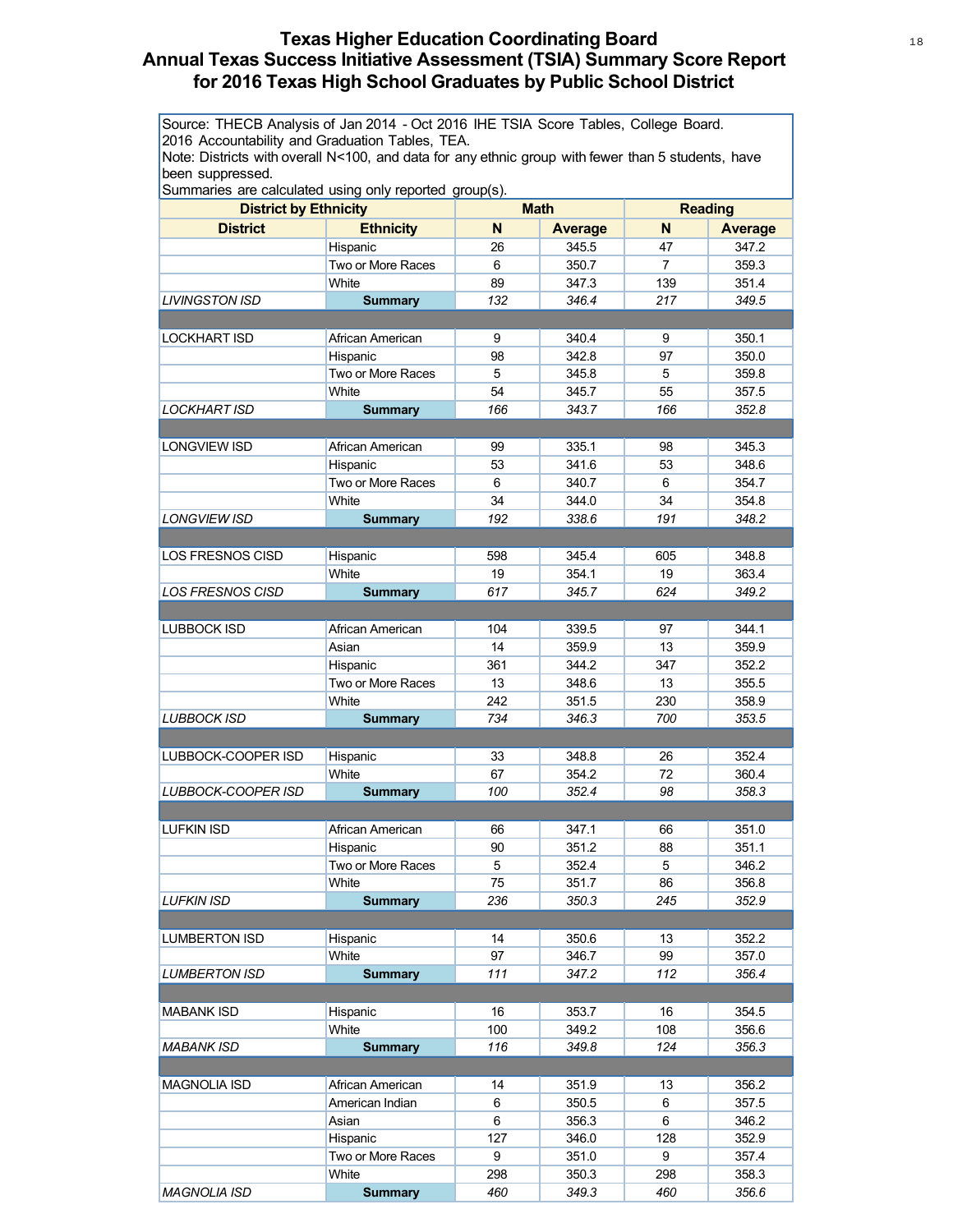# **Texas Higher Education Coordinating Board** 19 19 **Annual Texas Success Initiative Assessment (TSIA) Summary Score Report for 2016 Texas High School Graduates by Public School District**

Source: THECB Analysis of Jan 2014 - Oct 2016 IHE TSIA Score Tables, College Board. 2016 Accountability and Graduation Tables, TEA.

Note: Districts with overall N<100, and data for any ethnic group with fewer than 5 students, have been suppressed.

| <b>District by Ethnicity</b> |                   | <b>Math</b> |         | <b>Reading</b> |                |
|------------------------------|-------------------|-------------|---------|----------------|----------------|
| <b>District</b>              | <b>Ethnicity</b>  | N           | Average | N              | <b>Average</b> |
|                              |                   |             |         |                |                |
|                              |                   |             |         |                |                |
| <b>MANOR ISD</b>             | African American  | 70          | 338.8   | 70             | 350.4          |
|                              | Hispanic          | 140         | 341.6   | 136            | 353.5          |
|                              | White             | 31          | 345.5   | 31             | 357.8          |
| <b>MANOR ISD</b>             | <b>Summary</b>    | 241         | 341.3   | 237            | 353.2          |
|                              |                   |             |         |                |                |
| <b>MANSFIELD ISD</b>         | African American  | 454         | 343.8   | 503            | 351.9          |
|                              | Asian             | 104         | 357.6   | 127            | 357.6          |
|                              | Hispanic          | 362         | 345.7   | 397            | 352.7          |
|                              | Two or More Races | 49          | 347.1   | 59             | 358.4          |
|                              | White             | 479         | 350.0   | 614            | 358.1          |
| <b>MANSFIELD ISD</b>         | <b>Summary</b>    | 1448        | 347.4   | 1700           | 355.0          |
|                              |                   |             |         |                |                |
| <b>MARBLE FALLS ISD</b>      | African American  | 6           | 334.3   | 6              | 344.2          |
|                              | Hispanic          | 97          | 344.7   | 103            | 348.8          |
|                              | Two or More Races | 5           | 348.4   | 6              | 355.2          |
|                              | White             | 108         | 348.7   | 111            | 355.1          |
| <b>MARBLE FALLS ISD</b>      | <b>Summary</b>    | 216         | 346.5   | 226            | 351.9          |
|                              |                   |             |         |                |                |
| <b>MARSHALL ISD</b>          | African American  | 39          | 329.9   | 40             | 340.9          |
|                              | Hispanic          | 29          | 337.7   | 28             | 343.8          |
|                              | White             | 47          | 341.4   | 46             | 354.6          |
| <b>MARSHALL ISD</b>          | <b>Summary</b>    | 115         | 336.6   | 114            | 347.1          |
|                              |                   |             |         |                |                |
| <b>MCALLEN ISD</b>           | Asian             | 12          | 358.7   | 14             | 352.4          |
|                              | Hispanic          | 938         | 346.4   | 919            | 352.1          |
|                              | Two or More Races | 8           | 348.8   | 7              | 348.0          |
|                              | White             | 32          | 353.3   | 31             | 357.6          |
| <b>MCALLEN ISD</b>           | <b>Summary</b>    | 990         | 346.8   | 971            | 352.2          |
|                              |                   |             |         |                |                |
| <b>MCKINNEY ISD</b>          | African American  | 104         | 345.5   | 102            | 352.1          |
|                              | Asian             | 25          | 352.9   | 25             | 355.7          |
|                              | Hispanic          | 170         | 348.0   | 168            | 354.3          |
|                              | Two or More Races | 8           | 350.5   | $\overline{7}$ | 360.6          |
|                              | White             | 399         | 351.5   | 396            | 360.1          |
| <b>MCKINNEY ISD</b>          | <b>Summary</b>    | 706         | 349.8   | 698            | 357.4          |
|                              |                   |             |         |                |                |
| <b>MEDINA VALLEY ISD</b>     | Hispanic          | 55          | 337.9   | 43             | 350.1          |
|                              | White             | 47          | 346.9   | 42             | 356.1          |
| <b>MEDINA VALLEY ISD</b>     | <b>Summary</b>    | 102         | 342.0   | 85             | 353.1          |
|                              |                   |             |         |                |                |
| <b>MERCEDES ISD</b>          | Hispanic          | 264         | 340.8   | 242            | 346.7          |
| <b>MERCEDES ISD</b>          | <b>Summary</b>    | 264         | 340.8   | 242            | 346.7          |
|                              |                   |             |         |                |                |
| <b>MESQUITE ISD</b>          | African American  | 360         | 341.1   | 359            | 348.0          |
|                              | Asian             | 36          | 356.9   | 34             | 353.8          |
|                              | Hispanic          | 567         | 345.0   | 551            | 352.0          |
|                              | Two or More Races | 23          | 342.7   | 20             | 353.0          |
|                              | White             | 171         | 345.5   | 159            | 352.3          |
| <b>MESQUITE ISD</b>          | <b>Summary</b>    | 1157        | 344.2   | 1123           | 350.8          |
|                              |                   |             |         |                |                |
| <b>MIDLAND ISD</b>           | African American  | 44          | 342.2   | 43             | 346.1          |
|                              | Asian             | 13          | 347.7   | 13             | 345.2          |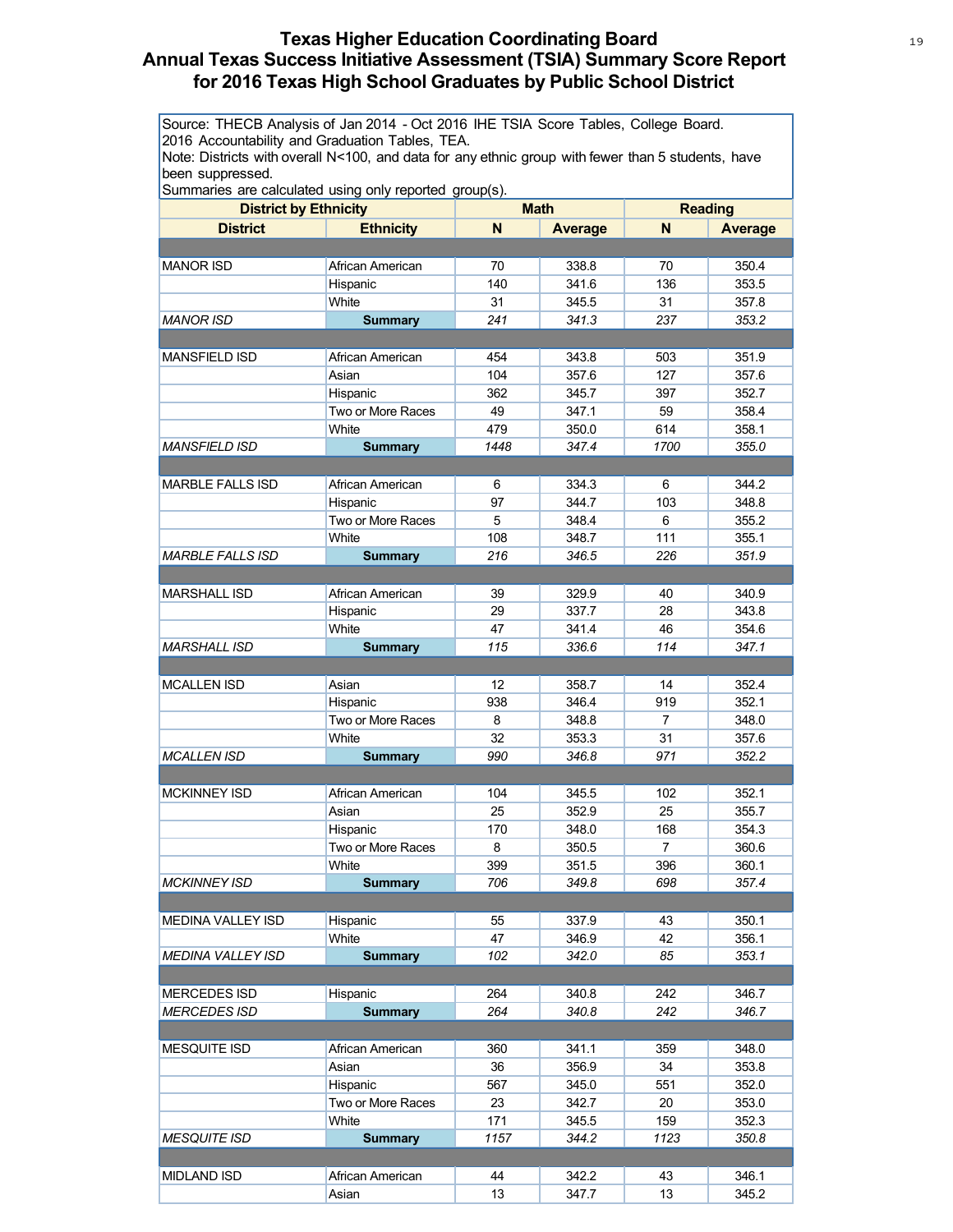# **Texas Higher Education Coordinating Board** 20 20 **Annual Texas Success Initiative Assessment (TSIA) Summary Score Report for 2016 Texas High School Graduates by Public School District**

Source: THECB Analysis of Jan 2014 - Oct 2016 IHE TSIA Score Tables, College Board. 2016 Accountability and Graduation Tables, TEA.

Note: Districts with overall N<100, and data for any ethnic group with fewer than 5 students, have been suppressed.

| Surfinanes are calculated using only reported group(s). |                   |                 | <b>Math</b> |     | <b>Reading</b> |
|---------------------------------------------------------|-------------------|-----------------|-------------|-----|----------------|
| <b>District by Ethnicity</b>                            |                   |                 |             |     |                |
| <b>District</b>                                         | <b>Ethnicity</b>  | N               | Average     | N   | <b>Average</b> |
|                                                         | Hispanic          | 376             | 345.1       | 372 | 350.7          |
|                                                         | Two or More Races | 12              | 350.3       | 12  | 353.7          |
|                                                         | White             | 206             | 348.3       | 246 | 357.3          |
| <b>MIDLAND ISD</b>                                      | <b>Summary</b>    | 651             | 346.1       | 686 | 352.7          |
|                                                         |                   |                 |             |     |                |
| <b>MIDLOTHIAN ISD</b>                                   | African American  | 13              | 348.9       | 13  | 352.4          |
|                                                         | Asian             | 6               | 344.3       | 6   | 347.0          |
|                                                         | Hispanic          | 48              | 348.8       | 49  | 352.8          |
|                                                         | Two or More Races | 9               | 352.8       | 8   | 357.4          |
|                                                         | White             | 184             | 352.0       | 188 | 357.0          |
| <b>MIDLOTHIAN ISD</b>                                   | <b>Summary</b>    | 260             | 351.1       | 264 | 355.8          |
|                                                         |                   |                 |             |     |                |
| <b>MIDWAY ISD</b>                                       | African American  | 56              | 338.4       | 54  | 347.8          |
|                                                         | Asian             | 12 <sup>2</sup> | 348.9       | 12  | 355.3          |
|                                                         | Hispanic          | 63              | 343.5       | 63  | 353.9          |
|                                                         | Two or More Races | 11              | 342.6       | 10  | 356.9          |
|                                                         | White             | 115             | 346.3       | 99  | 356.5          |
| <b>MIDWAY ISD</b>                                       | <b>Summary</b>    | 257             | 343.8       | 238 | 353.8          |
|                                                         |                   |                 |             |     |                |
| <b>MINERAL WELLS ISD</b>                                | Hispanic          | 31              | 346.5       | 40  | 354.5          |
|                                                         | White             | 45              | 346.4       | 62  | 357.5          |
| <b>MINERAL WELLS ISD</b>                                | <b>Summary</b>    | 76              | 346.4       | 102 | 356.3          |
|                                                         |                   |                 |             |     |                |
| <b>MISSION CISD</b>                                     | Hispanic          | 484             | 342.3       | 456 | 350.2          |
| <b>MISSION CISD</b>                                     | <b>Summary</b>    | 484             | 342.3       | 456 | 350.2          |
|                                                         |                   |                 |             |     |                |
| MONTGOMERY ISD                                          | African American  | 14              | 341.1       | 14  | 343.1          |
|                                                         | Asian             | 8               | 354.5       | 8   | 358.4          |
|                                                         |                   | 39              | 350.4       | 41  | 356.9          |
|                                                         | Hispanic          |                 |             | 6   |                |
|                                                         | Two or More Races | 6               | 347.5       |     | 348.2          |
|                                                         | White             | 295             | 352.4       | 296 | 357.3          |
| <b>MONTGOMERY ISD</b>                                   | <b>Summary</b>    | 362             | 351.7       | 365 | 356.6          |
|                                                         |                   |                 |             |     |                |
| MOUNT PLEASANT ISD                                      | African American  | 26              | 338.2       | 31  | 346.9          |
|                                                         | Hispanic          | 102             | 343.9       | 129 | 352.5          |
|                                                         | White             | 27              | 343.5       | 36  | 355.6          |
| MOUNT PLEASANT ISD                                      | <b>Summary</b>    | 155             | 342.9       | 196 | 352.2          |
|                                                         |                   |                 |             |     |                |
| NACOGDOCHES ISD                                         | African American  | 28              | 340.5       | 30  | 345.9          |
|                                                         | Hispanic          | 66              | 346.8       | 49  | 347.4          |
|                                                         | White             | 55              | 351.3       | 51  | 358.1          |
| NACOGDOCHES ISD                                         | <b>Summary</b>    | 149             | 347.3       | 130 | 351.2          |
|                                                         |                   |                 |             |     |                |
| NEDERLAND ISD                                           | African American  | 10              | 340.9       | 10  | 351.6          |
|                                                         | Asian             | 16              | 354.6       | 16  | 353.2          |
|                                                         | Hispanic          | 29              | 351.0       | 26  | 353.9          |
|                                                         | White             | 126             | 350.5       | 128 | 357.6          |
| <b>NEDERLAND ISD</b>                                    | <b>Summary</b>    | 181             | 350.4       | 180 | 356.3          |
|                                                         |                   |                 |             |     |                |
| NEEDVILLE ISD                                           | African American  | 5               | 351.4       | 6   | 348.5          |
|                                                         | Hispanic          | 62              | 342.6       | 62  | 351.7          |
|                                                         | White             | 73              | 352.3       | 74  | 360.2          |
| <b>NEEDVILLE ISD</b>                                    | <b>Summary</b>    | 140             | 348.0       | 142 | 356.0          |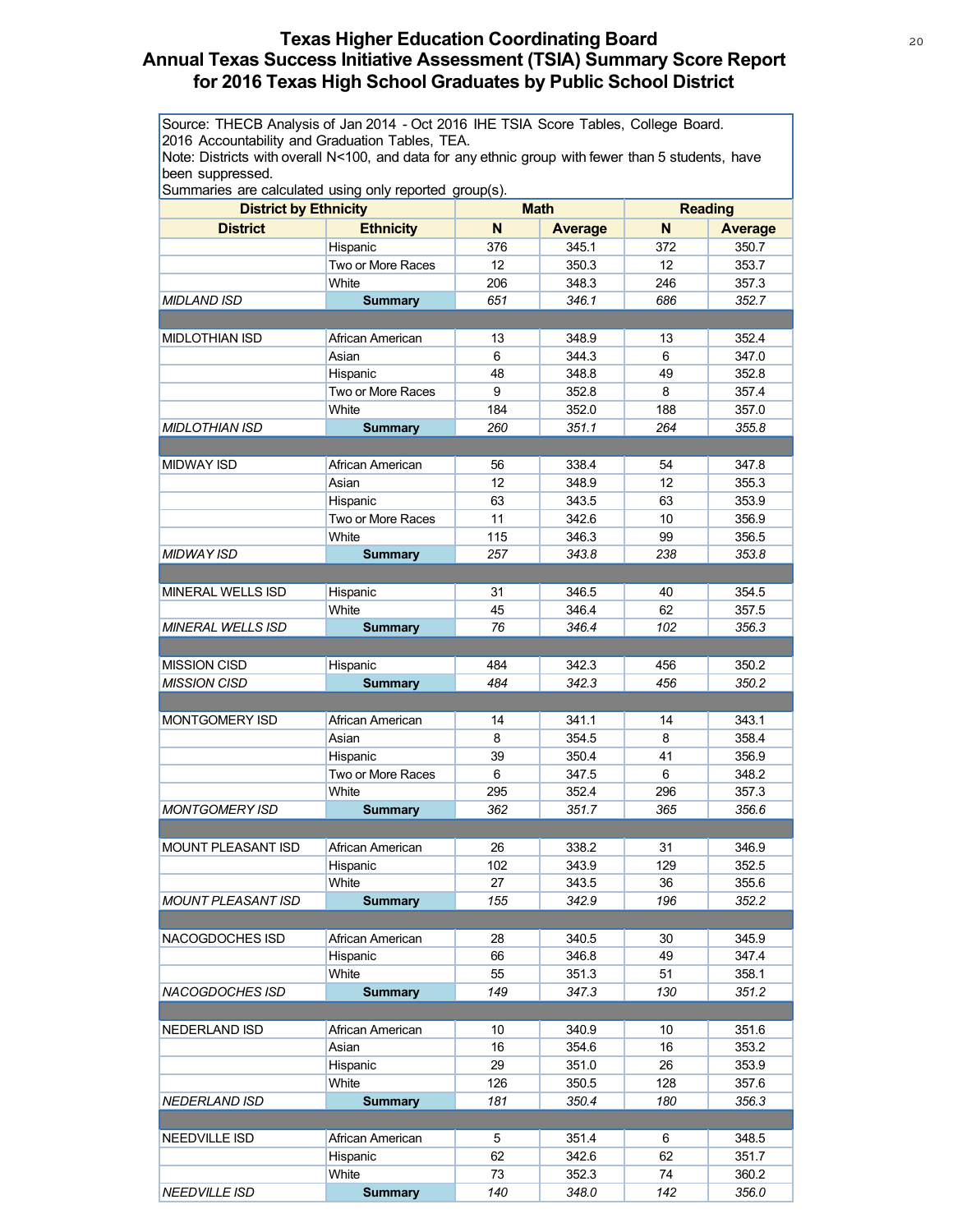# **Texas Higher Education Coordinating Board** 21 22 **Annual Texas Success Initiative Assessment (TSIA) Summary Score Report for 2016 Texas High School Graduates by Public School District**

Source: THECB Analysis of Jan 2014 - Oct 2016 IHE TSIA Score Tables, College Board. 2016 Accountability and Graduation Tables, TEA.

Note: Districts with overall N<100, and data for any ethnic group with fewer than 5 students, have been suppressed.

| <b>District by Ethnicity</b> |                   | <b>Math</b>    |                | <b>Reading</b> |                |
|------------------------------|-------------------|----------------|----------------|----------------|----------------|
| <b>District</b>              | <b>Ethnicity</b>  | N              |                | N              | <b>Average</b> |
|                              |                   |                | <b>Average</b> |                |                |
|                              |                   |                |                |                |                |
| <b>NEW BRAUNFELS ISD</b>     | African American  | 5              | 340.0          | 5              | 343.0          |
|                              | Hispanic          | 86             | 347.1          | 88             | 354.3          |
|                              | White             | 133            | 355.5          | 134            | 361.6          |
| <b>NEW BRAUNFELS ISD</b>     | <b>Summary</b>    | 224            | 352.0          | 227            | 358.4          |
|                              |                   |                |                |                |                |
| <b>NEW CANEY ISD</b>         | African American  | 13             | 346.1          | 13             | 353.1          |
|                              | Asian             | 5              | 357.6          | 6              | 359.5          |
|                              | Hispanic          | 133            | 342.1          | 148            | 351.6          |
|                              | White             | 153            | 345.5          | 166            | 356.4          |
| <b>NEW CANEY ISD</b>         | <b>Summary</b>    | 304            | 344.2          | 333            | 354.2          |
|                              |                   |                |                |                |                |
| <b>NORTH EAST ISD</b>        | African American  | 163            | 342.9          | 161            | 352.0          |
|                              | American Indian   | 6              | 344.2          | 6              | 351.5          |
|                              | Asian             | 96             | 353.2          | 97             | 353.0          |
|                              | Hispanic          | 1191           | 346.4          | 1178           | 354.4          |
|                              | Two or More Races | 50             | 353.9          | 49             | 359.9          |
|                              | White             | 611            | 351.0          | 614            | 358.4          |
| <b>NORTH EAST ISD</b>        | <b>Summary</b>    | 2117           | 347.9          | 2105           | 355.4          |
|                              |                   |                |                |                |                |
| <b>NORTH LAMAR ISD</b>       | African American  | 9              | 332.7          | 9              | 342.8          |
|                              | Hispanic          | 5              | 341.6          | 6              | 346.7          |
|                              | White             | 75             | 350.7          | 82             | 356.3          |
| NORTH LAMAR ISD              | <b>Summary</b>    | 89             | 348.3          | 97             | 354.4          |
|                              |                   |                |                |                |                |
| NORTHSIDE ISD                | African American  | 281            | 343.6          | 278            | 351.2          |
|                              | Asian             | 127            | 355.2          | 125            | 353.6          |
|                              | Hispanic          | 2620           | 345.0          | 2560           | 352.4          |
|                              | Pacific Islander  | 7              | 343.1          | 7              | 353.0          |
|                              | Two or More Races | 95             | 348.1          | 94             | 358.1          |
|                              | White             | 703            | 350.6          | 689            | 357.0          |
| <b>NORTHSIDE ISD</b>         | <b>Summary</b>    | 3833           | 346.3          | 3753           | 353.3          |
|                              |                   |                |                |                |                |
| NORTHWEST ISD                | African American  | 43             | 343.5          | 41             | 351.1          |
|                              | Asian             | 9              | 356.2          | $\overline{7}$ | 357.0          |
|                              | Hispanic          | 118            | 347.1          | 114            | 354.6          |
|                              | Two or More Races | $\overline{7}$ | 354.3          | $\overline{7}$ | 359.3          |
|                              | White             | 232            | 347.3          | 242            | 356.3          |
| NORTHWEST ISD                | <b>Summary</b>    | 409            | 347.2          | 411            | 355.4          |
|                              |                   |                |                |                |                |
| PAMPA ISD                    | Hispanic          | 42             | 342.1          | 44             | 353.2          |
|                              | White             | 64             | 341.8          | 66             | 354.7          |
| PAMPA ISD                    | <b>Summary</b>    | 106            | 341.9          | 110            | 354.1          |
|                              |                   |                |                |                |                |
| <b>PARIS ISD</b>             | African American  | 37             | 340.4          | 32             | 345.7          |
|                              | Hispanic          | 17             | 349.9          | 15             | 352.7          |
|                              | White             | 40             | 350.6          | 26             | 357.0          |
| <b>PARIS ISD</b>             | <b>Summary</b>    | 94             | 346.5          | 73             | 351.2          |
|                              |                   |                |                |                |                |
| PASADENA ISD                 | African American  | 170            | 341.6          | 166            | 347.3          |
|                              | American Indian   | 6              | 338.5          | 6              | 351.5          |
|                              | Asian             | 84             | 356.3          | 80             | 347.4          |
|                              | Hispanic          | 1968           | 342.9          | 1939           | 347.4          |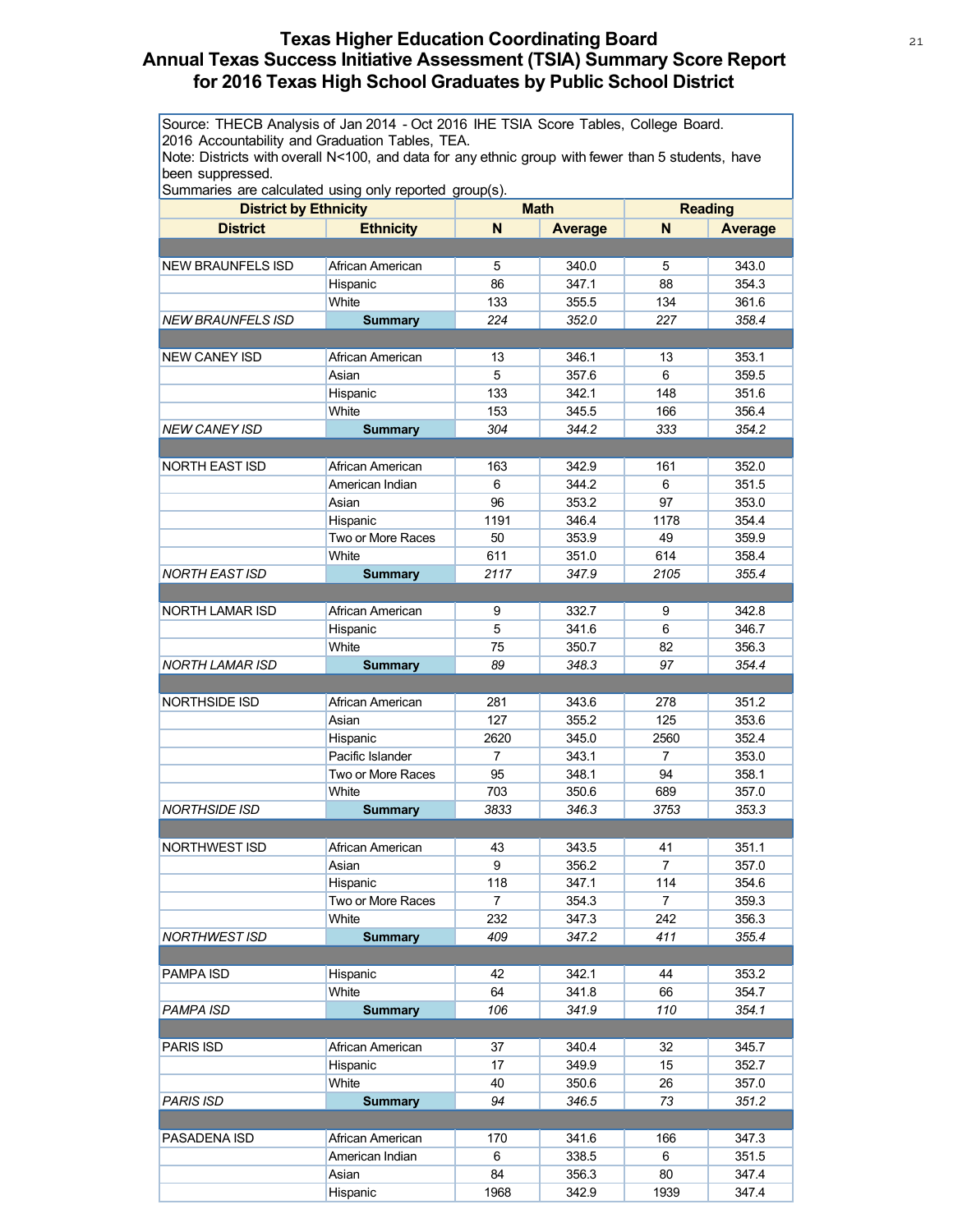# **Texas Higher Education Coordinating Board** 22 22 **Annual Texas Success Initiative Assessment (TSIA) Summary Score Report for 2016 Texas High School Graduates by Public School District**

Source: THECB Analysis of Jan 2014 - Oct 2016 IHE TSIA Score Tables, College Board. 2016 Accountability and Graduation Tables, TEA.

Note: Districts with overall N<100, and data for any ethnic group with fewer than 5 students, have been suppressed.

| .a.oa aog o <i>j</i> .opooa<br><b>District by Ethnicity</b> |                   | <b>Math</b> |                | <b>Reading</b> |                |
|-------------------------------------------------------------|-------------------|-------------|----------------|----------------|----------------|
| <b>District</b>                                             | <b>Ethnicity</b>  | N           | <b>Average</b> | N              | <b>Average</b> |
|                                                             | Two or More Races | 16          | 349.3          | 17             | 358.6          |
|                                                             | White             | 151         | 348.5          | 155            | 353.9          |
| PASADENA ISD                                                | <b>Summary</b>    | 2395        | 343.7          | 2363           | 347.9          |
|                                                             |                   |             |                |                |                |
| PEARLAND ISD                                                | African American  | 166         | 343.9          | 159            | 349.7          |
|                                                             | American Indian   | 6           | 356.8          | 5              | 358.0          |
|                                                             | Asian             | 37          | 355.5          | 36             | 358.6          |
|                                                             | Hispanic          | 186         | 346.1          | 165            | 352.3          |
|                                                             | Two or More Races | 15          | 350.4          | 13             | 359.4          |
|                                                             | <b>White</b>      | 219         | 348.6          | 198            | 355.5          |
| PEARLAND ISD                                                | <b>Summary</b>    | 629         | 347.1          | 576            | 353.3          |
|                                                             |                   |             |                |                |                |
| PFLUGERVILLE ISD                                            | African American  | 279         | 343.1          | 280            | 349.4          |
|                                                             | Asian             | 98          | 358.0          | 99             | 353.9          |
|                                                             | Hispanic          | 473         | 343.2          | 473            | 350.2          |
|                                                             | Two or More Races | 26          | 345.2          | 26             | 354.6          |
|                                                             | White             | 210         | 350.9          | 205            | 357.7          |
| <b>PFLUGERVILLE ISD</b>                                     | <b>Summary</b>    | 1086        | 346.1          | 1083           | 351.9          |
|                                                             |                   |             |                |                |                |
| PHARR-SAN JUAN-ALAMO                                        | Hispanic          | 1424        | 335.7          | 1471           | 342.6          |
| <b>ISD</b>                                                  |                   |             |                |                |                |
|                                                             | White             | 11          | 340.5          | 13             | 345.2          |
| PHARR-SAN JUAN-ALAMO                                        | <b>Summary</b>    | 1435        | 335.7          | 1484           | 342.6          |
| <b>ISD</b>                                                  |                   |             |                |                |                |
|                                                             |                   |             |                |                |                |
| PINE TREE ISD                                               | African American  | 33          | 337.1          | 31             | 341.3          |
|                                                             | Hispanic          | 48          | 341.2          | 51             | 348.3          |
|                                                             | Two or More Races | 6           | 343.3          | 6              | 354.3          |
|                                                             | White             | 63          | 347.9          | 53             | 355.5          |
| <b>PINE TREE ISD</b>                                        | <b>Summary</b>    | 150         | 343.2          | 141            | 349.7          |
|                                                             |                   |             |                |                |                |
| PLAINVIEW ISD                                               | African American  | 11          | 341.5          | 11             | 345.3          |
|                                                             | Hispanic          | 215         | 340.1          | 215            | 343.4          |
|                                                             | White             | 54          | 340.7          | 54             | 345.4          |
| <b>PLAINVIEW ISD</b>                                        | <b>Summary</b>    | 280         | 340.3          | 280            | 343.9          |
|                                                             |                   |             |                |                |                |
| PLANO ISD                                                   | African American  | 201         | 344.7          | 199            | 352.8          |
|                                                             | Asian             | 174         | 356.6          | 182            | 354.2          |
|                                                             | Hispanic          | 349         | 347.9          | 346            | 353.6          |
|                                                             | Two or More Races | 35          | 349.3          | 35             | 355.7          |
|                                                             | White             | 577         | 351.7          | 576            | 359.0          |
| PLANO ISD                                                   | <b>Summary</b>    | 1336        | 350.2          | 1338           | 356.0          |
|                                                             |                   |             |                |                |                |
| PLEASANTON ISD                                              | Hispanic          | 74          | 341.3          | 65             | 349.1          |
|                                                             | White             | 33          | 348.2          | 30             | 356.0          |
| PLEASANTON ISD                                              | <b>Summary</b>    | 107         | 343.4          | 95             | 351.3          |
|                                                             |                   |             |                |                |                |
| POINT ISABEL ISD                                            | Hispanic          | 101         | 347.0          | 102            | 351.3          |
|                                                             | White             | 9           | 350.7          | 10             | 358.9          |
| <b>POINT ISABEL ISD</b>                                     | <b>Summary</b>    | 110         | 347.3          | 112            | 352.0          |
|                                                             |                   |             |                |                |                |
| PORT ARTHUR ISD                                             | African American  | 104         | 336.0          | 104            | 349.3          |
|                                                             | Asian             | 18          | 349.3          | 18             | 355.2          |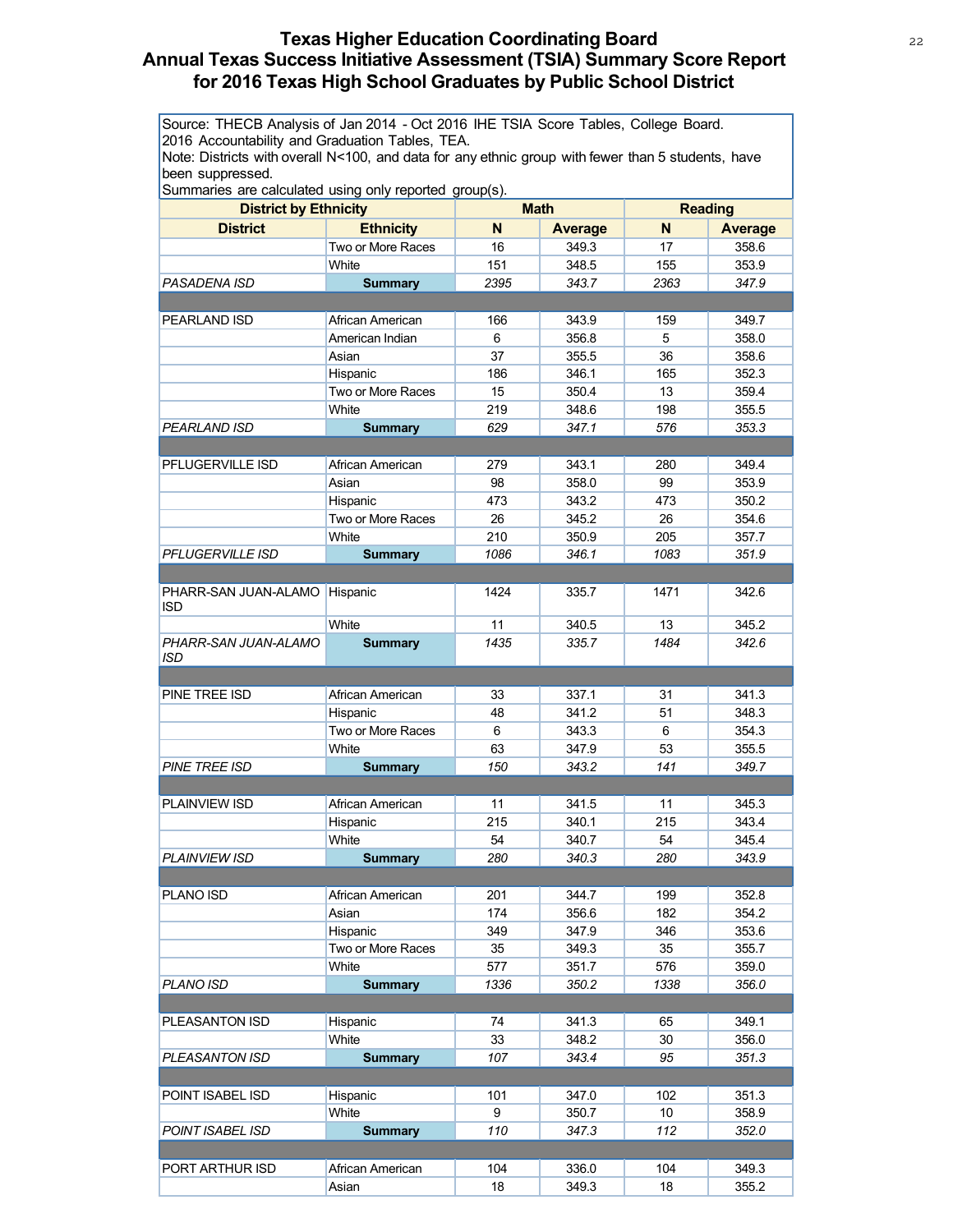# **Texas Higher Education Coordinating Board** 23 23 **Annual Texas Success Initiative Assessment (TSIA) Summary Score Report for 2016 Texas High School Graduates by Public School District**

Source: THECB Analysis of Jan 2014 - Oct 2016 IHE TSIA Score Tables, College Board. 2016 Accountability and Graduation Tables, TEA.

Note: Districts with overall N<100, and data for any ethnic group with fewer than 5 students, have been suppressed.

| <b>District by Ethnicity</b>                |                            | <b>Math</b> |                | <b>Reading</b> |                |
|---------------------------------------------|----------------------------|-------------|----------------|----------------|----------------|
| <b>District</b>                             | <b>Ethnicity</b>           | N           | <b>Average</b> | N              | <b>Average</b> |
|                                             | Hispanic                   | 54          | 340.4          | 56             | 348.2          |
| <b>PORT ARTHUR ISD</b>                      | <b>Summary</b>             | 176         | 338.7          | 178            | 349.6          |
|                                             |                            |             |                |                |                |
| PORT NECHES-GROVES                          | Asian                      | 7           | 355.4          | 7              | 357.9          |
| <b>ISD</b>                                  |                            |             |                |                |                |
|                                             | Hispanic<br>White          | 25          | 347.9          | 25             | 353.2          |
| PORT NECHES-GROVES                          | <b>Summary</b>             | 101<br>133  | 351.0<br>350.6 | 104<br>136     | 356.9<br>356.2 |
| ISD                                         |                            |             |                |                |                |
|                                             |                            |             |                |                |                |
| PREMIER HIGH SCHOOLS                        | African American           | 30          | 337.1          | 28             | 345.2          |
|                                             | Asian                      | 6           | 350.2          | 6              | 361.3          |
|                                             | Hispanic                   | 211         | 336.1          | 226            | 348.9          |
|                                             | Two or More Races          | 11          | 342.0          | 12             | 353.8          |
|                                             | White                      | 152         | 347.5          | 156            | 359.5          |
| PREMIER HIGH SCHOOLS                        | <b>Summary</b>             | 410         | 340.8          | 428            | 352.8          |
|                                             |                            |             |                |                |                |
| PROSPER ISD                                 | African American           | 21          | 341.7          | 21             | 353.3          |
|                                             | Asian                      | 6           | 360.5          | 6              | 356.2          |
|                                             | Hispanic                   | 32          | 349.7          | 33             | 354.9          |
|                                             | Two or More Races<br>White | 10          | 351.6          | 8              | 360.1          |
|                                             |                            | 112         | 354.9          | 112            | 360.0          |
| PROSPER ISD                                 | <b>Summary</b>             | 181         | 352.5          | 180            | 358.1          |
| RAYMONDVILLE ISD                            | Hispanic                   | 84          | 344.7          | 103            | 346.9          |
| <b>RAYMONDVILLE ISD</b>                     | <b>Summary</b>             | 84          | 344.7          | 103            | 346.9          |
|                                             |                            |             |                |                |                |
| <b>RED OAK ISD</b>                          | African American           | 54          | 340.3          | 53             | 351.4          |
|                                             | Hispanic                   | 79          | 343.9          | 77             | 350.8          |
|                                             | Two or More Races          | 6           | 346.3          | 7              | 353.4          |
|                                             | White                      | 94          | 349.3          | 94             | 356.7          |
| RED OAK ISD                                 | <b>Summary</b>             | 233         | 345.3          | 231            | 353.4          |
|                                             |                            |             |                |                |                |
| RICHARD MILBURN ALTER African American      |                            | 20          | 327.2          | 21             | 341.3          |
| <b>HIGH SCHOOL</b>                          |                            |             |                |                |                |
|                                             | Hispanic                   | 59          | 331.4          | 68             | 346.4          |
|                                             | <b>White</b>               | 43          | 336.0          | 44             | 351.9          |
| RICHARD MILBURN ALTER<br><b>HIGH SCHOOL</b> | <b>Summary</b>             | 122         | 332.3          | 133            | 347.4          |
|                                             |                            |             |                |                |                |
| <b>RICHARDSON ISD</b>                       | African American           | 215         | 347.6          | 254            | 350.4          |
|                                             | American Indian            | 6           | 346.8          | 5              | 359.2          |
|                                             | Asian                      | 73          | 355.3          | 94             | 351.1          |
|                                             | Hispanic                   | 301         | 349.3          | 378            | 350.2          |
|                                             | Two or More Races          | 21          | 350.6          | 23             | 357.0          |
|                                             | White                      | 144         | 351.0          | 239            | 361.3          |
| <b>RICHARDSON ISD</b>                       | <b>Summary</b>             | 760         | 349.7          | 993            | 353.3          |
|                                             |                            |             |                |                |                |
| RICHLAND COLLEGIATE<br><b>HIGH SCHOOL</b>   | African American           | 30          | 357.7          | 30             | 360.8          |
|                                             | Asian                      | 47          | 360.7          | 46             | 360.3          |
|                                             | Hispanic                   | 28          | 353.9          | 28             | 361.8          |
|                                             | White                      | 47          | 357.9          | 47             | 363.1          |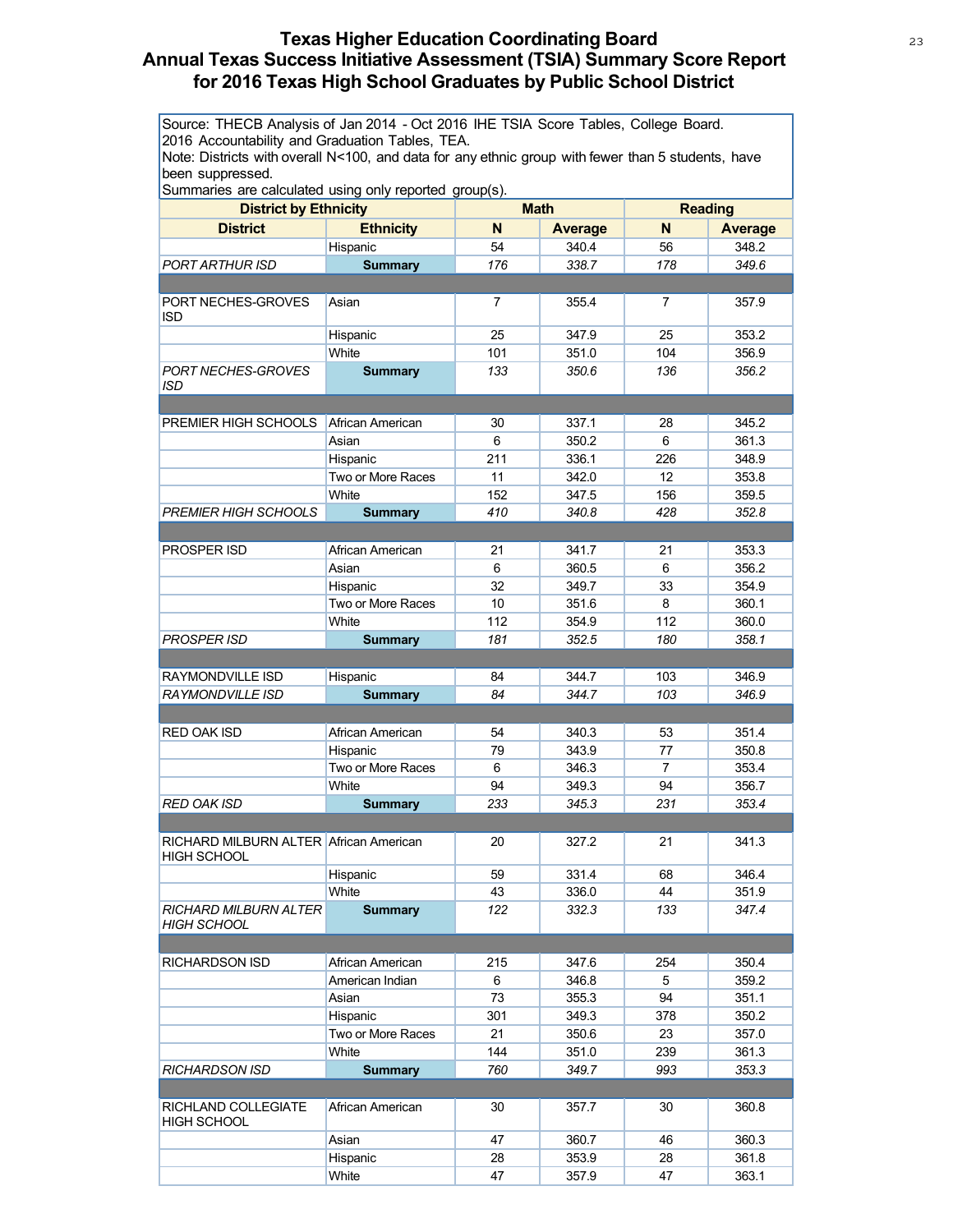# **Texas Higher Education Coordinating Board** 24 **Annual Texas Success Initiative Assessment (TSIA) Summary Score Report for 2016 Texas High School Graduates by Public School District**

Source: THECB Analysis of Jan 2014 - Oct 2016 IHE TSIA Score Tables, College Board. 2016 Accountability and Graduation Tables, TEA.

Note: Districts with overall N<100, and data for any ethnic group with fewer than 5 students, have been suppressed.

| <b>District by Ethnicity</b> |                   | <b>Math</b> |                | <b>Reading</b> |                |
|------------------------------|-------------------|-------------|----------------|----------------|----------------|
| <b>District</b>              | <b>Ethnicity</b>  | N           | <b>Average</b> | N              | <b>Average</b> |
| RICHLAND COLLEGIATE          | <b>Summary</b>    | 152         | 358.0          | 151            | 361.5          |
| <b>HIGH SCHOOL</b>           |                   |             |                |                |                |
|                              |                   |             |                |                |                |
| RIO GRANDE CITY CISD         | Hispanic          | 436         | 342.9          | 453            | 350.6          |
| <b>RIO GRANDE CITY CISD</b>  | <b>Summary</b>    | 436         | 342.9          | 453            | 350.6          |
|                              |                   |             |                |                |                |
| <b>ROBINSON ISD</b>          | Hispanic          | 23          | 342.8          | 22             | 353.1          |
|                              | White             | 71          | 346.4          | 64             | 356.4          |
| <b>ROBINSON ISD</b>          | <b>Summary</b>    | 94          | 345.5          | 86             | 355.6          |
|                              |                   |             |                |                |                |
| ROBSTOWN ISD                 | Hispanic          | 94          | 332.6          | 101            | 339.9          |
| ROBSTOWN ISD                 | <b>Summary</b>    | 94          | 332.6          | 101            | 339.9          |
|                              |                   |             |                |                |                |
| ROCKWALL ISD                 | African American  | 33          | 349.4          | 32             | 353.8          |
|                              | Asian             | 8           | 353.5          | 8              | 357.1          |
|                              | Hispanic          | 77          | 348.2          | 74             | 356.4          |
|                              | Two or More Races | 8           | 347.4          | 9              | 357.0          |
|                              | White             | 225         | 348.9          | 227            | 357.4          |
| <b>ROCKWALL ISD</b>          | <b>Summary</b>    | 351         | 348.8          | 350            | 356.9          |
|                              |                   |             |                |                |                |
| ROMA ISD                     | Hispanic          | 353<br>353  | 349.5          | 353            | 349.0          |
| <b>ROMA ISD</b>              | <b>Summary</b>    |             | 349.5          | 353            | 349.0          |
| ROUND ROCK ISD               | African American  | 199         | 346.5          | 195            | 354.5          |
|                              | American Indian   | 10          | 349.4          | 10             | 354.4          |
|                              | Asian             | 148         | 360.0          | 154            | 356.8          |
|                              | Hispanic          | 542         | 347.6          | 551            | 355.3          |
|                              | Two or More Races | 63          | 351.3          | 63             | 357.6          |
|                              | White             | 657         | 351.6          | 656            | 359.8          |
| ROUND ROCK ISD               | <b>Summary</b>    | 1619        | 350.4          | 1629           | 357.2          |
|                              |                   |             |                |                |                |
| ROYSE CITY ISD               | African American  | 17          | 349.6          | 17             | 356.9          |
|                              | Hispanic          | 67          | 346.3          | 67             | 355.7          |
|                              | White             | 120         | 351.5          | 118            | 358.0          |
| <b>ROYSE CITY ISD</b>        | <b>Summary</b>    | 204         | 349.6          | 202            | 357.1          |
|                              |                   |             |                |                |                |
| SAN ANGELO ISD               | African American  | 17          | 343.1          | 19             | 352.4          |
|                              | Hispanic          | 166         | 346.1          | 185            | 352.4          |
|                              | White             | 96          | 349.7          | 124            | 357.7          |
| <b>SAN ANGELO ISD</b>        | <b>Summary</b>    | 279         | 347.2          | 328            | 354.4          |
|                              |                   |             |                |                |                |
| SAN ANTONIO ISD              | African American  | 130         | 334.0          | 130            | 342.9          |
|                              | Asian             | 9           | 340.9          | 9              | 343.3          |
|                              | Hispanic          | 1839        | 335.6          | 1791           | 344.1          |
|                              | White             | 43          | 341.1          | 41             | 350.3          |
| <b>SAN ANTONIO ISD</b>       | <b>Summary</b>    | 2021        | 335.7          | 1971           | 344.1          |
|                              |                   |             |                |                |                |
| SAN BENITO CISD              | Hispanic          | 358         | 340.9          | 369            | 347.5          |
| SAN BENITO CISD              | <b>Summary</b>    | 358         | 340.9          | 369            | 347.5          |
|                              |                   |             |                |                |                |
| SAN ELIZARIO ISD             | Hispanic          | 204         | 335.6          | 203            | 343.5          |
| SAN ELIZARIO ISD             | <b>Summary</b>    | 204         | 335.6          | 203            | 343.5          |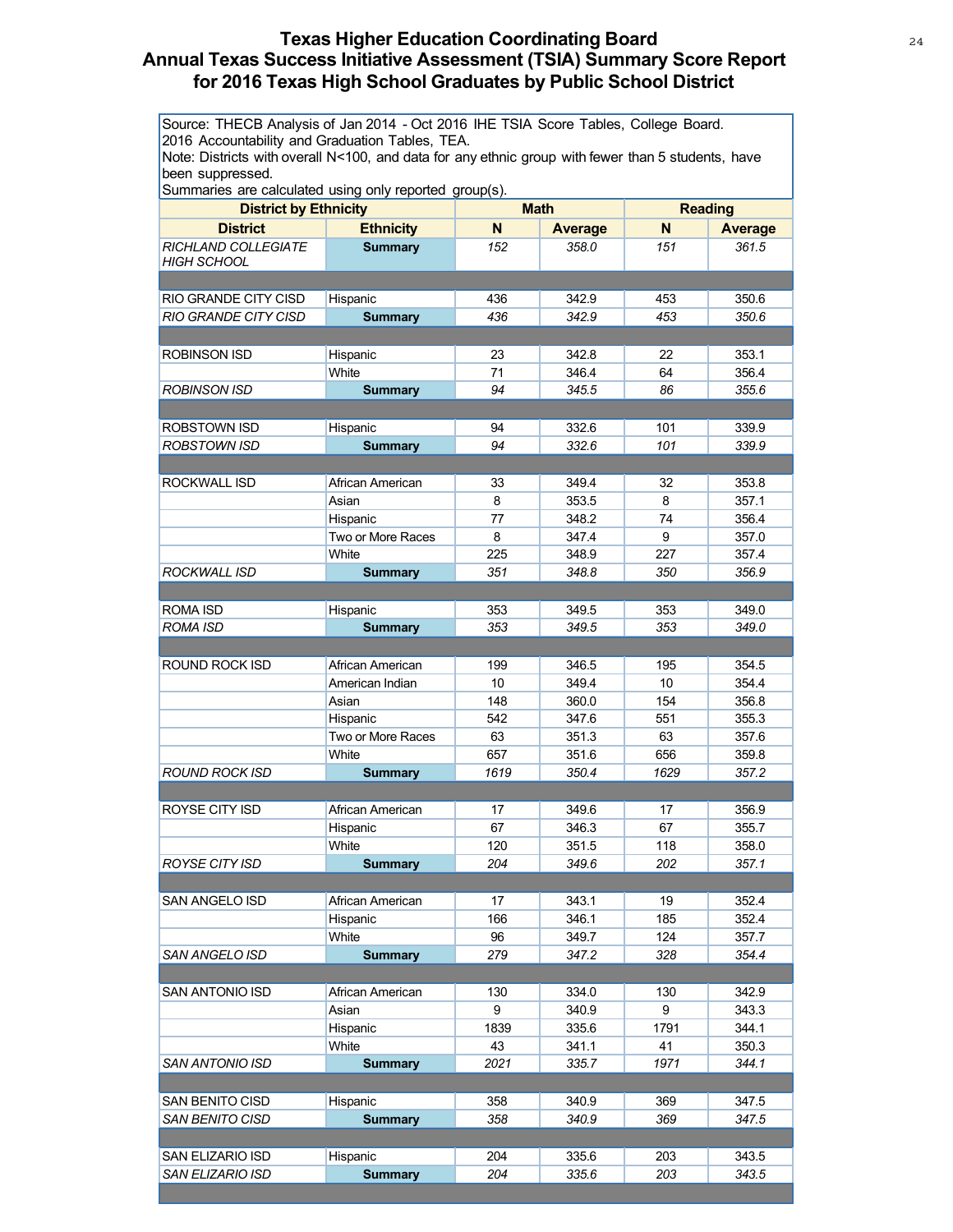# **Texas Higher Education Coordinating Board** <sup>25</sup> **Annual Texas Success Initiative Assessment (TSIA) Summary Score Report for 2016 Texas High School Graduates by Public School District**

Source: THECB Analysis of Jan 2014 - Oct 2016 IHE TSIA Score Tables, College Board. 2016 Accountability and Graduation Tables, TEA.

Note: Districts with overall N<100, and data for any ethnic group with fewer than 5 students, have been suppressed.

| <b>District by Ethnicity</b>        |                   | <b>Math</b> |                | <b>Reading</b> |                |
|-------------------------------------|-------------------|-------------|----------------|----------------|----------------|
| <b>District</b>                     | <b>Ethnicity</b>  | N           | <b>Average</b> | N              | <b>Average</b> |
| SAN FELIPE-DEL RIO CISD Hispanic    |                   | 285         | 348.8          | 254            | 351.8          |
|                                     | White             | 19          | 350.9          | 18             | 356.3          |
| SAN FELIPE-DEL RIO CISD             | <b>Summary</b>    | 304         | 348.9          | 272            | 352.1          |
|                                     |                   |             |                |                |                |
| <b>SAN MARCOS CISD</b>              | African American  | 19          | 336.7          | 20             | 351.9          |
|                                     | Hispanic          | 246         | 338.6          | 246            | 349.3          |
|                                     | White             | 74          | 345.7          | 82             | 356.4          |
| SAN MARCOS CISD                     | <b>Summary</b>    | 339         | 340.0          | 348            | 351.1          |
|                                     |                   |             |                |                |                |
| SANTA FE ISD                        | Hispanic          | 32          | 342.7          | 30             | 352.2          |
|                                     | White             | 140         | 345.2          | 137            | 354.5          |
| <b>SANTA FE ISD</b>                 | <b>Summary</b>    | 172         | 344.7          | 167            | 354.1          |
|                                     |                   |             |                |                |                |
| SCHERTZ-CIBOLO-U CITY<br><b>ISD</b> | African American  | 82          | 346.2          | 78             | 353.5          |
|                                     | Asian             | 13          | 359.2          | 13             | 358.5          |
|                                     | Hispanic          | 174         | 347.9          | 171            | 355.7          |
|                                     | Two or More Races | 30          | 353.6          | 28             | 361.4          |
|                                     | White             | 187         | 351.9          | 184            | 358.9          |
| SCHERTZ-CIBOLO-U CITY               | <b>Summary</b>    | 486         | 349.8          | 474            | 357.0          |
| <b>ISD</b>                          |                   |             |                |                |                |
|                                     |                   |             |                |                |                |
| <b>SEALY ISD</b>                    | African American  | 12          | 338.4          | 12             | 348.3          |
|                                     | Hispanic          | 38          | 343.5          | 43             | 352.8          |
|                                     | White             | 38          | 347.4          | 55             | 357.8          |
| <b>SEALY ISD</b>                    | <b>Summary</b>    | 88          | 344.5          | 110            | 354.8          |
|                                     |                   |             |                |                |                |
| <b>SEGUIN ISD</b>                   | African American  | 19          | 334.4          | 19             | 342.1          |
|                                     | Hispanic          | 255         | 336.1          | 252            | 344.6          |
|                                     | White             | 127         | 347.0          | 126            | 352.4          |
| <b>SEGUIN ISD</b>                   | <b>Summary</b>    | 401         | 339.5          | 397            | 347.0          |
|                                     |                   |             |                |                |                |
| SHARYLAND ISD                       | Asian             | 14          | 371.7          | 13             | 359.5          |
|                                     | Hispanic          | 639         | 349.7          | 649            | 352.4          |
|                                     | White             | 34          | 359.4          | 33             | 358.8          |
| <b>SHARYLAND ISD</b>                | <b>Summary</b>    | 687         | 350.7          | 695            | 352.9          |
|                                     |                   |             |                |                |                |
| SHELDON ISD                         | African American  | 88          | 340.4          | 83             | 343.1          |
|                                     | Hispanic          | 195         | 344.4          | 161            | 348.3          |
|                                     | White             | 18          | 343.1          | 14             | 346.7          |
| SHELDON ISD                         | <b>Summary</b>    | 301         | 343.2          | 258            | 346.5          |
|                                     |                   |             |                |                | 344.7          |
| SHERMAN ISD                         | African American  | 16          | 333.4          | 15             |                |
|                                     | Hispanic<br>White | 52          | 348.6          | 45             | 353.8          |
| <b>SHERMAN ISD</b>                  | <b>Summary</b>    | 53<br>121   | 345.6<br>345.3 | 38<br>98       | 352.5<br>351.9 |
|                                     |                   |             |                |                |                |
| SOCORRO ISD                         | African American  | 32          | 343.8          | 34             | 352.2          |
|                                     | Asian             | 8           | 355.6          | $\overline{7}$ | 347.1          |
|                                     | Hispanic          | 1980        | 345.0          | 1895           | 350.5          |
|                                     | White             | 65          | 345.0          | 65             | 351.7          |
| SOCORRO ISD                         | <b>Summary</b>    | 2085        | 345.0          | 2001           | 350.5          |
|                                     |                   |             |                |                |                |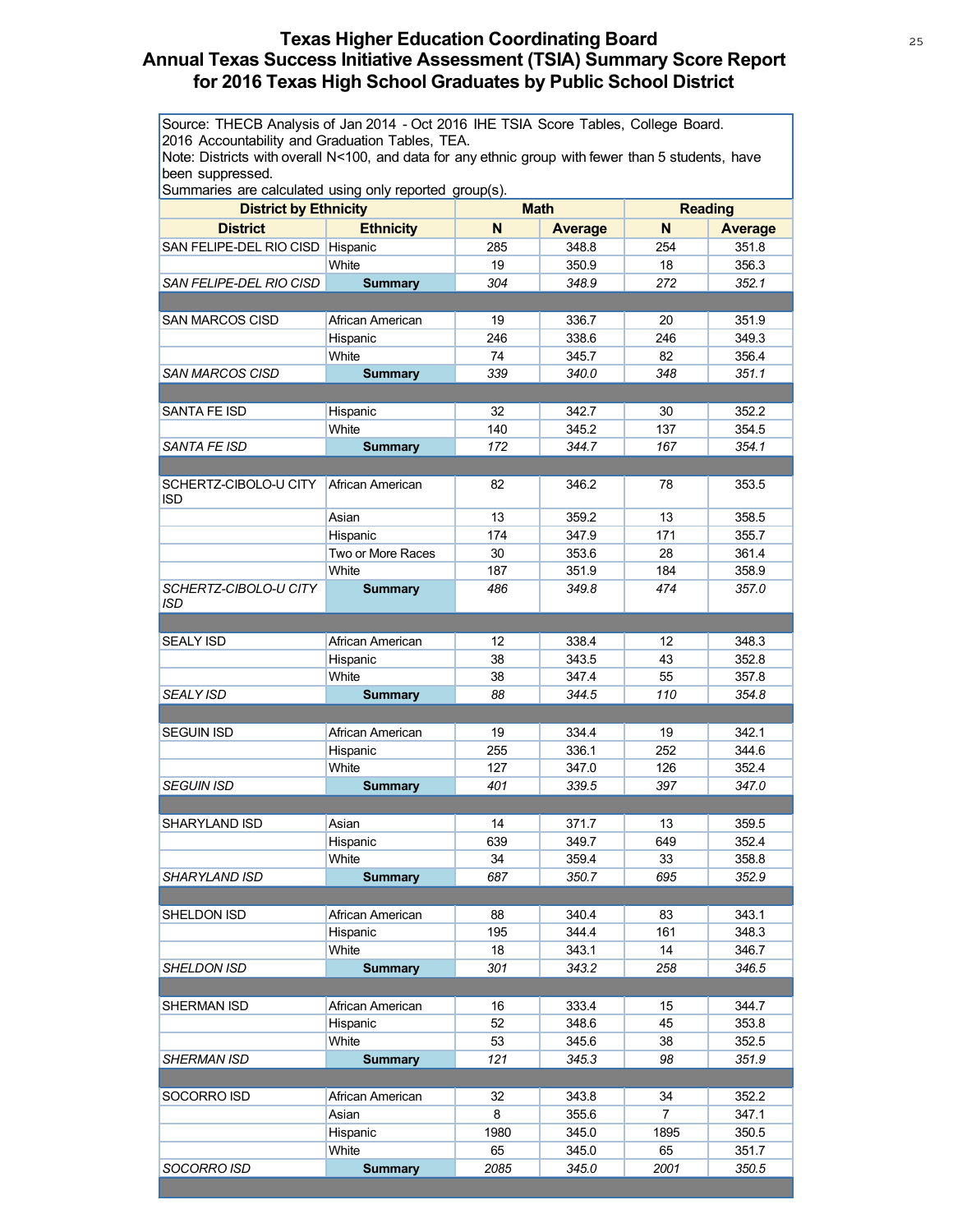# **Texas Higher Education Coordinating Board** 26 26 **Annual Texas Success Initiative Assessment (TSIA) Summary Score Report for 2016 Texas High School Graduates by Public School District**

Source: THECB Analysis of Jan 2014 - Oct 2016 IHE TSIA Score Tables, College Board. 2016 Accountability and Graduation Tables, TEA.

Note: Districts with overall N<100, and data for any ethnic group with fewer than 5 students, have been suppressed.

| <b>District by Ethnicity</b> |                   | <b>Math</b>    |                | <b>Reading</b> |                |
|------------------------------|-------------------|----------------|----------------|----------------|----------------|
| <b>District</b>              | <b>Ethnicity</b>  | N              | <b>Average</b> | N              | <b>Average</b> |
| SOMERSET ISD                 | Hispanic          | 144            | 342.3          | 144            | 346.9          |
|                              | White             | 24             | 343.4          | 24             | 349.8          |
|                              |                   | 168            | 342.4          | 168            |                |
| SOMERSET ISD                 | <b>Summary</b>    |                |                |                | 347.3          |
|                              |                   |                |                |                |                |
| SOUTH SAN ANTONIO ISD        | Hispanic          | 261            | 340.5          | 260            | 349.8          |
|                              | White             | 6              | 336.8          | 6              | 352.2          |
| SOUTH SAN ANTONIO ISD        | <b>Summary</b>    | 267            | 340.5          | 266            | 349.9          |
|                              |                   |                |                |                |                |
| <b>SOUTH TEXAS ISD</b>       | Asian             | 24             | 359.9          | 21             | 357.9          |
|                              | Hispanic          | 311            | 352.5          | 295            | 356.4          |
|                              | White             | 14             | 353.1          | 15             | 362.1          |
| <b>SOUTH TEXAS ISD</b>       | <b>Summary</b>    | 349            | 353.0          | 331            | 356.8          |
|                              |                   |                |                |                |                |
| SOUTHSIDE ISD                | Hispanic          | 210            | 340.8          | 210            | 349.6          |
|                              | White             | 15             | 340.1          | 15             | 348.3          |
| <b>SOUTHSIDE ISD</b>         | <b>Summary</b>    | 225            | 340.7          | 225            | 349.5          |
|                              |                   |                |                |                |                |
| SOUTHWEST ISD                | African American  | $\overline{7}$ | 334.4          | 8              | 344.1          |
|                              | Hispanic          | 392            | 341.1          | 389            | 348.8          |
|                              | White             | 26             | 347.3          | 26             | 355.2          |
| SOUTHWEST ISD                | <b>Summary</b>    | 425            | 341.4          | 423            | 349.1          |
|                              |                   |                |                |                |                |
| SPLENDORA ISD                | Hispanic          | 67             | 336.9          | 58             | 340.2          |
|                              | White             | 123            | 341.4          | 84             | 345.2          |
| SPLENDORA ISD                | <b>Summary</b>    | 190            | 339.8          | 142            | 343.2          |
|                              |                   |                |                |                |                |
| SPRING BRANCH ISD            | African American  | 78             | 341.9          | 77             | 347.4          |
|                              | Asian             | 53             | 358.3          | 56             | 349.1          |
|                              | Hispanic          | 815            | 344.3          | 828            | 346.9          |
|                              | White             | 210            | 350.7          | 205            | 355.5          |
| <b>SPRING BRANCH ISD</b>     | <b>Summary</b>    | 1156           | 346.0          | 1166           | 348.5          |
|                              |                   |                |                |                |                |
| <b>SPRING ISD</b>            | African American  | 509            | 340.3          | 512            | 348.7          |
|                              |                   | 9              | 347.2          | 9              | 354.2          |
|                              | American Indian   |                | 352.8          |                |                |
|                              | Asian             | 68             |                | 62             | 353.9          |
|                              | Hispanic          | 442            | 343.2          | 415            | 352.4          |
|                              | Two or More Races | 11             | 335.5          | 11             | 351.1          |
|                              | White             | 124            | 345.3          | 133            | 354.8          |
| <b>SPRING ISD</b>            | <b>Summary</b>    | 1163           | 342.7          | 1142           | 351.1          |
|                              |                   |                |                |                |                |
| SPRINGTOWN ISD               | Hispanic          | 29             | 348.7          | 29             | 357.0          |
|                              | White             | 84             | 351.0          | 84             | 358.4          |
| <b>SPRINGTOWN ISD</b>        | <b>Summary</b>    | 113            | 350.4          | 113            | 358.1          |
|                              |                   |                |                |                |                |
| STAFFORD MSD                 | African American  | 75             | 344.1          | 73             | 352.6          |
|                              | Asian             | 16             | 354.0          | 16             | 358.0          |
|                              | Hispanic          | 34             | 342.2          | 36             | 354.3          |
|                              | Two or More Races | 5              | 331.8          | 5              | 346.8          |
|                              | White             | 6              | 349.8          | 5              | 361.8          |
| <i>STAFFORD MSD</i>          | <b>Summary</b>    | 136            | 344.6          | 135            | 353.9          |
|                              |                   |                |                |                |                |
| STEPHENVILLE ISD             | Hispanic          | 41             | 346.8          | 42             | 350.9          |
|                              | White             | 100            | 348.5          | 101            | 355.6          |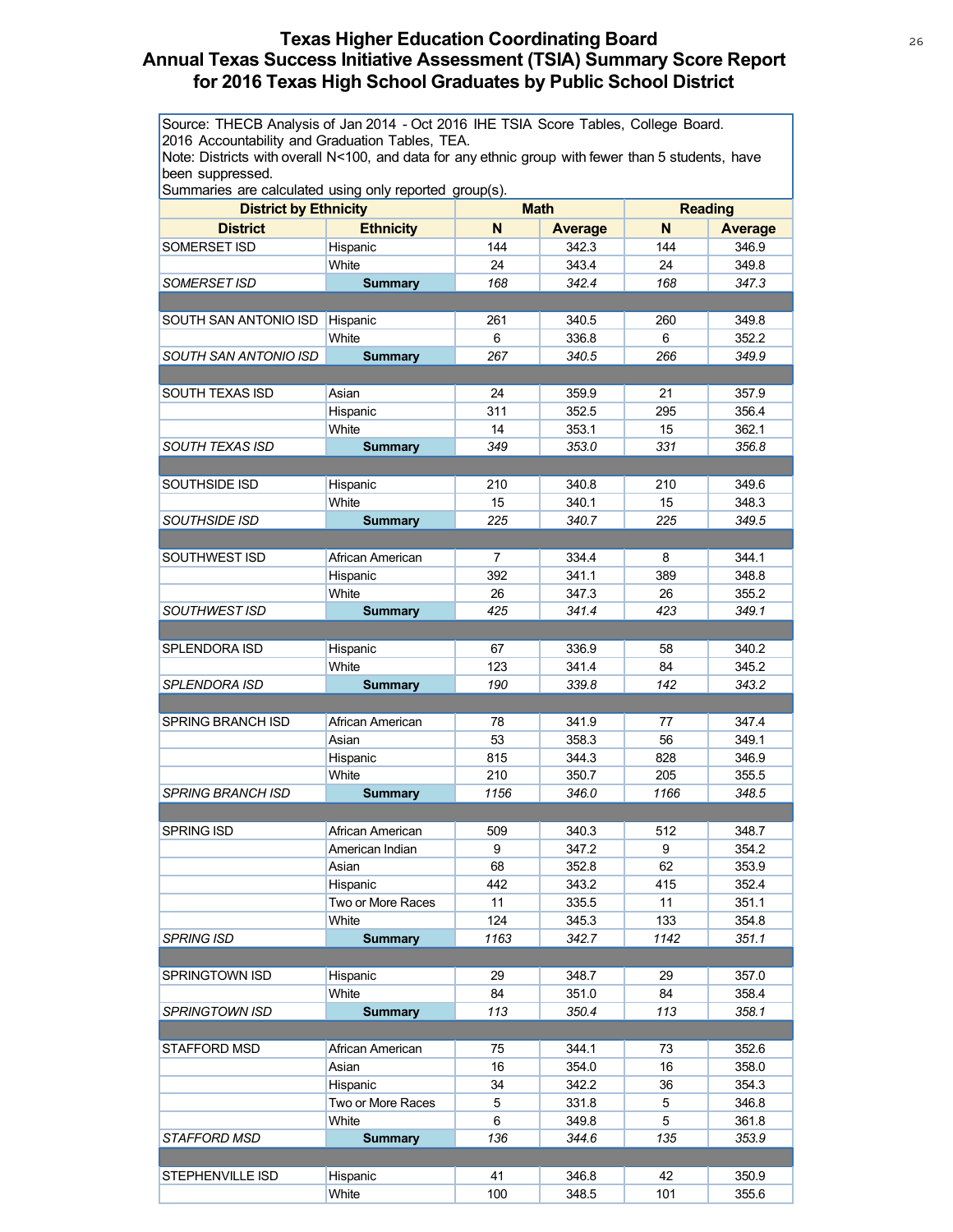# **Texas Higher Education Coordinating Board** 27 **Annual Texas Success Initiative Assessment (TSIA) Summary Score Report for 2016 Texas High School Graduates by Public School District**

Source: THECB Analysis of Jan 2014 - Oct 2016 IHE TSIA Score Tables, College Board. 2016 Accountability and Graduation Tables, TEA.

Note: Districts with overall N<100, and data for any ethnic group with fewer than 5 students, have been suppressed.

| <b>District by Ethnicity</b> |                               | <b>Math</b> |                | <b>Reading</b> |                |
|------------------------------|-------------------------------|-------------|----------------|----------------|----------------|
| <b>District</b>              | <b>Ethnicity</b>              | N           | <b>Average</b> | N              | <b>Average</b> |
| <b>STEPHENVILLE ISD</b>      | <b>Summary</b>                | 141         | 348.0          | 143            | 354.2          |
|                              |                               |             |                |                |                |
| <b>SULPHUR SPRINGS ISD</b>   | African American              | 13          | 331.7          | 13             | 345.4          |
|                              | Hispanic                      | 36          | 345.1          | 35             | 350.6          |
|                              | White                         | 61          | 349.9          | 52             | 357.3          |
| SULPHUR SPRINGS ISD          | <b>Summary</b>                | 110         | 346.2          | 100            | 353.4          |
|                              |                               |             |                |                |                |
| TAYLOR ISD                   | African American              | 16          | 344.7          | 13             | 346.8          |
|                              | Hispanic                      | 69          | 350.4          | 51             | 351.6          |
|                              | White                         | 33          | 351.5          | 28             | 358.4          |
| TAYLOR ISD                   | <b>Summary</b>                | 118         | 349.9          | 92             | 353.0          |
|                              |                               |             |                |                |                |
| <b>TEMPLE ISD</b>            | African American              | 62          | 338.0          | 62             | 348.0          |
|                              | Asian                         | 5           | 352.2          | 5              | 346.4          |
|                              | Hispanic                      | 72          | 342.5          | 71             | 350.2          |
|                              | Two or More Races             | 9           | 341.8          | 9              | 351.4          |
|                              | White                         | 40          | 343.9          | 40             | 353.6          |
| <b>TEMPLE ISD</b>            | <b>Summary</b>                | 188         | 341.5          | 187            | 350.1          |
|                              |                               |             |                |                |                |
| <b>TERRELL ISD</b>           | African American              | 38          | 335.1          | 37             | 342.3          |
|                              |                               |             | 338.5          |                | 345.9          |
|                              | Hispanic<br>Two or More Races | 63<br>5     | 340.8          | 68<br>5        | 342.8          |
|                              | White                         | 28          | 347.6          | 29             | 354.9          |
| <b>TERRELL ISD</b>           |                               | 134         | 339.5          | 139            | 346.7          |
|                              | <b>Summary</b>                |             |                |                |                |
|                              |                               |             |                |                |                |
| TEXANS CAN ACADEMIES         | African American              | 108         | 328.8          | 112            | 338.7          |
|                              | Hispanic                      | 280         | 330.7          | 279            | 342.5          |
| <b>TEXANS CAN ACADEMIES</b>  | White                         | 12<br>400   | 334.2<br>330.3 | 12<br>403      | 346.3<br>341.6 |
|                              | <b>Summary</b>                |             |                |                |                |
| <b>TEXARKANA ISD</b>         | African American              |             | 339.3          |                |                |
|                              |                               | 54<br>23    |                | 53<br>25       | 348.7<br>351.9 |
|                              | Hispanic<br>White             | 51          | 344.0<br>348.4 | 51             |                |
| <b>TEXARKANA ISD</b>         |                               | 128         | 343.8          | 129            | 355.5<br>352.0 |
|                              | <b>Summary</b>                |             |                |                |                |
|                              | African American              | 48          | 340.3          |                |                |
| TEXAS CITY ISD               |                               | 88          | 345.0          | 46             | 349.0<br>353.8 |
|                              | Hispanic<br>White             | 79          | 350.4          | 86<br>77       | 358.2          |
| <b>TEXAS CITY ISD</b>        | <b>Summary</b>                | 215         | 345.9          | 209            | 354.4          |
|                              |                               |             |                |                |                |
| <b>TEXAS COLLEGE</b>         | African American              | 8           |                | $\overline{7}$ | 360.1          |
| PREPARATORY ACADEMIE         |                               |             | 353.1          |                |                |
|                              | Hispanic                      | 28          | 352.7          | 23             | 360.1          |
|                              | White                         | 61          | 351.3          | 52             | 361.6          |
| <b>TEXAS COLLEGE</b>         | <b>Summary</b>                | 97          | 351.9          | 82             | 361.1          |
| PREPARATORY                  |                               |             |                |                |                |
| <b>ACADEMIE</b>              |                               |             |                |                |                |
|                              |                               |             |                |                |                |
| <b>TOMBALL ISD</b>           | African American              | 24          | 348.1          | 24             | 355.2          |
|                              | Asian                         | 18          | 359.2          | 17             | 358.7          |
|                              | Hispanic                      | 117         | 350.4          | 117            | 355.9          |
|                              | Two or More Races             | 20          | 352.3          | 20             | 361.3          |
|                              | White                         | 299         | 354.5          | 295            | 359.5          |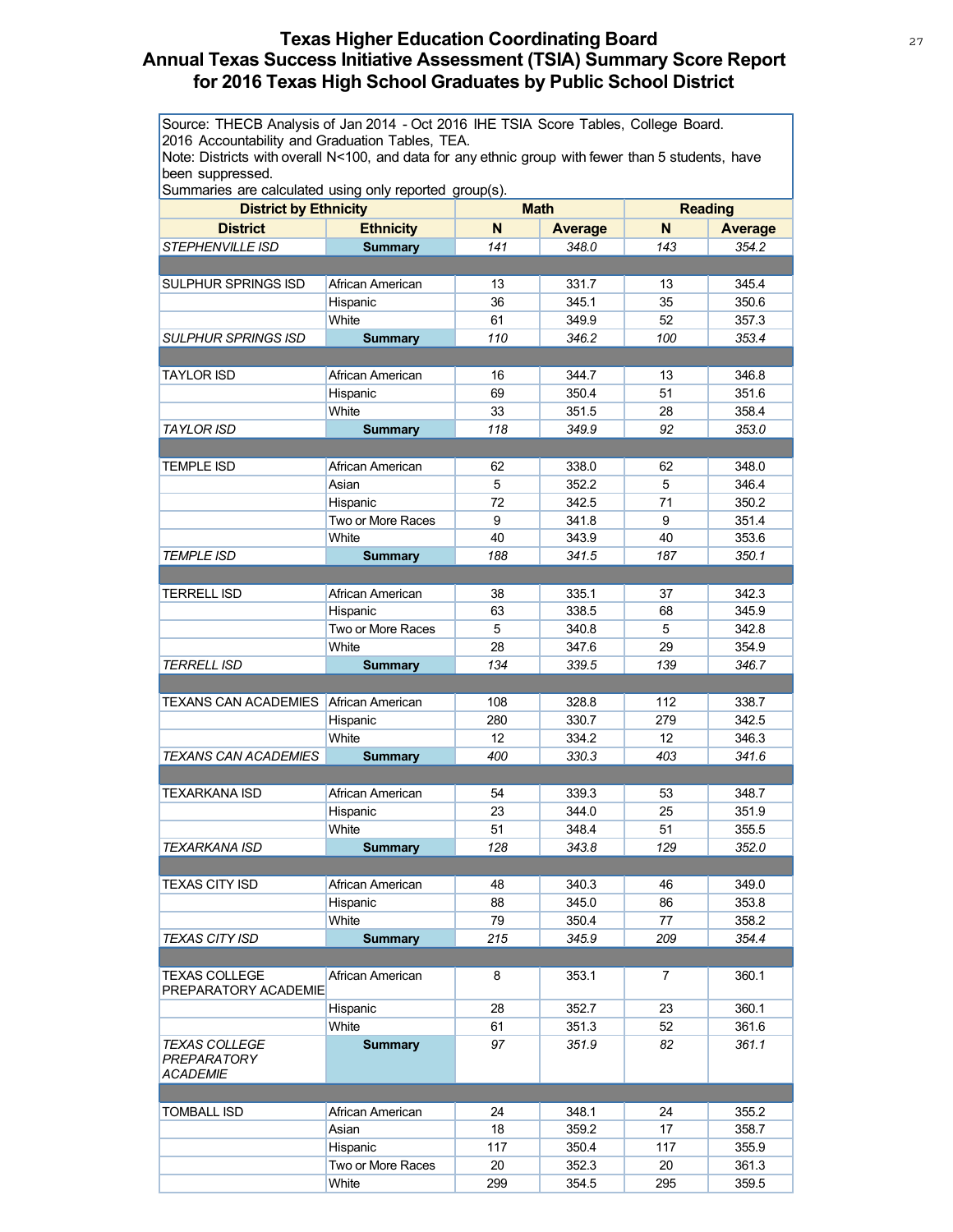# **Texas Higher Education Coordinating Board** 28 28 **Annual Texas Success Initiative Assessment (TSIA) Summary Score Report for 2016 Texas High School Graduates by Public School District**

Source: THECB Analysis of Jan 2014 - Oct 2016 IHE TSIA Score Tables, College Board. 2016 Accountability and Graduation Tables, TEA.

Note: Districts with overall N<100, and data for any ethnic group with fewer than 5 students, have been suppressed.

| N<br><b>District</b><br><b>Ethnicity</b><br>N <sub>1</sub><br><b>Average</b><br><b>Average</b><br><b>TOMBALL ISD</b><br><b>Summary</b><br>478<br>353.3<br>473<br>358.4<br>Hispanic<br>345.1<br>352.8<br><b>TULOSO-MIDWAY ISD</b><br>145<br>144<br>White<br>47<br>348.4<br>47<br>358.6<br>192<br>345.9<br>191<br>354.3<br>TULOSO-MIDWAY ISD<br><b>Summary</b><br><b>TYLER ISD</b><br>336.8<br>250<br>344.7<br>African American<br>248<br>17<br>17<br>357.6<br>Asian<br>359.7<br>338.7<br>346.7<br>Hispanic<br>338<br>338<br>Two or More Races<br>5<br>350.8<br>5<br>352.4<br>209<br>210<br>White<br>349.3<br>358.4<br>349.4<br><b>TYLER ISD</b><br>817<br>341.3<br>820<br><b>Summary</b><br>11<br>Asian<br>365.9<br>12<br>357.8<br>UNITED ISD<br>2083<br>345.3<br>352.3<br>2083<br>Hispanic<br>White<br>19<br>342.9<br>19<br>352.5<br><b>UNITED ISD</b><br>2113<br>345.3<br>2114<br>352.4<br><b>Summary</b><br><b>UPLIFT EDUCATION</b><br>342.8<br>349.6<br>African American<br>36<br>37<br>$\overline{7}$<br>24<br>Asian<br>347.9<br>359.6<br>157<br>346.5<br>178<br>353.0<br>Hispanic<br><b>UPLIFT EDUCATION</b><br><b>Summary</b><br>200<br>345.9<br>239<br>353.2<br><b>VALLEY VIEW ISD</b><br>Hispanic<br>176<br>346.2<br>177<br>348.0<br>176<br><b>VALLEY VIEW ISD</b><br><b>Summary</b><br>346.2<br>177<br>348.0<br>Hispanic<br><b>VAN ISD</b><br>16<br>349.9<br>16<br>353.4<br>White<br>345.1<br>352.2<br>76<br>78<br><b>VAN ISD</b><br>94<br><b>Summary</b><br>92<br>345.9<br>352.4<br>African American<br>348.5<br>VICTORIA ISD<br>36<br>339.2<br>37<br>Hispanic<br>192<br>339.3<br>190<br>350.1<br>White<br>120<br>347.5<br>119<br>357.3<br><b>VICTORIA ISD</b><br>348<br>342.1<br>346<br>352.4<br><b>Summary</b><br>VIDOR ISD<br>Hispanic<br>7<br>352.4<br>9<br>351.8<br>White<br>353.7<br>103<br>347.6<br>104<br>110<br>347.9<br>113<br>353.5<br><b>VIDOR ISD</b><br><b>Summary</b><br>102<br>333.5<br>97<br>345.5<br>WACO ISD<br>African American<br>Hispanic<br>208<br>339.0<br>188<br>348.8<br>White<br>355.9<br>26<br>342.8<br>28<br><b>WACO ISD</b><br>336<br>348.4<br><b>Summary</b><br>337.6<br>313<br>34<br>344.3<br>346.8<br><b>WALLER ISD</b><br>African American<br>32<br>Hispanic<br>84<br>350.5<br>86<br>352.8<br>Two or More Races<br>351.4<br>8<br>8<br>358.1<br>White<br>88<br>87<br>356.9<br>350.9<br>214<br><b>WALLER ISD</b><br>349.7<br>213<br>353.8<br><b>Summary</b><br><b>WAXAHACHIE ISD</b><br>African American<br>32<br>341.8<br>30<br>344.0 | <b>District by Ethnicity</b> |          | <i>ن</i> - - - - - - - - -<br><b>Math</b> |       | <b>Reading</b> |       |
|----------------------------------------------------------------------------------------------------------------------------------------------------------------------------------------------------------------------------------------------------------------------------------------------------------------------------------------------------------------------------------------------------------------------------------------------------------------------------------------------------------------------------------------------------------------------------------------------------------------------------------------------------------------------------------------------------------------------------------------------------------------------------------------------------------------------------------------------------------------------------------------------------------------------------------------------------------------------------------------------------------------------------------------------------------------------------------------------------------------------------------------------------------------------------------------------------------------------------------------------------------------------------------------------------------------------------------------------------------------------------------------------------------------------------------------------------------------------------------------------------------------------------------------------------------------------------------------------------------------------------------------------------------------------------------------------------------------------------------------------------------------------------------------------------------------------------------------------------------------------------------------------------------------------------------------------------------------------------------------------------------------------------------------------------------------------------------------------------------------------------------------------------------------------------------------------------------------------------------------------------------------------------------------------------------------------------------------------------------------------------------------------------------------------------------------------------------------------------------|------------------------------|----------|-------------------------------------------|-------|----------------|-------|
|                                                                                                                                                                                                                                                                                                                                                                                                                                                                                                                                                                                                                                                                                                                                                                                                                                                                                                                                                                                                                                                                                                                                                                                                                                                                                                                                                                                                                                                                                                                                                                                                                                                                                                                                                                                                                                                                                                                                                                                                                                                                                                                                                                                                                                                                                                                                                                                                                                                                                  |                              |          |                                           |       |                |       |
|                                                                                                                                                                                                                                                                                                                                                                                                                                                                                                                                                                                                                                                                                                                                                                                                                                                                                                                                                                                                                                                                                                                                                                                                                                                                                                                                                                                                                                                                                                                                                                                                                                                                                                                                                                                                                                                                                                                                                                                                                                                                                                                                                                                                                                                                                                                                                                                                                                                                                  |                              |          |                                           |       |                |       |
|                                                                                                                                                                                                                                                                                                                                                                                                                                                                                                                                                                                                                                                                                                                                                                                                                                                                                                                                                                                                                                                                                                                                                                                                                                                                                                                                                                                                                                                                                                                                                                                                                                                                                                                                                                                                                                                                                                                                                                                                                                                                                                                                                                                                                                                                                                                                                                                                                                                                                  |                              |          |                                           |       |                |       |
|                                                                                                                                                                                                                                                                                                                                                                                                                                                                                                                                                                                                                                                                                                                                                                                                                                                                                                                                                                                                                                                                                                                                                                                                                                                                                                                                                                                                                                                                                                                                                                                                                                                                                                                                                                                                                                                                                                                                                                                                                                                                                                                                                                                                                                                                                                                                                                                                                                                                                  |                              |          |                                           |       |                |       |
|                                                                                                                                                                                                                                                                                                                                                                                                                                                                                                                                                                                                                                                                                                                                                                                                                                                                                                                                                                                                                                                                                                                                                                                                                                                                                                                                                                                                                                                                                                                                                                                                                                                                                                                                                                                                                                                                                                                                                                                                                                                                                                                                                                                                                                                                                                                                                                                                                                                                                  |                              |          |                                           |       |                |       |
|                                                                                                                                                                                                                                                                                                                                                                                                                                                                                                                                                                                                                                                                                                                                                                                                                                                                                                                                                                                                                                                                                                                                                                                                                                                                                                                                                                                                                                                                                                                                                                                                                                                                                                                                                                                                                                                                                                                                                                                                                                                                                                                                                                                                                                                                                                                                                                                                                                                                                  |                              |          |                                           |       |                |       |
|                                                                                                                                                                                                                                                                                                                                                                                                                                                                                                                                                                                                                                                                                                                                                                                                                                                                                                                                                                                                                                                                                                                                                                                                                                                                                                                                                                                                                                                                                                                                                                                                                                                                                                                                                                                                                                                                                                                                                                                                                                                                                                                                                                                                                                                                                                                                                                                                                                                                                  |                              |          |                                           |       |                |       |
|                                                                                                                                                                                                                                                                                                                                                                                                                                                                                                                                                                                                                                                                                                                                                                                                                                                                                                                                                                                                                                                                                                                                                                                                                                                                                                                                                                                                                                                                                                                                                                                                                                                                                                                                                                                                                                                                                                                                                                                                                                                                                                                                                                                                                                                                                                                                                                                                                                                                                  |                              |          |                                           |       |                |       |
|                                                                                                                                                                                                                                                                                                                                                                                                                                                                                                                                                                                                                                                                                                                                                                                                                                                                                                                                                                                                                                                                                                                                                                                                                                                                                                                                                                                                                                                                                                                                                                                                                                                                                                                                                                                                                                                                                                                                                                                                                                                                                                                                                                                                                                                                                                                                                                                                                                                                                  |                              |          |                                           |       |                |       |
|                                                                                                                                                                                                                                                                                                                                                                                                                                                                                                                                                                                                                                                                                                                                                                                                                                                                                                                                                                                                                                                                                                                                                                                                                                                                                                                                                                                                                                                                                                                                                                                                                                                                                                                                                                                                                                                                                                                                                                                                                                                                                                                                                                                                                                                                                                                                                                                                                                                                                  |                              |          |                                           |       |                |       |
|                                                                                                                                                                                                                                                                                                                                                                                                                                                                                                                                                                                                                                                                                                                                                                                                                                                                                                                                                                                                                                                                                                                                                                                                                                                                                                                                                                                                                                                                                                                                                                                                                                                                                                                                                                                                                                                                                                                                                                                                                                                                                                                                                                                                                                                                                                                                                                                                                                                                                  |                              |          |                                           |       |                |       |
|                                                                                                                                                                                                                                                                                                                                                                                                                                                                                                                                                                                                                                                                                                                                                                                                                                                                                                                                                                                                                                                                                                                                                                                                                                                                                                                                                                                                                                                                                                                                                                                                                                                                                                                                                                                                                                                                                                                                                                                                                                                                                                                                                                                                                                                                                                                                                                                                                                                                                  |                              |          |                                           |       |                |       |
|                                                                                                                                                                                                                                                                                                                                                                                                                                                                                                                                                                                                                                                                                                                                                                                                                                                                                                                                                                                                                                                                                                                                                                                                                                                                                                                                                                                                                                                                                                                                                                                                                                                                                                                                                                                                                                                                                                                                                                                                                                                                                                                                                                                                                                                                                                                                                                                                                                                                                  |                              |          |                                           |       |                |       |
|                                                                                                                                                                                                                                                                                                                                                                                                                                                                                                                                                                                                                                                                                                                                                                                                                                                                                                                                                                                                                                                                                                                                                                                                                                                                                                                                                                                                                                                                                                                                                                                                                                                                                                                                                                                                                                                                                                                                                                                                                                                                                                                                                                                                                                                                                                                                                                                                                                                                                  |                              |          |                                           |       |                |       |
|                                                                                                                                                                                                                                                                                                                                                                                                                                                                                                                                                                                                                                                                                                                                                                                                                                                                                                                                                                                                                                                                                                                                                                                                                                                                                                                                                                                                                                                                                                                                                                                                                                                                                                                                                                                                                                                                                                                                                                                                                                                                                                                                                                                                                                                                                                                                                                                                                                                                                  |                              |          |                                           |       |                |       |
|                                                                                                                                                                                                                                                                                                                                                                                                                                                                                                                                                                                                                                                                                                                                                                                                                                                                                                                                                                                                                                                                                                                                                                                                                                                                                                                                                                                                                                                                                                                                                                                                                                                                                                                                                                                                                                                                                                                                                                                                                                                                                                                                                                                                                                                                                                                                                                                                                                                                                  |                              |          |                                           |       |                |       |
|                                                                                                                                                                                                                                                                                                                                                                                                                                                                                                                                                                                                                                                                                                                                                                                                                                                                                                                                                                                                                                                                                                                                                                                                                                                                                                                                                                                                                                                                                                                                                                                                                                                                                                                                                                                                                                                                                                                                                                                                                                                                                                                                                                                                                                                                                                                                                                                                                                                                                  |                              |          |                                           |       |                |       |
|                                                                                                                                                                                                                                                                                                                                                                                                                                                                                                                                                                                                                                                                                                                                                                                                                                                                                                                                                                                                                                                                                                                                                                                                                                                                                                                                                                                                                                                                                                                                                                                                                                                                                                                                                                                                                                                                                                                                                                                                                                                                                                                                                                                                                                                                                                                                                                                                                                                                                  |                              |          |                                           |       |                |       |
|                                                                                                                                                                                                                                                                                                                                                                                                                                                                                                                                                                                                                                                                                                                                                                                                                                                                                                                                                                                                                                                                                                                                                                                                                                                                                                                                                                                                                                                                                                                                                                                                                                                                                                                                                                                                                                                                                                                                                                                                                                                                                                                                                                                                                                                                                                                                                                                                                                                                                  |                              |          |                                           |       |                |       |
|                                                                                                                                                                                                                                                                                                                                                                                                                                                                                                                                                                                                                                                                                                                                                                                                                                                                                                                                                                                                                                                                                                                                                                                                                                                                                                                                                                                                                                                                                                                                                                                                                                                                                                                                                                                                                                                                                                                                                                                                                                                                                                                                                                                                                                                                                                                                                                                                                                                                                  |                              |          |                                           |       |                |       |
|                                                                                                                                                                                                                                                                                                                                                                                                                                                                                                                                                                                                                                                                                                                                                                                                                                                                                                                                                                                                                                                                                                                                                                                                                                                                                                                                                                                                                                                                                                                                                                                                                                                                                                                                                                                                                                                                                                                                                                                                                                                                                                                                                                                                                                                                                                                                                                                                                                                                                  |                              |          |                                           |       |                |       |
|                                                                                                                                                                                                                                                                                                                                                                                                                                                                                                                                                                                                                                                                                                                                                                                                                                                                                                                                                                                                                                                                                                                                                                                                                                                                                                                                                                                                                                                                                                                                                                                                                                                                                                                                                                                                                                                                                                                                                                                                                                                                                                                                                                                                                                                                                                                                                                                                                                                                                  |                              |          |                                           |       |                |       |
|                                                                                                                                                                                                                                                                                                                                                                                                                                                                                                                                                                                                                                                                                                                                                                                                                                                                                                                                                                                                                                                                                                                                                                                                                                                                                                                                                                                                                                                                                                                                                                                                                                                                                                                                                                                                                                                                                                                                                                                                                                                                                                                                                                                                                                                                                                                                                                                                                                                                                  |                              |          |                                           |       |                |       |
|                                                                                                                                                                                                                                                                                                                                                                                                                                                                                                                                                                                                                                                                                                                                                                                                                                                                                                                                                                                                                                                                                                                                                                                                                                                                                                                                                                                                                                                                                                                                                                                                                                                                                                                                                                                                                                                                                                                                                                                                                                                                                                                                                                                                                                                                                                                                                                                                                                                                                  |                              |          |                                           |       |                |       |
|                                                                                                                                                                                                                                                                                                                                                                                                                                                                                                                                                                                                                                                                                                                                                                                                                                                                                                                                                                                                                                                                                                                                                                                                                                                                                                                                                                                                                                                                                                                                                                                                                                                                                                                                                                                                                                                                                                                                                                                                                                                                                                                                                                                                                                                                                                                                                                                                                                                                                  |                              |          |                                           |       |                |       |
|                                                                                                                                                                                                                                                                                                                                                                                                                                                                                                                                                                                                                                                                                                                                                                                                                                                                                                                                                                                                                                                                                                                                                                                                                                                                                                                                                                                                                                                                                                                                                                                                                                                                                                                                                                                                                                                                                                                                                                                                                                                                                                                                                                                                                                                                                                                                                                                                                                                                                  |                              |          |                                           |       |                |       |
|                                                                                                                                                                                                                                                                                                                                                                                                                                                                                                                                                                                                                                                                                                                                                                                                                                                                                                                                                                                                                                                                                                                                                                                                                                                                                                                                                                                                                                                                                                                                                                                                                                                                                                                                                                                                                                                                                                                                                                                                                                                                                                                                                                                                                                                                                                                                                                                                                                                                                  |                              |          |                                           |       |                |       |
|                                                                                                                                                                                                                                                                                                                                                                                                                                                                                                                                                                                                                                                                                                                                                                                                                                                                                                                                                                                                                                                                                                                                                                                                                                                                                                                                                                                                                                                                                                                                                                                                                                                                                                                                                                                                                                                                                                                                                                                                                                                                                                                                                                                                                                                                                                                                                                                                                                                                                  |                              |          |                                           |       |                |       |
|                                                                                                                                                                                                                                                                                                                                                                                                                                                                                                                                                                                                                                                                                                                                                                                                                                                                                                                                                                                                                                                                                                                                                                                                                                                                                                                                                                                                                                                                                                                                                                                                                                                                                                                                                                                                                                                                                                                                                                                                                                                                                                                                                                                                                                                                                                                                                                                                                                                                                  |                              |          |                                           |       |                |       |
|                                                                                                                                                                                                                                                                                                                                                                                                                                                                                                                                                                                                                                                                                                                                                                                                                                                                                                                                                                                                                                                                                                                                                                                                                                                                                                                                                                                                                                                                                                                                                                                                                                                                                                                                                                                                                                                                                                                                                                                                                                                                                                                                                                                                                                                                                                                                                                                                                                                                                  |                              |          |                                           |       |                |       |
|                                                                                                                                                                                                                                                                                                                                                                                                                                                                                                                                                                                                                                                                                                                                                                                                                                                                                                                                                                                                                                                                                                                                                                                                                                                                                                                                                                                                                                                                                                                                                                                                                                                                                                                                                                                                                                                                                                                                                                                                                                                                                                                                                                                                                                                                                                                                                                                                                                                                                  |                              |          |                                           |       |                |       |
|                                                                                                                                                                                                                                                                                                                                                                                                                                                                                                                                                                                                                                                                                                                                                                                                                                                                                                                                                                                                                                                                                                                                                                                                                                                                                                                                                                                                                                                                                                                                                                                                                                                                                                                                                                                                                                                                                                                                                                                                                                                                                                                                                                                                                                                                                                                                                                                                                                                                                  |                              |          |                                           |       |                |       |
|                                                                                                                                                                                                                                                                                                                                                                                                                                                                                                                                                                                                                                                                                                                                                                                                                                                                                                                                                                                                                                                                                                                                                                                                                                                                                                                                                                                                                                                                                                                                                                                                                                                                                                                                                                                                                                                                                                                                                                                                                                                                                                                                                                                                                                                                                                                                                                                                                                                                                  |                              |          |                                           |       |                |       |
|                                                                                                                                                                                                                                                                                                                                                                                                                                                                                                                                                                                                                                                                                                                                                                                                                                                                                                                                                                                                                                                                                                                                                                                                                                                                                                                                                                                                                                                                                                                                                                                                                                                                                                                                                                                                                                                                                                                                                                                                                                                                                                                                                                                                                                                                                                                                                                                                                                                                                  |                              |          |                                           |       |                |       |
|                                                                                                                                                                                                                                                                                                                                                                                                                                                                                                                                                                                                                                                                                                                                                                                                                                                                                                                                                                                                                                                                                                                                                                                                                                                                                                                                                                                                                                                                                                                                                                                                                                                                                                                                                                                                                                                                                                                                                                                                                                                                                                                                                                                                                                                                                                                                                                                                                                                                                  |                              |          |                                           |       |                |       |
|                                                                                                                                                                                                                                                                                                                                                                                                                                                                                                                                                                                                                                                                                                                                                                                                                                                                                                                                                                                                                                                                                                                                                                                                                                                                                                                                                                                                                                                                                                                                                                                                                                                                                                                                                                                                                                                                                                                                                                                                                                                                                                                                                                                                                                                                                                                                                                                                                                                                                  |                              |          |                                           |       |                |       |
|                                                                                                                                                                                                                                                                                                                                                                                                                                                                                                                                                                                                                                                                                                                                                                                                                                                                                                                                                                                                                                                                                                                                                                                                                                                                                                                                                                                                                                                                                                                                                                                                                                                                                                                                                                                                                                                                                                                                                                                                                                                                                                                                                                                                                                                                                                                                                                                                                                                                                  |                              |          |                                           |       |                |       |
|                                                                                                                                                                                                                                                                                                                                                                                                                                                                                                                                                                                                                                                                                                                                                                                                                                                                                                                                                                                                                                                                                                                                                                                                                                                                                                                                                                                                                                                                                                                                                                                                                                                                                                                                                                                                                                                                                                                                                                                                                                                                                                                                                                                                                                                                                                                                                                                                                                                                                  |                              |          |                                           |       |                |       |
|                                                                                                                                                                                                                                                                                                                                                                                                                                                                                                                                                                                                                                                                                                                                                                                                                                                                                                                                                                                                                                                                                                                                                                                                                                                                                                                                                                                                                                                                                                                                                                                                                                                                                                                                                                                                                                                                                                                                                                                                                                                                                                                                                                                                                                                                                                                                                                                                                                                                                  |                              |          |                                           |       |                |       |
|                                                                                                                                                                                                                                                                                                                                                                                                                                                                                                                                                                                                                                                                                                                                                                                                                                                                                                                                                                                                                                                                                                                                                                                                                                                                                                                                                                                                                                                                                                                                                                                                                                                                                                                                                                                                                                                                                                                                                                                                                                                                                                                                                                                                                                                                                                                                                                                                                                                                                  |                              |          |                                           |       |                |       |
|                                                                                                                                                                                                                                                                                                                                                                                                                                                                                                                                                                                                                                                                                                                                                                                                                                                                                                                                                                                                                                                                                                                                                                                                                                                                                                                                                                                                                                                                                                                                                                                                                                                                                                                                                                                                                                                                                                                                                                                                                                                                                                                                                                                                                                                                                                                                                                                                                                                                                  |                              |          |                                           |       |                |       |
|                                                                                                                                                                                                                                                                                                                                                                                                                                                                                                                                                                                                                                                                                                                                                                                                                                                                                                                                                                                                                                                                                                                                                                                                                                                                                                                                                                                                                                                                                                                                                                                                                                                                                                                                                                                                                                                                                                                                                                                                                                                                                                                                                                                                                                                                                                                                                                                                                                                                                  |                              |          |                                           |       |                |       |
|                                                                                                                                                                                                                                                                                                                                                                                                                                                                                                                                                                                                                                                                                                                                                                                                                                                                                                                                                                                                                                                                                                                                                                                                                                                                                                                                                                                                                                                                                                                                                                                                                                                                                                                                                                                                                                                                                                                                                                                                                                                                                                                                                                                                                                                                                                                                                                                                                                                                                  |                              |          |                                           |       |                |       |
|                                                                                                                                                                                                                                                                                                                                                                                                                                                                                                                                                                                                                                                                                                                                                                                                                                                                                                                                                                                                                                                                                                                                                                                                                                                                                                                                                                                                                                                                                                                                                                                                                                                                                                                                                                                                                                                                                                                                                                                                                                                                                                                                                                                                                                                                                                                                                                                                                                                                                  |                              |          |                                           |       |                |       |
|                                                                                                                                                                                                                                                                                                                                                                                                                                                                                                                                                                                                                                                                                                                                                                                                                                                                                                                                                                                                                                                                                                                                                                                                                                                                                                                                                                                                                                                                                                                                                                                                                                                                                                                                                                                                                                                                                                                                                                                                                                                                                                                                                                                                                                                                                                                                                                                                                                                                                  |                              |          |                                           |       |                |       |
|                                                                                                                                                                                                                                                                                                                                                                                                                                                                                                                                                                                                                                                                                                                                                                                                                                                                                                                                                                                                                                                                                                                                                                                                                                                                                                                                                                                                                                                                                                                                                                                                                                                                                                                                                                                                                                                                                                                                                                                                                                                                                                                                                                                                                                                                                                                                                                                                                                                                                  |                              |          |                                           |       |                |       |
|                                                                                                                                                                                                                                                                                                                                                                                                                                                                                                                                                                                                                                                                                                                                                                                                                                                                                                                                                                                                                                                                                                                                                                                                                                                                                                                                                                                                                                                                                                                                                                                                                                                                                                                                                                                                                                                                                                                                                                                                                                                                                                                                                                                                                                                                                                                                                                                                                                                                                  |                              |          |                                           |       |                |       |
|                                                                                                                                                                                                                                                                                                                                                                                                                                                                                                                                                                                                                                                                                                                                                                                                                                                                                                                                                                                                                                                                                                                                                                                                                                                                                                                                                                                                                                                                                                                                                                                                                                                                                                                                                                                                                                                                                                                                                                                                                                                                                                                                                                                                                                                                                                                                                                                                                                                                                  |                              |          |                                           |       |                |       |
|                                                                                                                                                                                                                                                                                                                                                                                                                                                                                                                                                                                                                                                                                                                                                                                                                                                                                                                                                                                                                                                                                                                                                                                                                                                                                                                                                                                                                                                                                                                                                                                                                                                                                                                                                                                                                                                                                                                                                                                                                                                                                                                                                                                                                                                                                                                                                                                                                                                                                  |                              |          |                                           |       |                |       |
|                                                                                                                                                                                                                                                                                                                                                                                                                                                                                                                                                                                                                                                                                                                                                                                                                                                                                                                                                                                                                                                                                                                                                                                                                                                                                                                                                                                                                                                                                                                                                                                                                                                                                                                                                                                                                                                                                                                                                                                                                                                                                                                                                                                                                                                                                                                                                                                                                                                                                  |                              |          |                                           |       |                |       |
|                                                                                                                                                                                                                                                                                                                                                                                                                                                                                                                                                                                                                                                                                                                                                                                                                                                                                                                                                                                                                                                                                                                                                                                                                                                                                                                                                                                                                                                                                                                                                                                                                                                                                                                                                                                                                                                                                                                                                                                                                                                                                                                                                                                                                                                                                                                                                                                                                                                                                  |                              |          |                                           |       |                |       |
|                                                                                                                                                                                                                                                                                                                                                                                                                                                                                                                                                                                                                                                                                                                                                                                                                                                                                                                                                                                                                                                                                                                                                                                                                                                                                                                                                                                                                                                                                                                                                                                                                                                                                                                                                                                                                                                                                                                                                                                                                                                                                                                                                                                                                                                                                                                                                                                                                                                                                  |                              |          |                                           |       |                |       |
|                                                                                                                                                                                                                                                                                                                                                                                                                                                                                                                                                                                                                                                                                                                                                                                                                                                                                                                                                                                                                                                                                                                                                                                                                                                                                                                                                                                                                                                                                                                                                                                                                                                                                                                                                                                                                                                                                                                                                                                                                                                                                                                                                                                                                                                                                                                                                                                                                                                                                  |                              | Hispanic | 85                                        | 343.7 | 83             | 348.6 |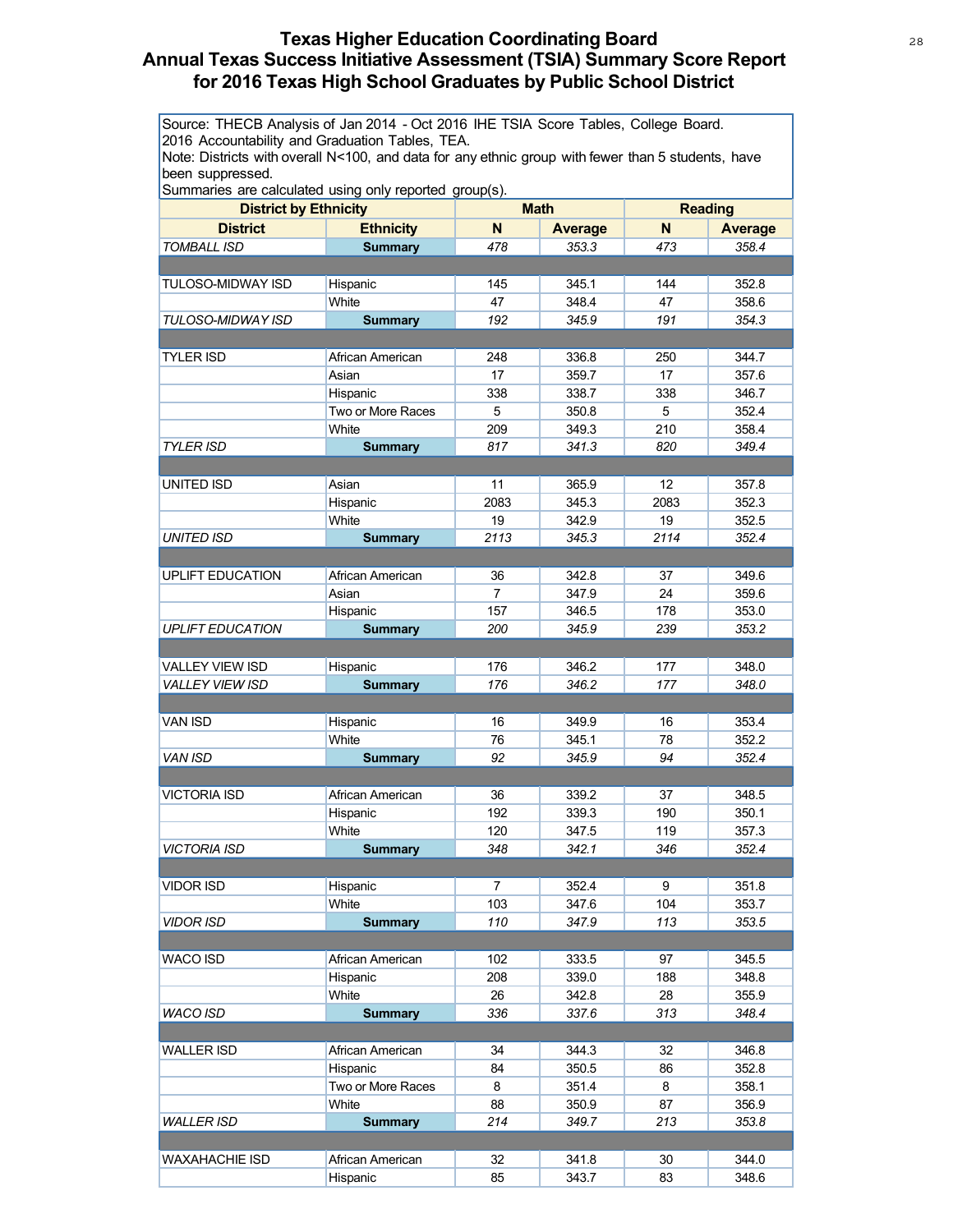# **Texas Higher Education Coordinating Board** 29 29 **Annual Texas Success Initiative Assessment (TSIA) Summary Score Report for 2016 Texas High School Graduates by Public School District**

Source: THECB Analysis of Jan 2014 - Oct 2016 IHE TSIA Score Tables, College Board. 2016 Accountability and Graduation Tables, TEA.

Note: Districts with overall N<100, and data for any ethnic group with fewer than 5 students, have been suppressed.

| <b>District by Ethnicity</b> |                   | <b>Math</b>    |                | <b>Reading</b> |                |
|------------------------------|-------------------|----------------|----------------|----------------|----------------|
| <b>District</b>              | <b>Ethnicity</b>  | N              | <b>Average</b> | N              | <b>Average</b> |
|                              | White             | 146            | 352.8          | 116            | 356.0          |
| <b>WAXAHACHIE ISD</b>        | <b>Summary</b>    | 263            | 348.5          | 229            | 351.7          |
|                              |                   |                |                |                |                |
| <b>WEATHERFORD ISD</b>       | African American  | 7              | 340.9          | 7              | 348.9          |
|                              | Hispanic          | 52             | 336.0          | 53             | 349.5          |
|                              | Two or More Races | 6              | 340.7          | 6              | 345.5          |
|                              | White             | 199            | 346.8          | 191            | 358.2          |
| <i>WEATHERFORD ISD</i>       | <b>Summary</b>    | 264            | 344.4          | 257            | 355.9          |
|                              |                   |                |                |                |                |
| <b>WESLACO ISD</b>           | Hispanic          | 623            | 339.3          | 647            | 347.4          |
|                              | White             | 5              | 341.8          | 5              | 355.6          |
| WESLACO ISD                  | <b>Summary</b>    | 628            | 339.4          | 652            | 347.5          |
|                              |                   |                |                |                |                |
| <b>WHARTON ISD</b>           | African American  | 28             | 341.0          | 28             | 343.9          |
|                              |                   |                | 343.4          | 63             | 346.5          |
|                              | Hispanic<br>White | 65             |                |                |                |
|                              |                   | 21             | 341.8          | 20             | 353.5          |
| <b>WHARTON ISD</b>           | <b>Summary</b>    | 114            | 342.5          | 111            | 347.1          |
|                              |                   |                |                |                |                |
| WHITE SETTLEMENT ISD         | African American  | 13             | 332.5          | 14             | 345.2          |
|                              | Hispanic          | 73             | 344.4          | 79             | 354.4          |
|                              | White             | 83             | 342.7          | 91             | 353.2          |
| <b>WHITE SETTLEMENT ISD</b>  | <b>Summary</b>    | 169            | 342.7          | 184            | 353.1          |
|                              |                   |                |                |                |                |
| <b>WHITEHOUSE ISD</b>        | African American  | 18             | 343.1          | 18             | 348.2          |
|                              | Asian             | 8              | 363.3          | 8              | 358.8          |
|                              | Hispanic          | 13             | 348.5          | 13             | 357.2          |
|                              | White             | 114            | 351.8          | 112            | 357.4          |
| <b>WHITEHOUSE ISD</b>        | <b>Summary</b>    | 153            | 351.1          | 151            | 356.4          |
|                              |                   |                |                |                |                |
| <b>WICHITA FALLS ISD</b>     | African American  | 51             | 341.7          | 54             | 351.4          |
|                              | Asian             | 9              | 352.6          | 9              | 354.4          |
|                              | Hispanic          | 85             | 343.3          | 88             | 352.4          |
|                              | Two or More Races | 10             | 341.3          | 10             | 350.7          |
|                              | White             | 135            | 348.1          | 144            | 355.8          |
| <b>WICHITA FALLS ISD</b>     | <b>Summary</b>    | 290            | 345.5          | 305            | 353.8          |
|                              |                   |                |                |                |                |
| <b>WILLIS ISD</b>            | African American  | 16             | 343.5          | 16             | 347.3          |
|                              | Hispanic          | 66             | 345.7          | 65             | 351.9          |
|                              | Two or More Races | 5              | 342.6          | 5              | 349.4          |
|                              | White             | 154            | 350.0          | 154            | 357.1          |
| <b>WILLIS ISD</b>            | <b>Summary</b>    | 241            | 348.2          | 240            | 354.9          |
|                              |                   |                |                |                |                |
| <b>WYLIE ISD</b>             | African American  | 85             | 347.7          | 85             | 355.4          |
|                              | American Indian   | 5              | 349.0          | 5              | 347.6          |
|                              | Asian             | 50             | 354.5          | 51             | 354.0          |
|                              | Hispanic          | 126            | 346.8          | 126            | 353.9          |
|                              | Two or More Races | 22             | 347.6          | 22             | 354.7          |
|                              | White             | 273            | 350.1          | 303            | 358.7          |
| WYLIE ISD                    | <b>Summary</b>    | 561            | 349.3          | 592            | 356.6          |
|                              |                   |                |                |                |                |
| YES PREP PUBLIC              | African American  | 51             | 351.6          | 51             | 353.3          |
| <b>SCHOOLS INC</b>           | Asian             | $\overline{7}$ | 359.4          | $\overline{7}$ | 354.1          |